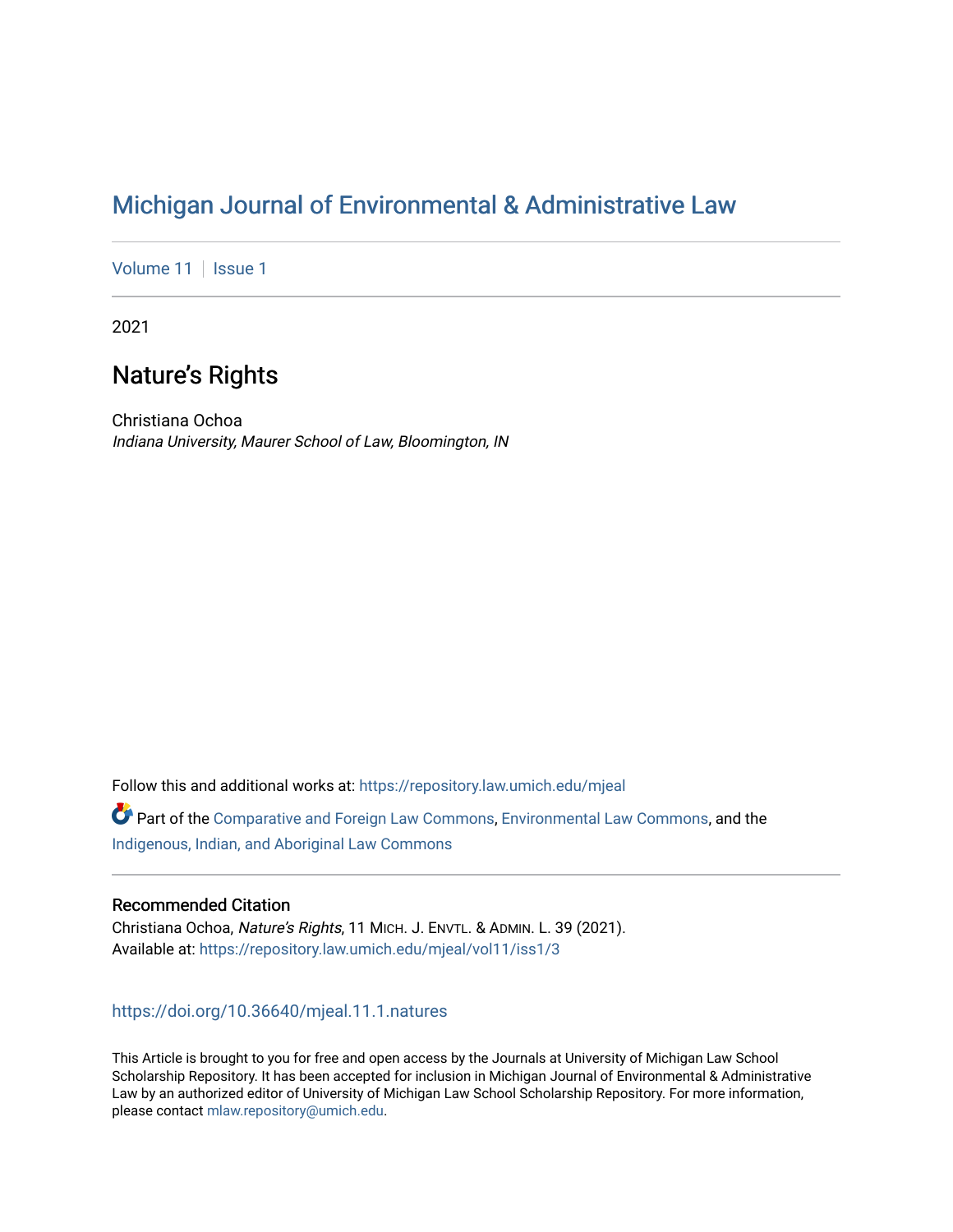# **NATURE'S RIGHTS**

# *Christiana Ochoa*<sup>+</sup>

*Do forests and rivers possess standing to sue? Do mountain ranges have substantive rights? A recent issue of The Judges' Journal, a preeminent publication for American judges, alerts the bench, bar, and policymakers to the rapidly emerging "rights of nature," predicting that state and federal courts will increasingly see claims asserting such rights. Within the United States, Tribal law has begun to legally recognize the rights of rivers, mountains, and other natural features. Several municipalities across the United States have also acted to recognize the rights of nature. United States courts have not yet addressed the issue, though in 2017, a plaintiff brought a suit claiming rights for the Colorado River ecosystem, although the case was dismissed. Meanwhile, several countries outside the United States have extended standing and substantive rights to nature, and that number is growing quickly. This international trend matters because U.S. Supreme Court Justices, including Sonia Sotomayor and Stephen Breyer, have argued that American courts should note and address cutting-edge legal developments in foreign jurisdictions.* 

*This Article provides the key foundational and theoretical basis for recognizing the rights of nature. It explores the intellectual and precedential basis for accepting nature's rights, surveying developments in the natural sciences, social sciences, and humanities, and providing a survey of select legal systems that currently recognize such rights. It traces the geographic, theoretical, and practical development of the idea of nature's rights, illustrating that human thought regarding the intrinsic value and rights of nature has evolved significantly since our common law on the issue was established. This Article thus provides the intellectual, moral, and philosophical foundation for students, clerks, judges, and lawmakers facing questions about extending rights to nature.* 

<sup>+</sup> Professor of Law and Herman B Wells Class of 1950 Endowed Professor, Indiana University Maurer School of Law, Bloomington, IN. This Article benefited greatly from a workshop of the Max Planck Institute for Comparative & International Law, particularly the comments from Justice Manuel José Cepeda, Marina Brilman, Armin von Bogdandy, and Franz Ebert. This article also was improved by the generous comments provided by Jayanth Krishnan, Austen Parrish, Christian Freitag, Dianna Lynch, Christiana Zilke, and Melanie Chamberlain, as well as by the guidance through the literatures in anthropology, provided by Todd Ramón Ochoa and Shane Greene and philosophy, provided by Gary Ebbs and Indiana University President, Michael McRobbie. I am also indebted to Kacey Cook and Hanna Weil for their invaluable research assistance and contributions, and to the research librarians at the Indiana University Maurer School of Law.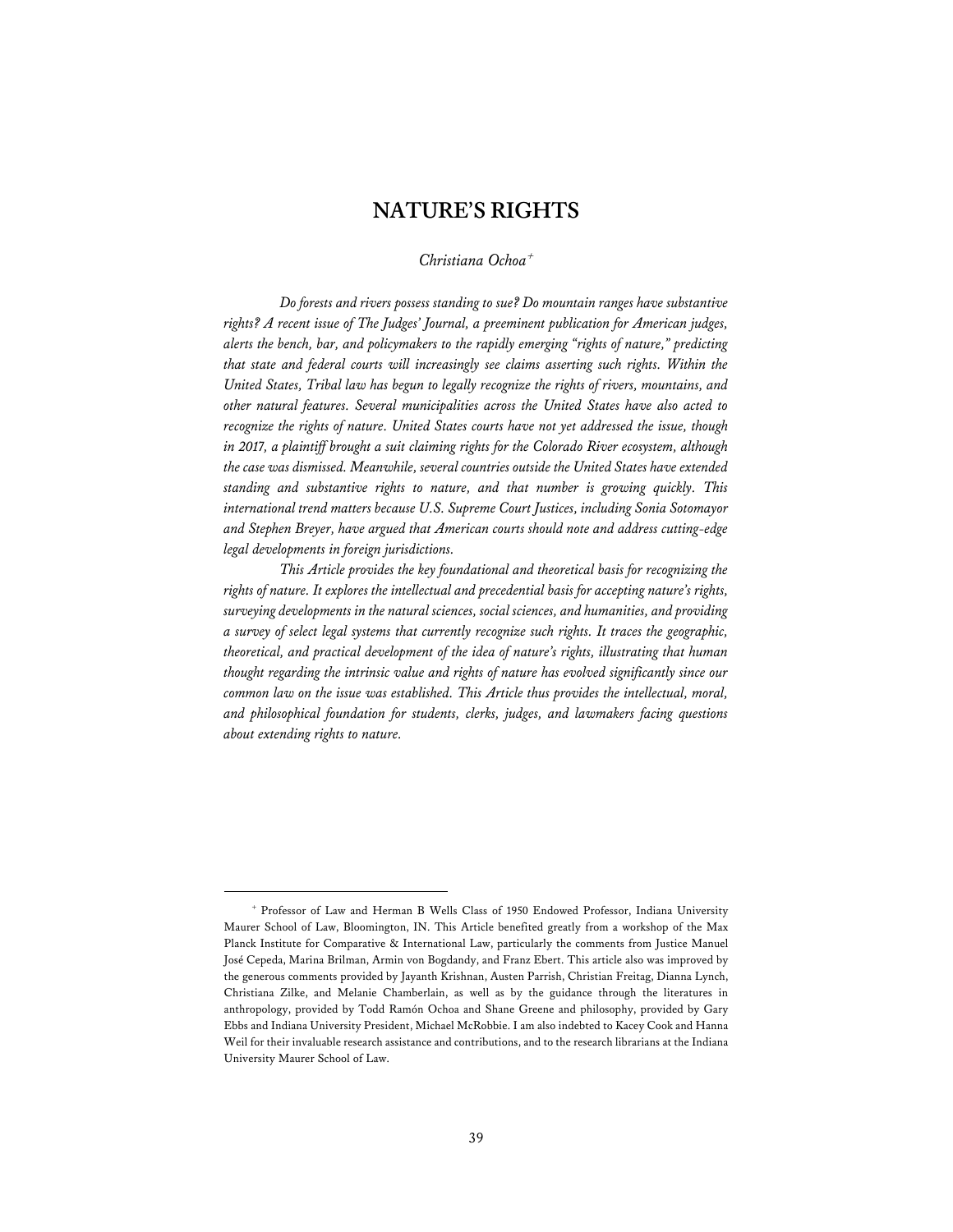#### I. Α. The Objectification and Re-Subjectification of Nature........................... 47  $\overline{B}$ . 1. 2. 3. II. UTILITY: NON-HUMAN NATURAL ACTORS AS RIGHTS HOLDERS.........61  $\mathcal{A}_{\cdot}$ 1.  $2.$  $\mathbf{3}$ . В.  $\overline{C}$ 1. 2. A.  $1<sub>1</sub>$ 2.  $3.$ 4. 5. 6.  $B$ .

#### TABLE OF CONTENTS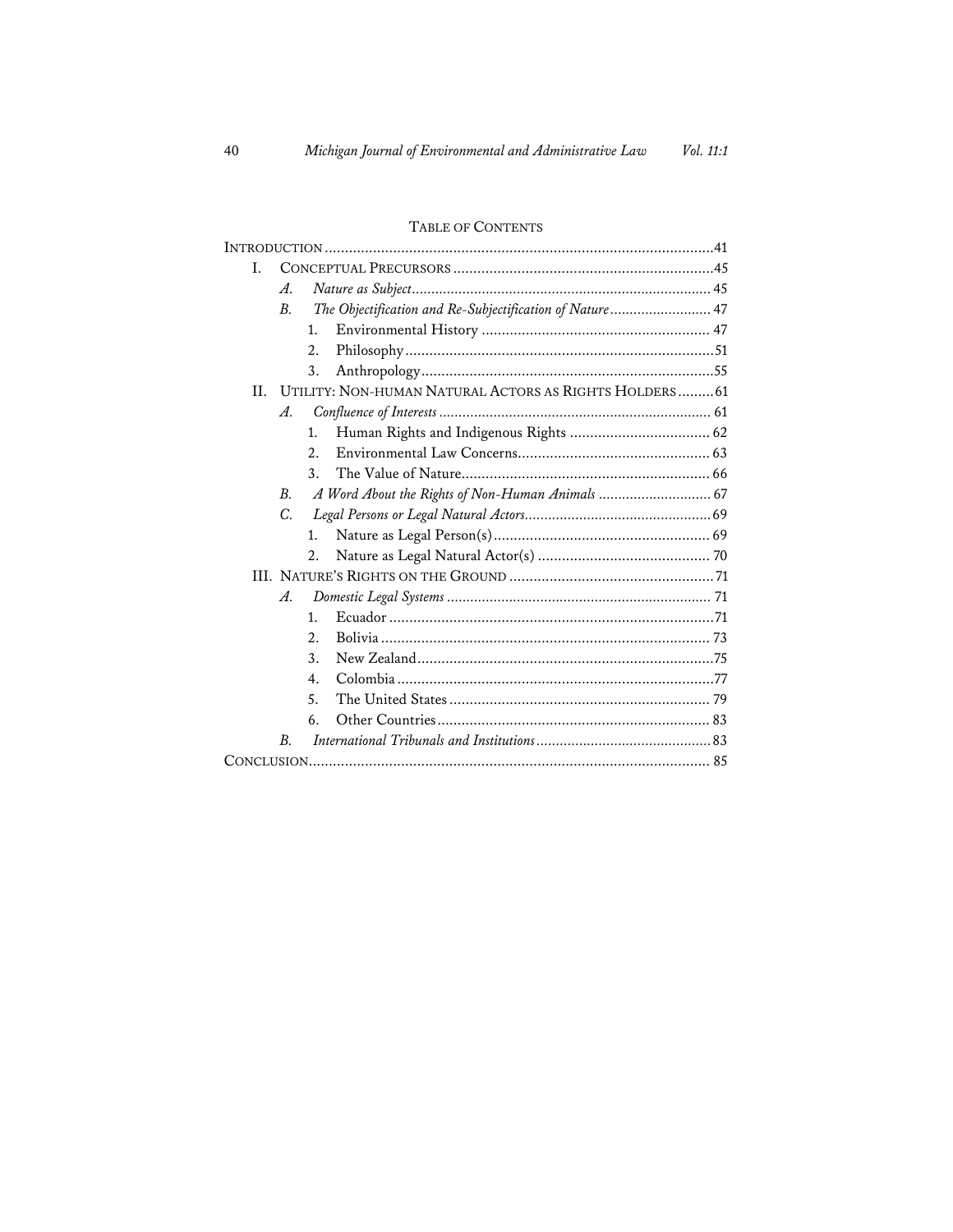*Each time there is a movement to confer rights onto some new "entity," the proposal is bound to sound odd or frightening or laughable. This is partly because, until the rightless thing receives its rights, we cannot see it as anything but a thing for the use of "us" – those who are holding rights at the time.1*

### **INTRODUCTION**

In October 1971, having had an impromptu epiphany while teaching his first year Property class, a young professor at the University of Southern California's law school set about dashing out a law review article launching his idea. He hoped to finish the manuscript in time to allow the possibility that clerks and justices on the Supreme Court might rely on it in connection with their upcoming consideration of *Sierra Club v. Morton*, a case on review from the Court of Appeals for the Ninth Circuit.<sup>2</sup> Through this case, the Sierra Club sought to enjoin the conversion of the Mineral King Valley, an esteemed wilderness area, into a Walt Disney tourism and recreational attraction. The Supreme Court, upholding the Ninth Circuit's decision to dismiss the case because the Sierra Club lacked standing, stated that "the 'injury in fact' test requires more than an injury to a cognizable interest. Instead, it requires that the party seeking review be himself among the injured."3 As such, the Court held that the Sierra Club lacked standing to enjoin the park's construction.

Although the Sierra Club lost the case, much was gained from the effort.<sup>4</sup> The young professor had, in fact, managed to get his just-finished article in front of Justice William Douglas, who was persuaded by what he read. In the article, *Should Trees Have Standing? Toward Legal Rights for Natural Objects*, Christopher Stone argued for giving "legal rights to forests, oceans, rivers and other so-called 'natural objects' in the environment – indeed, to the natural environment as a whole."5 The argument convinced Justice William O. Douglas, whose dissent, stated in part:

<sup>1.</sup> Christopher Stone, *Should Trees Have Standing? Toward Legal Rights for Natural Objects*, 45 S. CAL. L. REV. 450, 455 (1972) [hereinafter "Stone (1972)"].

<sup>2.</sup> CHRISTOPHER STONE, SHOULD TREES HAVE STANDING? LAW, MORALITY, AND THE ENVIRONMENT xi-xiv (3d ed. 2010) [hereinafter "STONE (2010)"].

<sup>3.</sup> Sierra Club v. Morton, 405 U.S. 727, 734-35 (1972).

<sup>4.</sup> In addition to the paradigmatic shifts in legal conceptions of nature that are the inspiration for this Article, the legacy of the case has been significant. Despite the Supreme Court's decision, the case opened the door to plaintiffs with a cognizable interest in a natural area, and a potential harm if it is developed, to sue for the protection of the location. This strategy has been successfully employed for environmental protection since that time by the Sierra Club Legal Defense Fund (which was founded to litigate the Mineral King Valley Case and continues today as Earthjustice), and many others (*but see*, *infra*  Part II.A.2 regarding current standing doctrine). *See, e.g.*, Nathan Masters, *Disney's Lost Plans to Build a Ski Resort in Sequoia National Park*, KCET, (Feb. 20, 2018), https://www.kcet.org/shows/lost-la/disneyslost-plans-to-build-a-ski-resort-in-sequoia-national-park; *Our History*, EARTHJUSTICE, https://earthjustice.org/about/our\_history (last visited Nov. 10, 2021).

<sup>5.</sup> Stone (1972), *supra* note 1, at 456.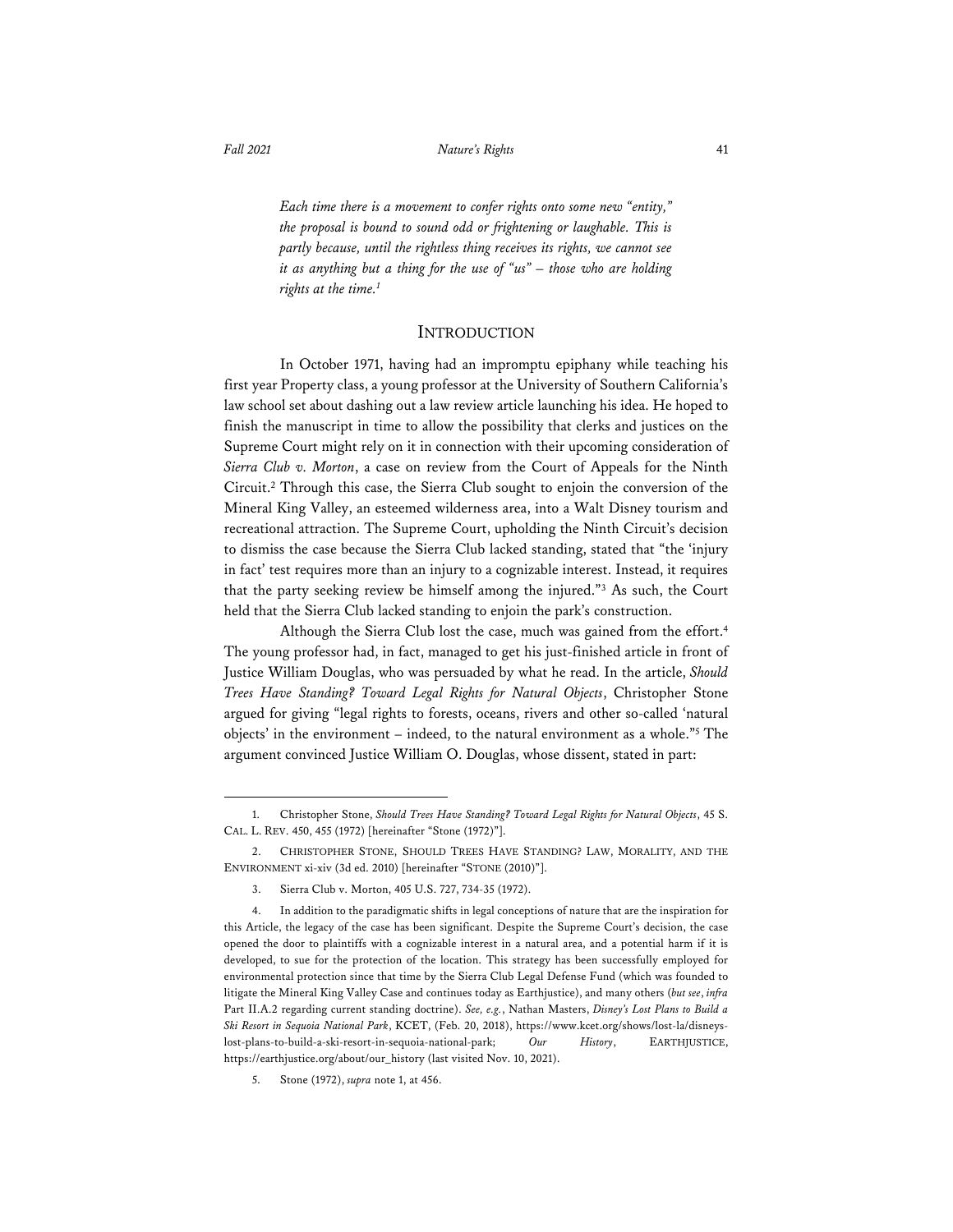The critical question of standing would be simplified and also put neatly in focus if we fashioned a federal rule that allowed environmental issues to be litigated . . . in the name of the inanimate object to be despoiled, defaced, or invaded . . . Contemporary public concern for protecting nature's ecological equilibrium should lead to the conferral of standing upon environmental objects for their own conservation . . . .

Inanimate objects are sometimes parties in litigation [e.g., ships and corporations with legal personality] . . . . So it should be as respects valleys, meadows, rivers, lakes, estuaries, beaches, ridges, groves of trees, swampland, or even air that feels the destructive pressures of modern technology and modern life. The river, for example, is the living symbol of all life it sustains or nourishes . . . who are dependent on it or who enjoy it for its sight, its sound, or its life. The river as plaintiff speaks for the ecological unit of life that is part of it . . . .

The voice of the inanimate object, therefore, should not be stilled . . . .

Perhaps they will not win. Perhaps the bulldozers of "progress" will plow under all the aesthetic wonders of this beautiful land. That is not the present question. The sole question is, who has standing to be heard?<sup>6</sup>

At the time, both Justice Douglas' dissent and Professor Stone's article were met dismissively in publications and court opinions.7 Now, however, their innovative arguments seem prescient. The idea that nature can be recognized as a juridical person, extended standing, and granted its own actionable rights is ready to be taken seriously.

The nascent shift in legal ordering—beyond the expansion of personhood, standing, and rights to all humans and toward natural, non-human actors<sup>8</sup>—is the

<sup>6.</sup> Sierra Club v. Morton, 405 U.S. at 741.

<sup>7.</sup> STONE (2010), *supra* note 2, at xiv-xv (citing ridiculing poems published by the Journal of the American Bar Association and by the Oakland County Michigan Appeals Court).

<sup>8.</sup> The term "actor" is used here as an alternative to other options. This term, together with "agent," has been used in social theory, particularly with respect to Actor Network Theory, to denote that the natural and social world exist within constantly shifting, non-hierarchical, networked relationships. *See e.g.*, BRUNO LATOUR, REASSEMBLING THE SOCIAL: AN INTRODUCTION TO ACTOR-NETWORK-THEORY 10-11 (2007). While this Article may occasionally use "objects" or "entities," these terms are less preferable as they either re-entrench the idea that natural agents are material things (objects) or attach a sort of spirituality (entities). This Article aims to do neither, trying instead to discuss recent legal developments and the intellectual antecedents for the expansion of personhood, standing, and rights, to natural agents, regarding them with "neutral" terminology.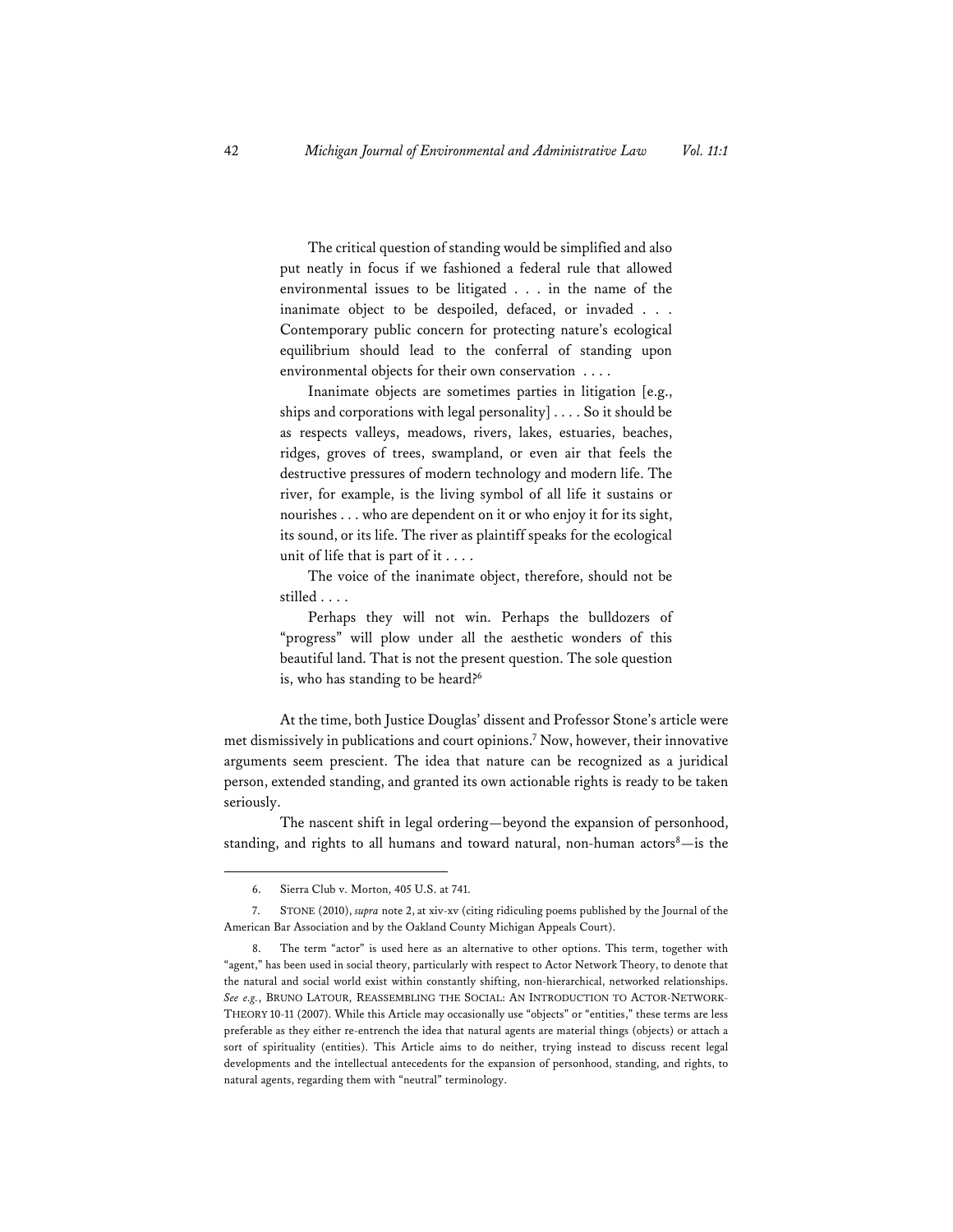subject of this Article. In about a decade, a notable number of national constitutions,

statutes, court decisions, and international court opinions, have recognized the standing, personhood, and independent rights of natural non-human actors, including rivers, lakes, mountains, and forests.<sup>9</sup>

A large and rapidly growing number of countries<sup>10</sup> have recognized the legal personhood,<sup>11</sup> standing, and rights of rivers, forests, and other natural "things" within their jurisdictions. Given the activity described above and the cross-pollination between foreign and domestic law,<sup>12</sup> United States courts may increasingly engage with this possibility. Indeed, Justice Stephen Breyer has repeatedly noted that legal developments in other countries are significant for America's courts,<sup>13</sup> a sentiment shared by other Supreme Court justices.<sup>14</sup> Although no United States court has yet taken the step of extending its protections to non-human natural actors in this way, advocates have raised the possibility in United States courts, before legislative bodies, and in municipal ordinances and voter referenda.<sup>15</sup>

This Article will contribute to the emerging legal field of "nature's rights," or the "rights of nature." It demonstrates that, while Professor Stone's innovation may have been born into an unready audience, law is now exploring the idea that humans and the natural world are not so separate, and that nature has intrinsic value that can, and should, be recognized and protected. Law, a latecomer to this idea, has been acting as it should–cautiously, to give structure to changing conceptions of what

11. *See* William Twining, *Chapter 15: Some Basic Concepts*, online supplement to WILLIAM TWINING, GENERAL JURISPRUDENCE: UNDERSTANDING LAW FROM A GLOBAL PERSPECTIVE (2009) at 1-2. Legal persons are also sometimes known as "legal units", "legal subjects" and "legal entities."

12. *See, e.g.*, Anne-Marie Slaughter, *Judicial Globalization*, 40 VIRGINIA J. INT'L L. 1103, 1113-14; 1116-19; Anne-Marie Slaughter, *A Global Community of Courts*, 44 HARV. INT'L L.J. 191,192-94 (2003).

The same holds for the influence of foreign law on the domestic legal systems of other countries. *See, e.g.*, LAW LIBRARY OF CONGRESS, *The Impact of Foreign Law on Domestic Judgements* (March 2010), https://tile.loc.gov/storage-services/service/ll/llglrd/2013417620/2013417620.pdf.

13. See, e.g., STEPHEN BREYER, THE COURT AND THE WORLD: AMERICAN LAW AND THE NEW GLOBAL REALITIES (2016).

14. *See, e.g.*, Justice Ruth Bader Ginsburg, Associate Justice, Supreme Court of the United States, Speech at the International Academy of Comparative Law, American University: "A Decent Respect to the Opinions of [[Human]kind": The Value of a Comparative Perspective in Constitutional Adjudication (July 30, 2010), http:// www.supremecourt.gov/publicinfo/speeches/viewspeeches.aspx?Filename=sp\_08- 02-10.html (last visited Nov. 21, 2021); *See* Manu Raju, *Kagan: Foreign Law Can Provide 'Good Ideas'*, POLITICO NOW BLOG, https://www.politico.com/blogs/politico-now/2010/06/kagan-foreign-law-canprovide-good-ideas-027844 (June 29, 2010).

15. The phenomenon has also grabbed the attention of some legal scholars who have conveyed and analyzed portions of this development. *See, e.g.*, Laurence H. Tribe, *Ways Not to Think About Plastic Trees: New Foundations for Environmental Law*, 83 YALE L.J. 1315 (1974); Jedediah Purdy, *Our Place in the World: A New Relationship for Environmental Ethics and Law*, 62 DUKE L.J. 857, 927-30 (2013); Kristen Stilt, *Rights of Nature, Rights of Animals*, 134 HARV. L. REV. F. 276, 281 (2021) https://harvardlawreview.org/wp-content/uploads/2021/03/134-Harv.-L.-Rev.-F.-276.pdf; Gwendolyn Gordon, *Environmental Personhood*, 43 COLUM. J. ENV'T. L. 49, 71 (2018).

<sup>9.</sup> *See supra* Part III.

<sup>10.</sup> *Id.*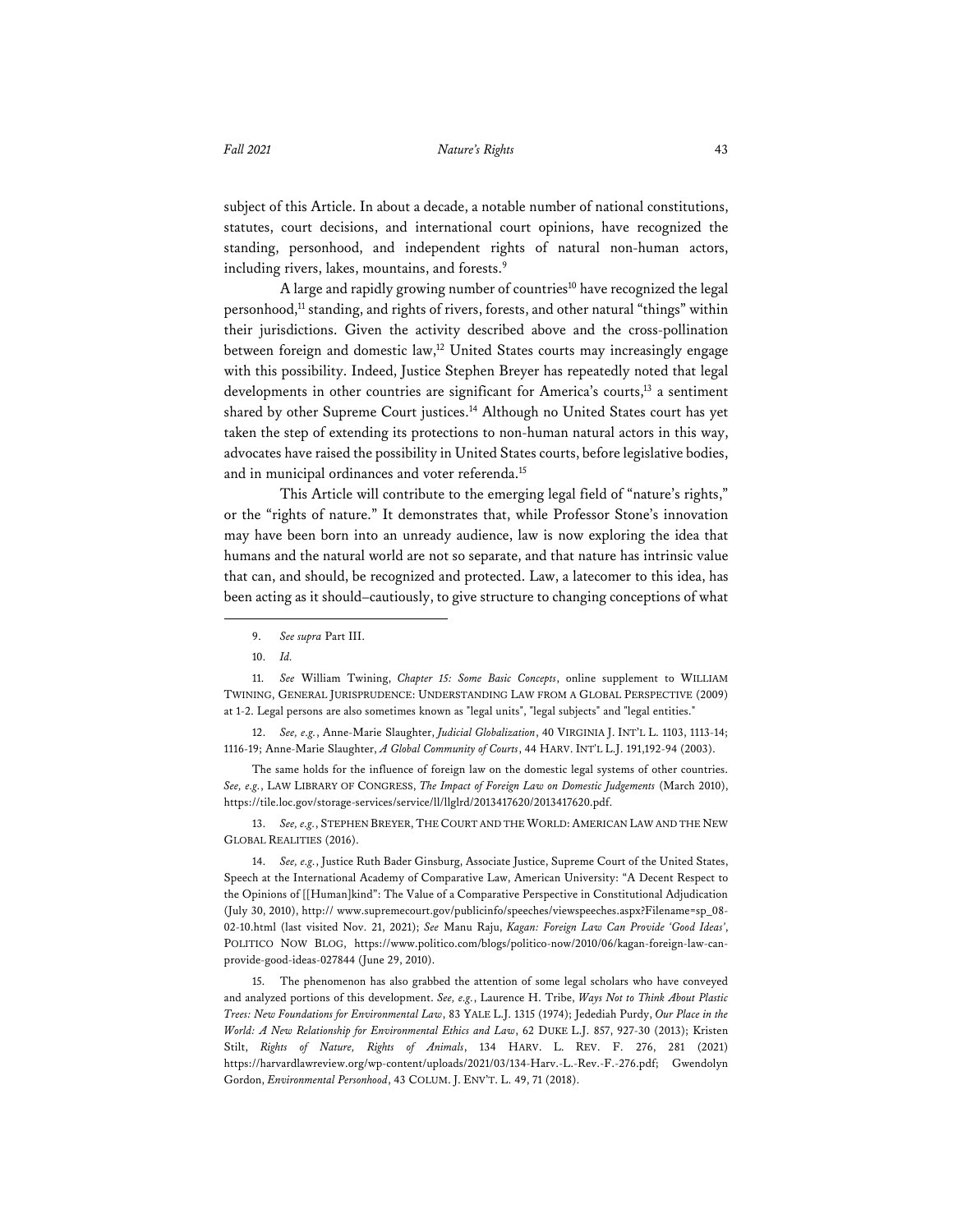deserves legal protection. Nevertheless, it is increasingly clear that changed understandings of the natural world require a paradigm shift that recognizes nature's intrinsic value and protects its rights.

This Article has three major goals. First, the Article seeks to briefly explore the conceptual antecedents to expanding legal recognition to non-human natural actors. For decades, rapidly growing subfields in the social sciences and humanities, including philosophy, history, and anthropology, have been wrestling with the paradigmatic division and hierarchy separating the human and the natural worlds. Second, the Article hopes to provide readers with an understanding of the entities that have advanced this legal theory and what has prompted them to do so. It introduces the communities of advocates for whom this theory holds promise. Third, the Article aims to provide detailed examples of the existing law establishing the standing, personhood, and rights of non-human natural actors.

With these objectives in mind, the Article proceeds in four Parts. Part I surveys the development of the idea that humans are merely a part of, rather than apart from, nature. This Part explores the emergence of this idea in the social sciences and humanities literatures. The evolving views of the human relationship with nature, and nature's status, within the fields of history, philosophy, and anthropology support the assessment that humans are not so separate from nature that they should be the only natural beings possessing rights under the law. Fields outside of law have been grappling with this idea for long enough that it has become a part of their canons. This material is essential reading for anyone hoping for a well-reasoned view of the rights of nature.

Part II considers the utility of expanding legal recognition and rights to natural actors. This section explores why this expansion seems necessary to the legal systems that have employed it, and how it has been used. A full commitment to human rights, the robust appreciation of indigenous rights, including opening space in the law for differing epistemologies and ontological perspectives, has required this shift. Environmental protection, the preservation of ecosystems, efforts to reduce climate change, the full recognition of indigenous peoples (and their ways of experiencing and knowing the world), the protection of human rights, and the realization of the rights of future generations have combined with the ever-improving understanding of the natural world, and the symptoms of its degradation, to encourage the recognition of nature's rights. Changing popular understandings and attitudes regarding nature requires legal consideration of these shifts. The confluence of these academic and legal fields, as well as the harms and needs experienced by humans and by the non-human natural world have exposed the insufficiency of current law. Nature's rights have become the medium for channeling hope and encouraging change in legal structures that have been failing to ensure the sustainability of life on earth.

Part III provides a detailed review of the constitutional, statutory, and jurisprudential actions that make up the new field of nature's rights. Some readers may wish to proceed immediately to Part III for an orientation to the legal reordering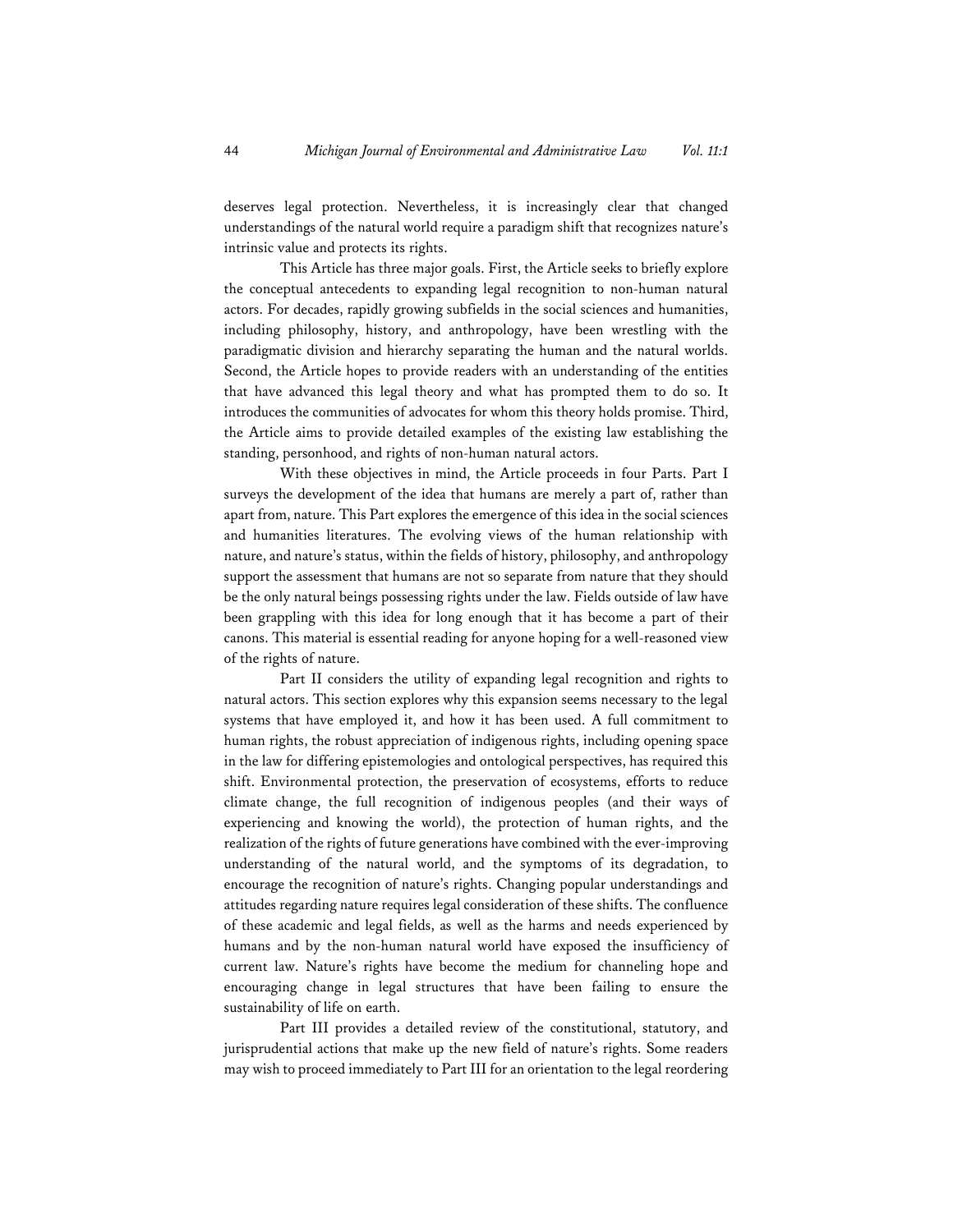occurring in various jurisdictions. The Article will deliver a description of the developments within several emblematic countries adopting novel approaches to nature's rights. It will also present a summary and analysis of current international law in this area. No court, no country, moving in this direction will be alone, as this Part makes clear.

Part IV concludes the Article by reflecting on the germination of the idea that nature has standing and can be imbued with rights. It will also look forward toward the possibility that nature's intrinsic value will be recognized by law in countries, like the United States, that have not yet moved to do so.

Ultimately, the Article recognizes that there is increasing pressure in the United States to recognize nature's rights. This Article aims to provide the conceptual and practical grounding for courts and legislators considering this possibility.

#### I. CONCEPTUAL PRECURSORS

# *A. Nature as Subject*

Long before courts issued the opinions recognizing the standing, personhood, and rights of nature that will be discussed at length in Part III of this Article, ethnographers, historians, and philosophers had observed that the Western conception of humans as separate from nature was quite different from the conceptions of non-Western cultures. Over the course of the past 50 years, the social sciences and humanities have expanded Western understandings of these cultural and conceptual divides. In the process, the academic disciplines explored in this Part have themselves re-oriented and begun to reflect changing Western attitudes and relationships with nature. While this Part does not explore the contributions of the natural sciences to changing understandings of the agency of nature, natural scientists have been a source of inspiration (and contestation) for many of the social scientists discussed herein.<sup>16</sup>

Among the observations in this literature is that the idea that nature, animals, plants, and geological features in nature, possess the potential of being seen as subjects.17 This is substantially different than the Western view, where they are viewed as mere material objects, susceptible to the dominion of humans and available for commodification and exploitation by them.<sup>18</sup> Within each discipline discussed here, the idea that humans are separate and superior, or regarded as part of a social order, rather than a natural one, is disintegrating. In the detritus of the disintegration, one is left wondering, within each discipline: what qualifies humans to be subjects, while nature is regarded as a material object? Reflexively, one has immediate, perhaps

<sup>16.</sup> *See* Latour, *supra* note 8.

<sup>17.</sup> These ideas will be explored in greater depth in Part I.

<sup>18.</sup> *See, e.g.*, *infra* notes 27-52.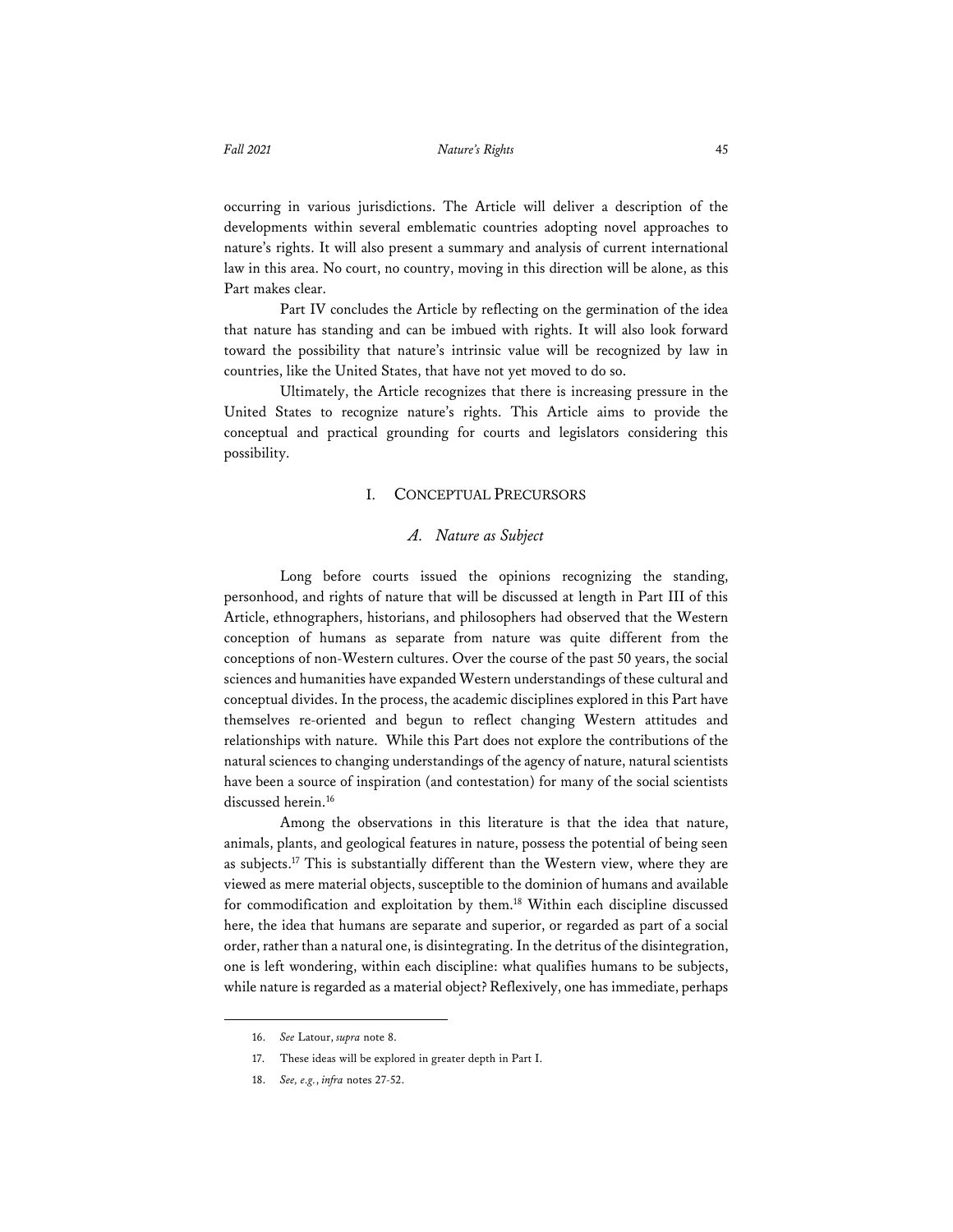impetuous, responses: humans are sentient; humans have conscience and reflective thought; humans have some common ethics; humans bear responsibilities and thus also bear rights. However, as this Part will explain, the humanities and social science literatures suggest that even these responses are steeped in a particular modern, Western way of seeing and understanding the world.

For example, in accordance with the epistemological and ontological orientations of many cultures, non-human agents such as animals, plants, and features of the terrain, were originally human.<sup>19</sup> Therefore, no such separation between the human and the non-human natural world exists. This view holds that "having been people, animals and other species continue to be people behind their everyday appearance."20 As such, they hold the qualities we normally identify exclusively with humans; they form part of social networks, they relate, they have views, just as humans do. In other words, "to personify them is to attribute to nonhumans the capacities of conscious intentionality and social agency that define the position of the subject."<sup>21</sup> Current scientific understandings also demonstrate that the bases on which our current legal ordering was structured with respect to nature has been outstripped.22

Exploring how it came to be that humans set themselves apart from – and above – non-human, natural actors is valuable. It can help us consider why, and for how much longer, Western-modern humans can hold fast to the view that they remain separate and above the non-human world. When this historical work is combined with recent contributions from philosophy and anthropology, what comes into view is that the very question of what or who is a valid subject, at law or otherwise, is highly contested among the ontological and epistemological understandings of the societies that currently occupy the world.<sup>23</sup> A more earnest consideration of alternative conceptions of nature may provide Western legal systems with additional creative options for protecting ecological systems.

What follows is a brief description of some aspects of environmental history that will help to explain how humans came to see themselves as separate from and in a position of power over the natural world. It will then proceed with a discussion of relevant features of ecological theory and philosophy, which explores the ethics and

- 20. Viverios de Castro, *supra* note 19, at 466.
- 21. *Id.* at 467.

23. *See infra* notes 89-123 and accompanying text.

<sup>19.</sup> *See* Viveiros de Castro, *Cosmological Deixis and Amerindian Perspectivism*, 4 J. ROYAL ANTH. INST. 463-84 (1998) (citing Gerald Weiss, *Campa Cosmology*, 11 ETHNOLOGY 2, 169-70 (1972)); *see also, e.g.*, MARILYN STRATHERN, PROPERTY, SUBSTANCE, AND EFFECT: ANTHROPOLOGICAL ESSAYS ON PERSONS AND THINGS 239 (1999) ("The same convention requires that objects of interpretation – human or not – become understood as other persons; indeed, the very act of interpretation presupposes the personhood of what is being interpreted."); Nurit Bird-David, *'Animism' Revisited: Personhood, Environment, and Relational Epistemology*, 40 CURRENT ANTHROPOLOGY 67-89 (1999).

<sup>22.</sup> For a lay introduction to current scientific knowledge regarding nature, see generally, PETER WOHLLEBEN, THE HIDDEN LIFE OF TREES (2016).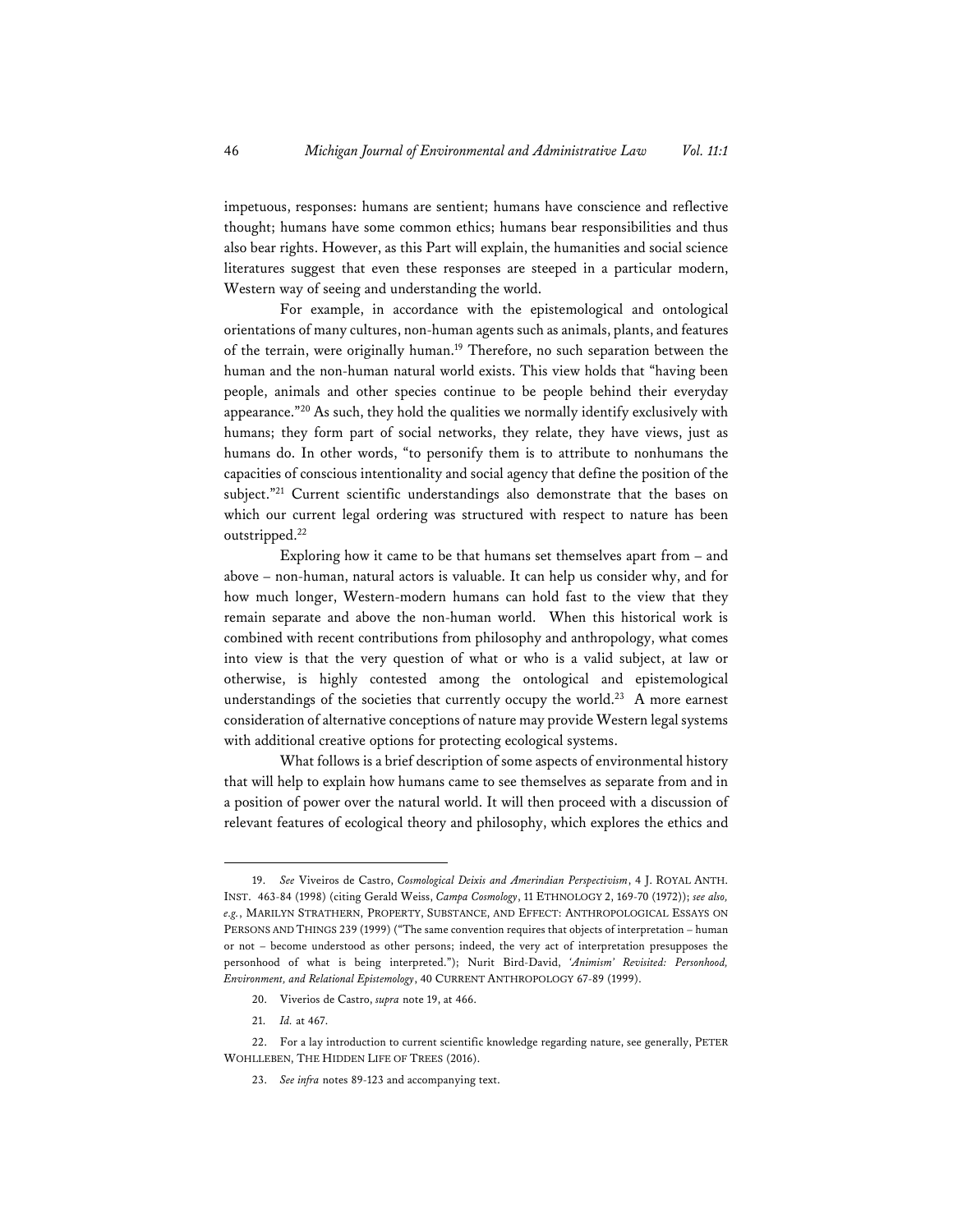morality of human relationships with the natural world. This Part will end with an exploration of what anthropology can teach us about alternative epistemic and ontological orientations toward the natural world.

### *B. The Objectification and Re-Subjectification of Nature*

#### 1. Environmental History

Environmental history seeks to understand "human beings as they have lived, worked, and thought in relationship to the rest of nature through the changes brought by time."24 It recognizes that humans are intrinsically and intricately interwoven with nature. "Indeed, environmental history can be seen as a corrective to the prevalent tendency of humans to see themselves as separate from nature, above nature, and in charge of nature."25 While there are a variety of themes within environmental history, the most relevant aspect of environmental history for the purposes of this Article seeks to understand how humans have thought and related to the natural environment through time.

Among the first works to explore this theme within environmental history was Roderick Nash's Wilderness and the American Mind.26 Now in its fifth edition, the book continues to be a cornerstone of environmental history. It explores how American ideas about nature shifted from thinking of wilderness as a resource for consumption (at best), and an enemy (at worst), to an object of concern for preservationists and recreationists. It further examines how modern-Western people created the concept of the wilderness and how our relationship to the concept changed over time.<sup>27</sup> As Nash describes it, for most of human history:

> Everything natural was simply habitat. People understood themselves to be part of a seamless community. Nothing was 'wild' because nothing was tamed. Lines began to be drawn – on the land and in human minds – with the advent of herding, agriculture, and settlement some ten thousand years ago. After that it made sense to think of those parts of nature that had their own 'will' and those that had been bent to follow the will of people. The word 'wild' is a contraction of 'willed'; literally, wilderness means self-willed land.28

28. NASH, *supra* note 27, at xx. A more thorough etymology of the "wilderness" contemplates that the original meanings of wilderness captured the idea of "will-of-the-land" and included the concept that

<sup>24.</sup> J. DONALD HUGHES, WHAT IS ENVIRONMENTAL HISTORY? 1 (2015).

<sup>25.</sup> *Id.* at 5.

<sup>26.</sup> *Id.* at 8.

<sup>27.</sup> *See* RODERICK NASH, WILDERNESS AND THE AMERICAN MIND, xx-xxi (5th ed. 2014). Another very useful overview of the history I summarize here can be found in PETER COATES, NATURE: WESTERN ATTITUDES SINCE ANCIENT TIMES (1998).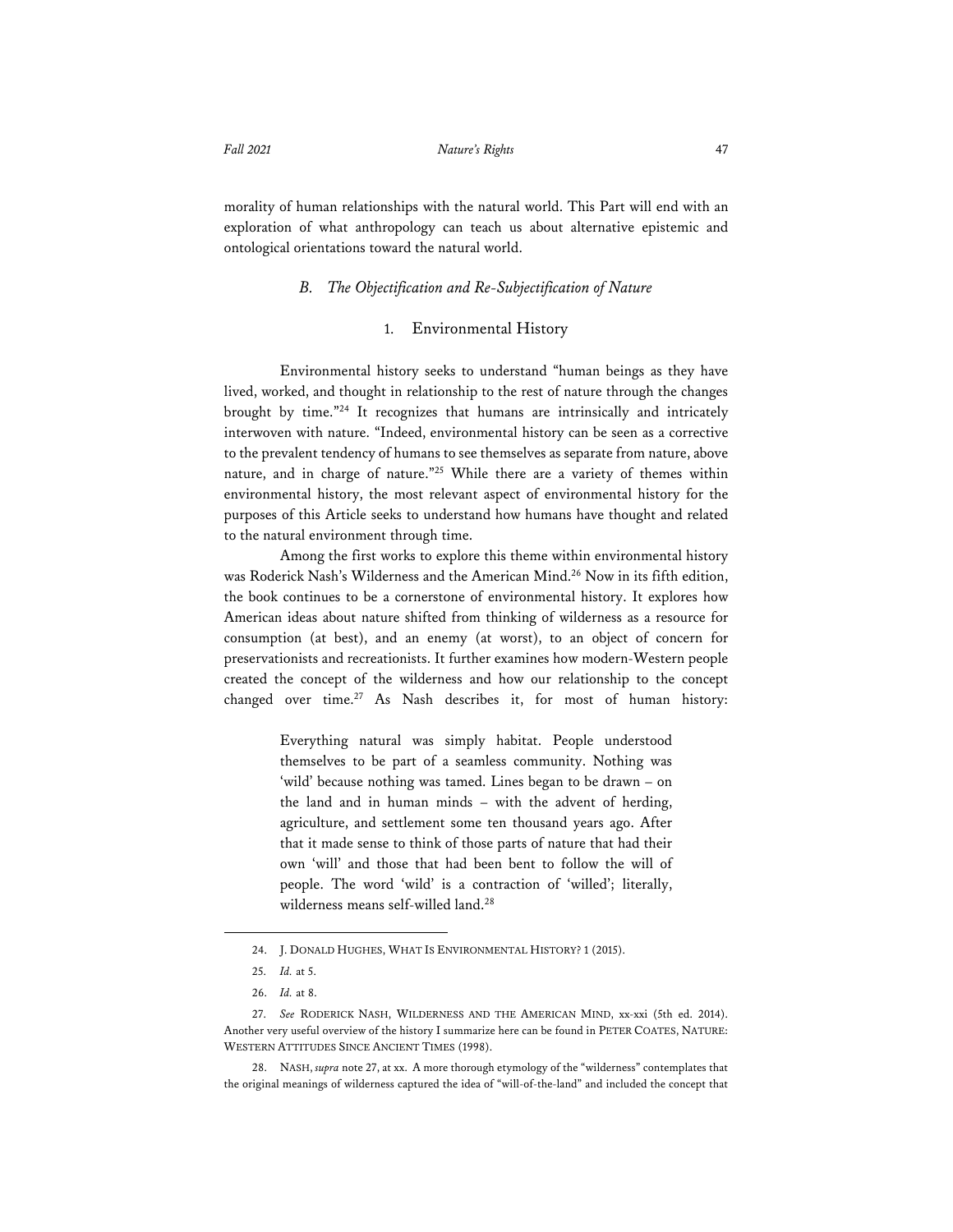This notion, that the wilderness pertains to the natural world imbued with willpower was related not just by Nash, but also earlier by students of Celtic culture.<sup>29</sup> The human creation of the notion of wilderness gained traction at the time of the literal cordoning-off of the civilized world from the wild. As fences and walls demarcated fields and towns, humans began to see themselves as different from – and superior to – nature. The concept of the wilderness took hold as well. The wilderness was that part of nature—both animate and inanimate—that was not controlled; it was the part of nature *with its own will*.

Nash demonstrates that this distinction between the civilized and the wild was not neutral. Indeed, "wilderness became dangerous, even evil . . . . It easily became an adversary, a target and an object for exploitation."30 It was imbued with "fear and loathing" and was accompanied with the idea that there were also people indigenous people—who, like the wilderness, were not civilized. In the Americas, for the European arrivals, the wilderness and the indigenous people who inhabited it were similarly seen as objects to be controlled, dominated, exploited, or eliminated.<sup>31</sup>

But while wilderness, in the traditions of the modern-West, was predominantly viewed as evil and dangerous,<sup>32</sup> there has also long been an appreciation for the religiosity, solitude, and divinity to be found there.<sup>33</sup> From the start of the Christian and Jewish traditions, the wilderness bore both danger,<sup>34</sup> as well as the potential for spiritual refuge, salvation, and revelation.35 This binary with respect to nature – as either wildly evil or paradisaically divine – has continued nearly undisturbed.

A prominent exception is St. Francis of Assisi, who believed that natural actors had souls that must be regarded as equals with humans. Despite the dominant paradigms of Christianity, he advocated an alternative view; one that held that all creatures, human, non-human, animate and inanimate, are equal and autonomous in

- 29. Vest, *supra* note 28, at 37-38.
- 30. NASH, *supra* note 27, at xx-xxi.

- 32. *Id.* at 9.
- 33. *Id.* at 18.

35. *Id.* at 17.

nature that is imbued with "will-force—willed, willful, uncontrollable — and with spirit." Jay Hansford Vest, *Wilderness Solitude: The Sacred Will-of-the-Land*, 38-39 (1984) (Ph.D. dissertation, University of Montana) (a more thorough etymology of the "wilderness" contemplates that the original meanings of wilderness captured the idea of "will-of-the-land" and included the concept that nature that is imbued with "will-force—willed, willful, uncontrollable — and with spirit").

<sup>31.</sup> *Id.* at xxi, 7. A more complete telling of the story of how modern-Western humans came to regard themselves as separate from nature can be found in *id.* at 8-10.

<sup>34.</sup> The Old Testament of the Bible refers to wilderness or its analogues hundreds of times, marking a delineation between good lands, where there was water in the area round Jerusalem, and the badlands, that were uninhabitable, deadly, and were demarcated as the wilderness, desert, and waste lands – cursed and wicked. *See id.* at 14.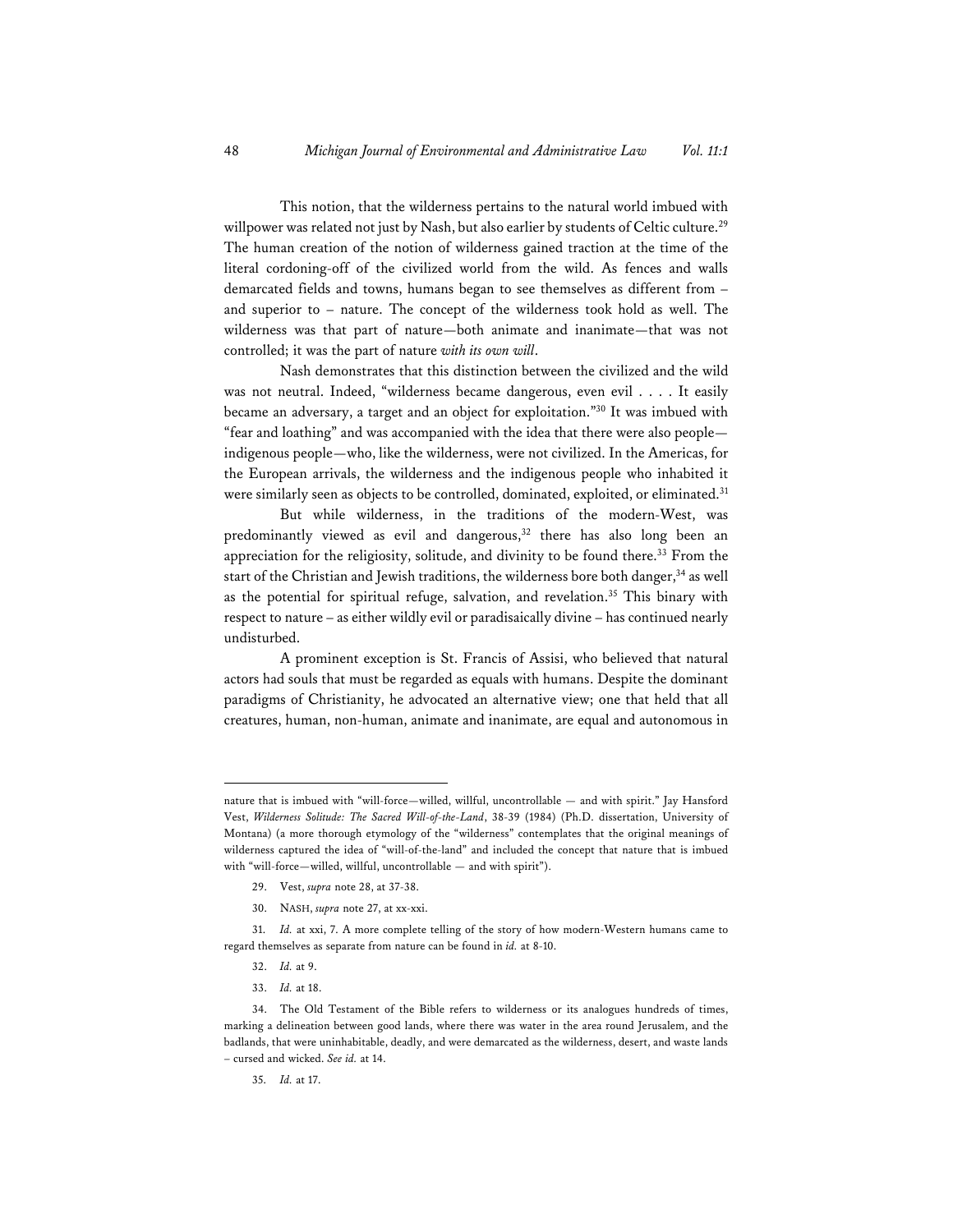spirit.<sup>36</sup> These views were denounced as heretical<sup>37</sup> which perhaps is unsurprising, given the importance of the separation of humans from nature in Judeo-Christian traditions. Some have gone so far as to state that: "Christianity, in absolute contrast to ancient paganism and Asia's religions . . . not only established a dualism of man and nature but also insisted that it is God's will that man exploit nature for his proper ends."38

Christianity thus neutralized the wills and spirits that occupied pagan epistemes and previously protected the natural world. As a result, "[m]an's effective monopoly on spirit in this world was confirmed, and the old inhibitions to the exploitation of nature crumbled."39 Humans were now freed to reap the bounties of the natural world without care for the "feelings of natural objects."40

In histories of the Middle Ages, in Europe, the relationship of humans to nature can be told through the technological innovations allowing a shift from the two-ox scratch plows used in subsistence farming to the new eight-ox vertical plows. Historian Lynn White states that at this moment:

> [m]an's relation to the soil was profoundly changed. Formerly man had been part of nature; now he was the exploiter of nature. Nowhere else in the world did farmers develop any analogous implement. Is it any coincidence that modern technology, with its ruthlessness toward nature, has so largely been produced by descendants of the peasants of northern Europe?<sup>41</sup>

The early history of the modern-Western relationship with nature is helpful in understanding how it came to pass that nature and the wild became, predominantly, an enemy to fight and subdue<sup>42</sup> and a set of objects to be put to use to satisfy our whims and appetites.43 This attitude permitted, for example, the exploitation of tracts of land, plants, and animals, that the majority of the cultures of human history would have identified as either equal with humans or sacred.<sup>44</sup>

- 39. White, *supra* note 36.
- 40. *Id.* at 1205.
- 41. *Id.*
- 42. *See* NASH, *supra* note 27, at 23-43.
- 43. *See* White, *supra* note 36, at 1203-07.

44. *Id.* at 1205. This Article will explore the work of anthropologists with respect to the ideas and knowledge of other cultures. *See infra* Part I.B.3. The focus here on the history of modern-Western culture

<sup>36.</sup> *Id.* at 19. *See also* Lynn White, *The Historical Roots of Our Ecological Crisis*, 155 SCIENCE 1203- 07 (1967), https://www.cmu.ca/faculty/gmatties/lynnwhiterootsofcrisis.pdf*.*

<sup>37.</sup> NASH, *supra* note 27, at 19.

<sup>38.</sup> White, *supra* note 36; *see also Genesis* 1:28, 1:29 ("Be fruitful and increase in number; fill the earth and subdue it. Rule over the fish in the sea and the birds in the sky and over every living creature that moves on the ground . . . . I give you every seed-bearing plant on the face of the whole earth and every tree that has fruit with seed in it. They will be yours for food.").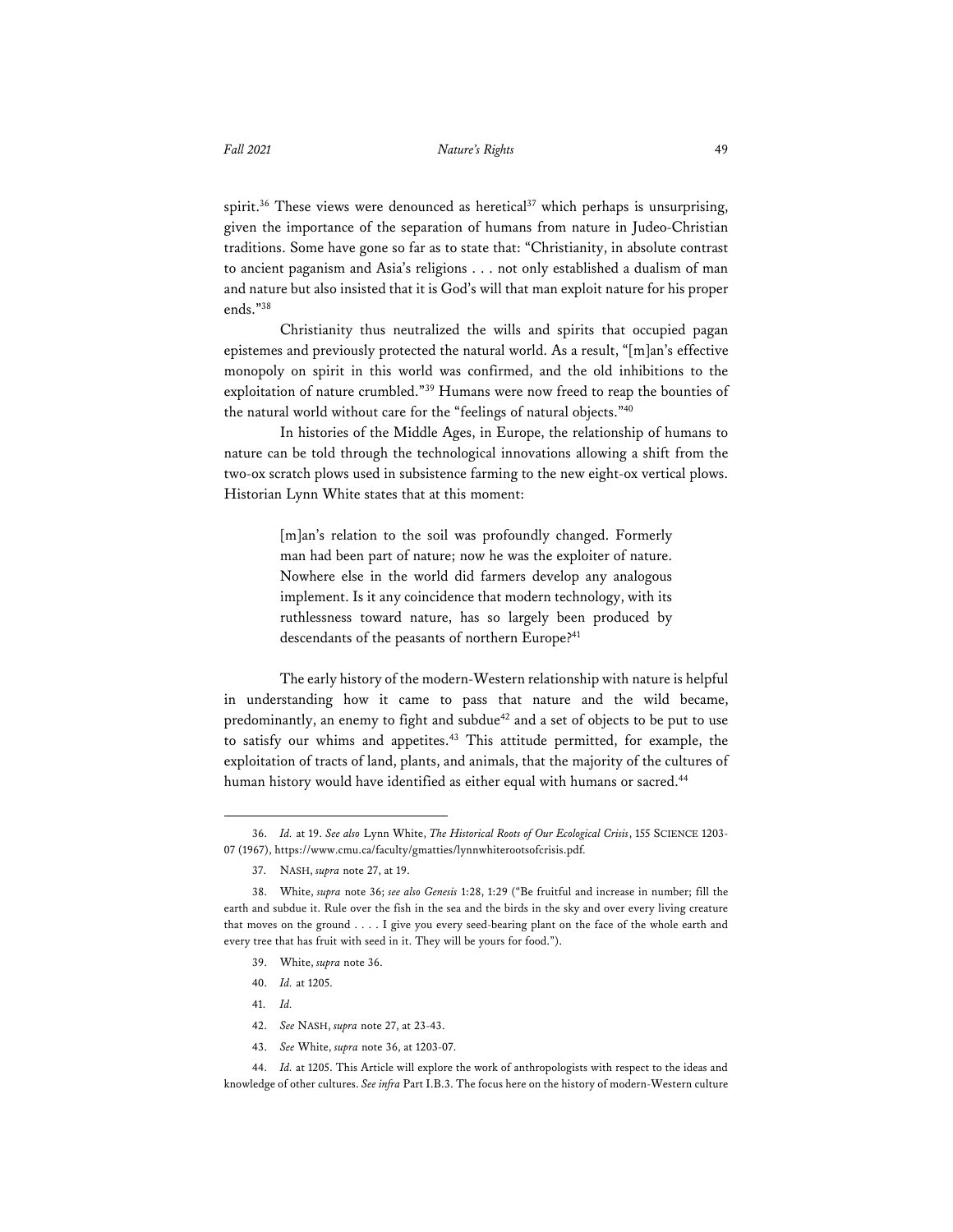Historians generally believe that hunter-gatherer societies kept close kinship-type relationships with the non-human world which often were founded on respect.45 For many indigenous cultures, their natural "surroundings were aware, sensate, personified. They could feel and be offended so that they must 'at every moment, be treated with respect . . . . For most hunter-gatherers this separation between humans and nature does not exist."46 This was the predominant state of the human/non-human relationship until the time of European colonization.<sup>47</sup>

The colonial era decimated native populations, killing on the order of 50 million native people, just in the Americas, through military conquest, enslavement, and disease.<sup>48</sup> By the time the global colonial era was formally over, the huntergatherer societies, which had occupied the majority of the globe for all of human history, <sup>49</sup> were relegated to more and more isolated and remote locations.<sup>50</sup> In order to better understand the relationship humans have had with the non-human natural world, a more thorough understanding of these prior orientations, and a more openhanded comprehension of existing indigenous communities becomes essential. Part I.3 (*infra*) will provide insights from anthropology about the communities that retain the knowledge and world views that vastly predominated prior to colonization.

Beyond the history of the modern-Western relationship with nature, important work in environmental history has explored the effects humans have had on the environment.<sup>51</sup> Historians have accessed and recounted the concerns of early colonial settlers and officials and can trace the enduring anxiety over the unsustainable human engagements with nature; the concern that humans were outstripping nature's abilities to recover.52 This historical writing is helpful in

45. IAN G. SIMMONS, GLOBAL ENVIRONMENTAL HISTORY: 10,000 BC TO AD 2000 38 (2008).

47. *See generally* J. DONALD HUGHES, NORTH AMERICAN INDIAN ECOLOGY (2d ed. 1996).

48. SIMMONS, *supra* note 45, at 38; *see also* ALFRED CROSBY, THE COLUMBIAN EXCHANGE: BIOLOGICAL AND CULTURAL CONSEQUENCES OF 1492 (30th Anniversary ed. 2003) (1972).

49. SIMMONS, *supra* note 45, at 43 ("[H]unter gatherer people represented at least 90 percent of human evolutionary history.").

51. Readers with an interest in the development of environmental history as a subfield could look to e.g., HUGHES, *supra* note 24, at 35-51 (citing, e.g., CAROLYN MERCHANT, THE COLUMBIA GUIDE TO AMERICAN ENVIRONMENTAL HISTORY (2002); WENNER-GREN FOUNDATION FOR ANTHROPOLOGICAL RESEARCH, MAN'S ROLE IN CHANGING THE FACE OF THE EARTH (William Thomas Jr. ed., 1956); CROSBY, *supra* note 48*,* and many others).

52. For an excellent annotated bibliography of this literature, see HUGHES, *supra* note 24, at 29- 31, (citing, e.g., RICHARD GROVE, GREEN IMPERIALISM: COLONIAL EXPANSION, TROPICAL ISLAND EDENS AND THE ORIGINS OF ENVIRONMENTALISM,1600-1860 (1995); Richard Grove, *Origins of Western* 

is purposeful, as this is the culture that has predominantly held and advanced a view of nature that results in the objectification and commodification of non-human natural actors.

<sup>46.</sup> *Id.* at 39.

<sup>50.</sup> *See id.* at 38, 44. Notable accounts of the displacement of hunter-gatherer populations include, e.g., PEDER ANKER, IMPERIAL ECOLOGY: ENVIRONMENTAL ORDER IN THE BRITISH EMPIRE, 1895- 1945 (2001); ECOLOGY AND EMPIRE: ENVIRONMENTAL HISTORY OF SETTLER SOCIETIES (Tom Griffiths and Libby Robin eds., 1997); RICHARD P. TUCKER, INSATIABLE APPETITE: THE UNITED STATES AND THE ECOLOGICAL DEGRADATION OF THE TROPICAL WORLD (2000).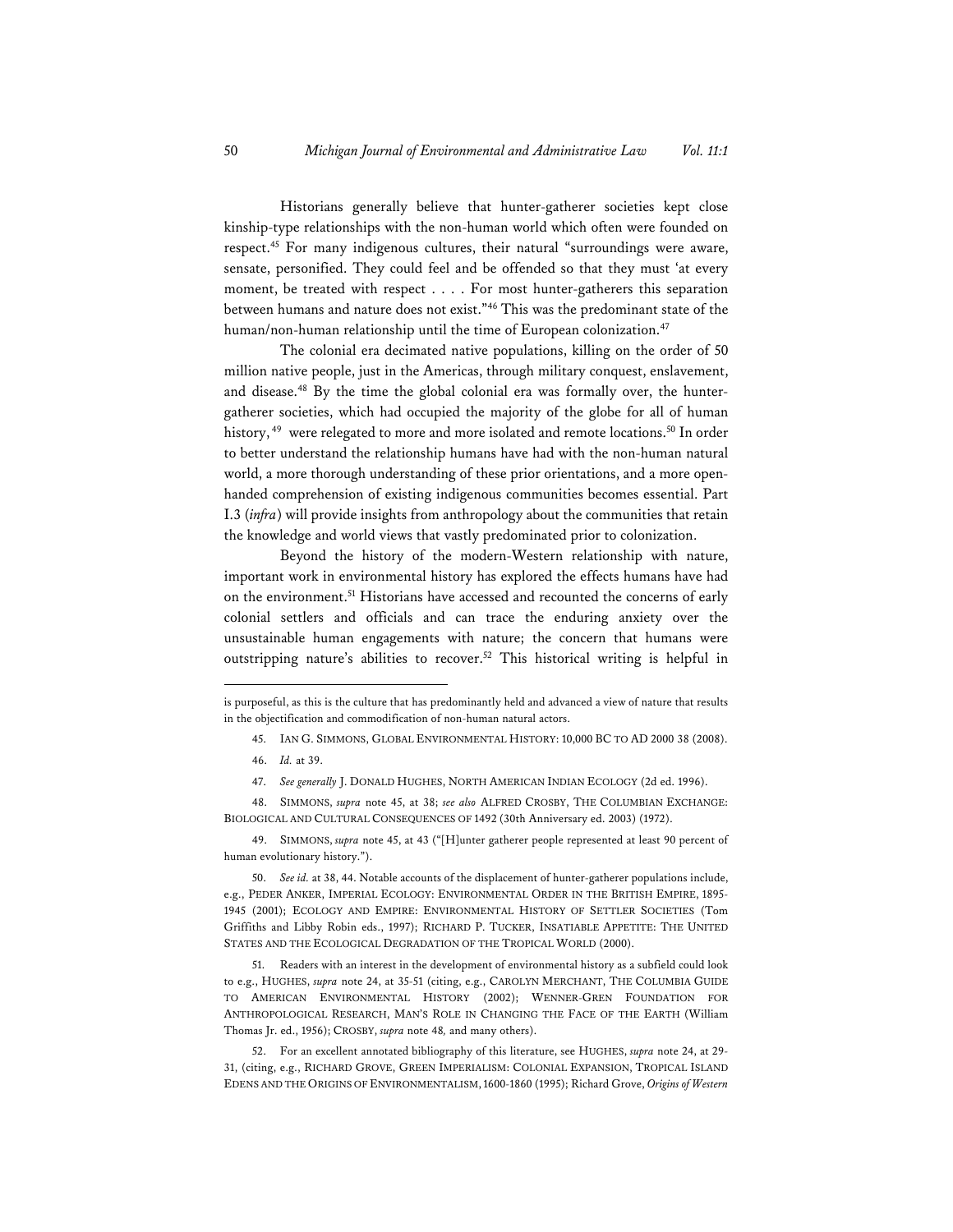understanding that despite a concern for sustainability that has existed for centuries, the persistent belief of Western traditions that nature is merely an object, while humans are the subject, has resulted in centuries of depletion of the natural world.<sup>53</sup>

Finally, there has been a trend to attempt to trace the recent shifts in modern-Western attitudes toward nature. This trend suggests that within our own culture, humans increasingly see themselves as imbedded in the natural world: part of it, rather than separate from it.54

# 2. Philosophy

Nearly 50 years ago, philosopher Richard Sylvan (then Richard Routley), published *Is There a Need for a New Environmental Ethic?* This article, together with articles in the same year by Peter Singer and Arne Naess (discussed *infra*), is widely believed to have firmly initiated the field of environmental ethics.55 In solo-authored work and also co-authoring with Val Plumwood (then Val Routley), Sylvan and Plumwood shone light on what they called "human chauvinism"—the paradigm under which humans are uniquely imbued with inalienable and natural rights<sup>56</sup> and called for a new environmental ethic.<sup>57</sup> Responding to H.L.A Hart and the classical theorists informing Hart's conception of human-centered natural rights,<sup>58</sup> Sylvan

55. It is generally recognized that Aldo Leopold and Rachel Carson provided two earlier sparks for these initial works in Western environmental philosophy. *See* ALDO LEOPOLD, A SAND COUNTY ALMANAC, AND SKETCHES HERE AND THERE (1949) (stating, e.g., "There is as yet no ethic dealing with man's relation to land and to the animals and plants which grow upon it . . . . The land-relation is strictly economic, entailing privileges but not obligations." Also urging that "[t]he land ethic simply enlarges the boundaries of the community to include soils, waters, plants, and animals, or collectively: the land."); *id.* at 203-04; *see also*, RACHEL CARSON, SILENT SPRING (1962) (detailing the dangers of DDT and calling for an environmental ethic that considers the interconnectedness of nature and the potentially detrimental and immoral effects of human activity).

56. Richard Routley (Sylvan), *Is There a Need for a New Environmental Ethic*?, PROCEEDINGS OF THE XVTH WORLD CONGRESS OF PHILOSOPHY 205-10 (1973). Under the principle of "basic human chauvinism," "humans, or people, come first and everything else a bad last." *Id.*; *see also* Richard Routley (Sylvan) & Val Routley (Plumwood), *Human Chauvinism and Environmental Ethics*, in Mannison, McRobbie & Routley (Sylvan) eds., ENVIRONMENTAL PHILOSOPHY (1980).

57. For a keen articulation of the views of human's relationship to nature at the time, *see* JOHN PASSMORE, MAN'S RESPONSIBILITY FOR NATURE (1974) (articulating the Majority Western view which held that there were no restrictions on human's treatment of nature, while also articulating two minority views under which humans are either responsible to care for nature as its stewards or, alternatively, humans were responsible for bringing nature to its highest and most perfect state).

*Environmentalism*, 267(1) SCIENTIFIC AMERICAN 42 (1992); GEORGE PERKINS MARSH, MAN AND NATURE (David Lowenthal ed., 1864) (1965)).

<sup>53.</sup> Given the uncomfortable relationship law is often asked to negotiate between economic imperatives and human rights and environmental protection, readers might be well advised to also consult the field of ecological economics. For a useful bibliography of this literature, see HUGHES, *supra* note 24, at 109.

<sup>54.</sup> *See* SIMMONS, *supra*, note 45, Table 6.2 at 242.

<sup>58.</sup> Routley (Sylvan), *supra* note 56, at 209.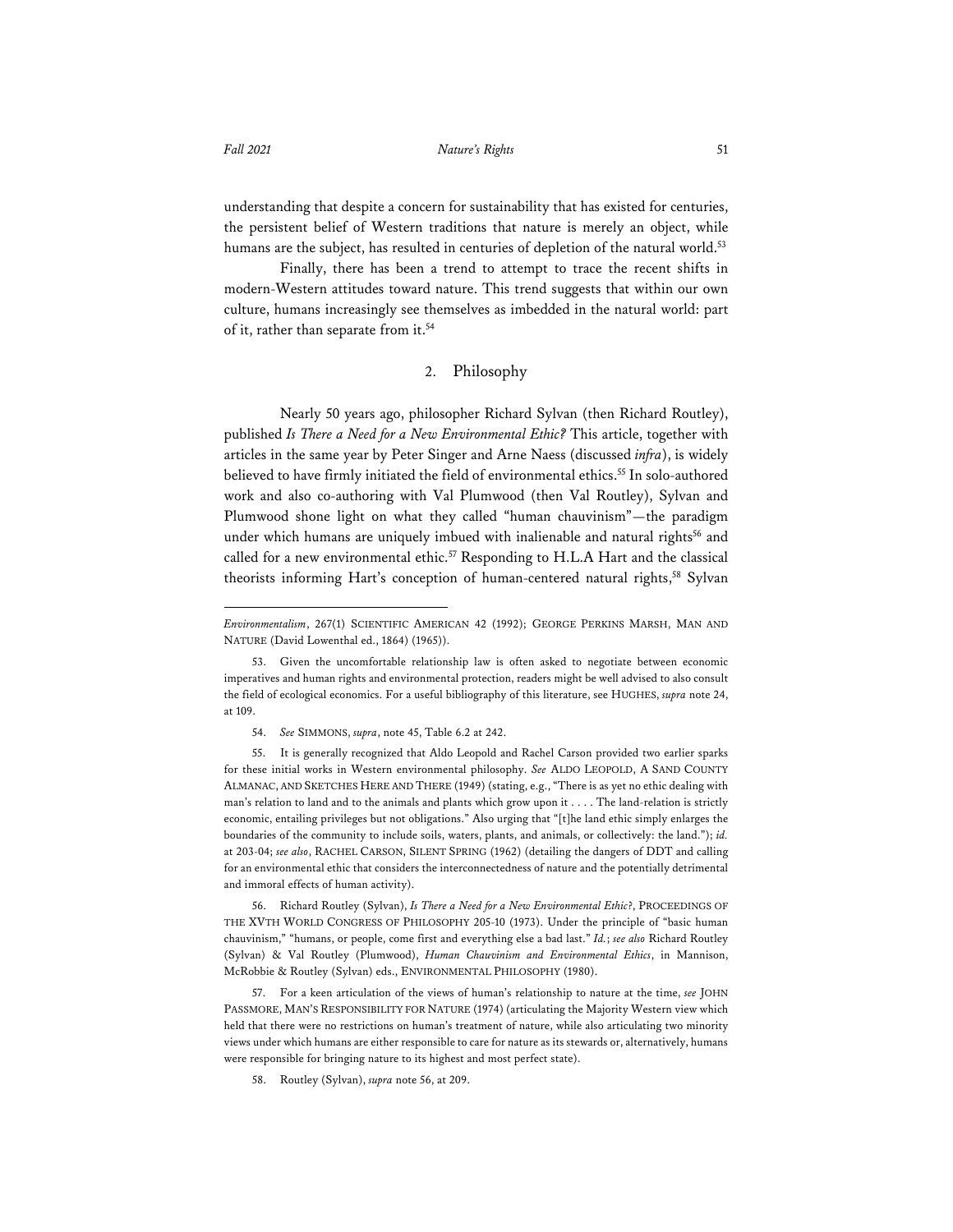argued that under prevailing Western views, humans' relationship with nature was primarily to tame nature and to make it productive.<sup>59</sup>

> The dominant Western view is simply inconsistent with an environmental ethic; for according to it nature is the dominion of man and he is free to deal with it as he pleases (since – at least on the mainstream Stoic-Augustine view – it exists only for his sake), whereas on an environmental ethic man is not so free to do as he pleases.<sup>60</sup>

Sylvan goes on to argue that the dominant Western ethic required a new environmental ethic to be introduced; one that would call to action a rethinking of important components of ethical systems. He argues that under ethical analysis, social contract, social justice, or Kantian perspectives, the base class (i.e., the traditional class of concern for philosophers - humans) must be extended in order to avoid injustice, given the basic devaluation humans make on the non-human natural world. Still, Sylvan ultimately stops short of arguing for the extension of natural rights to nature<sup>61</sup>

Arne Naess went further.<sup>62</sup> In his articulation of deep ecology, he expressed (among other principles), a rejection of the "human in environment image" and instead argued for an image in which organisms – including humans – are in intrinsic and complex relationships with one another. This relationship demands what he called "biospherical egalitarianism" that envisions that all organisms are equal: "the equal right to live and blossom is an intuitively clear and obvious value axiom. Its restriction to human beings is an anthropocentrism with detrimental effects upon the life quality of men and women themselves."63

These essays birthed the field of environmental ethics.<sup>64</sup> Within a decade, philosophers published several anthologies and manuscripts that filled in many of the spaces that the articles had left open.<sup>65</sup> Among the dominant themes relevant for the

63. *Id.* Peter Singer, the third in the triad of philosophers issuing calls for action in 1973, similarly argued that speciesism was resulting in a discriminatory disposition that resulted in great animal suffering. While he favored a new ethical status for animals that would reduce their suffering, he also stopped short of arguing that animals should be imbued with rights. *See* Peter Singer, *Animal Liberation*, NEW YORK REVIEW OF BOOKS (April 5, 1973).

64. For a useful account of the emergence of the field of environmental ethics in Australia in the late 1970s, and insight into the persistence of the questions that philosophers were then struggling with, see Routley (Sylvan) & Routley (Plumwood) *supra* note 56.

65. *See, e.g.*, *id.* 

<sup>59.</sup> *Id.* at 209.

<sup>60.</sup> *Id.* at 206.

<sup>61.</sup> *Id.* at 210.

<sup>62.</sup> Arne Naess, *The Shallow and the Deep, Long-Range Ecology Movement: A Summary*, 16 INQUIRY 95-100 (1973). A copy printed in 2005 is available here: https://openairphilosophy.org/wpcontent/uploads/2018/11/OAP\_Naess\_Shallow\_and\_the\_Deep.pdf.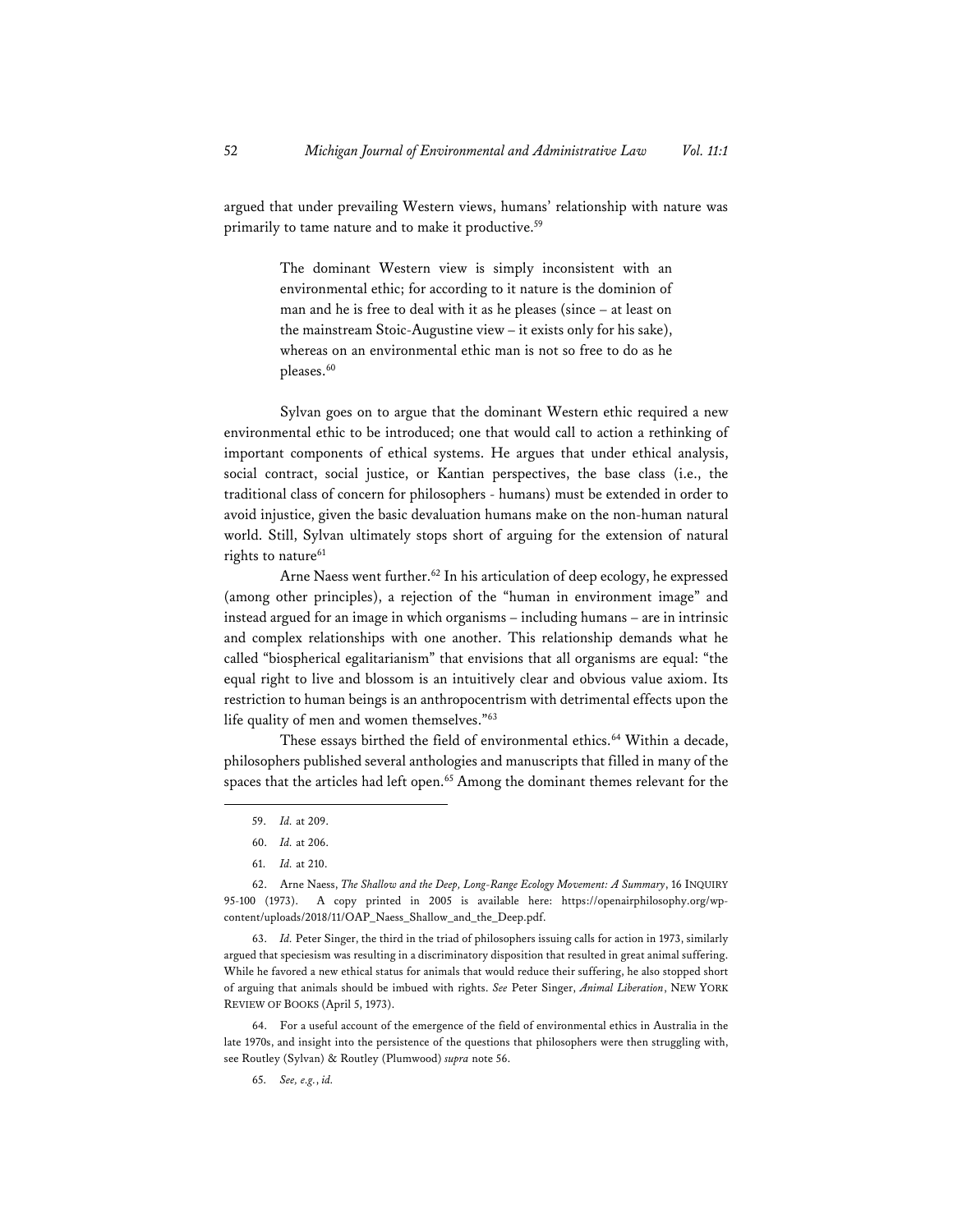current consideration of nature's rights are the questions of moral standing and value. With respect to moral standing, the philosophical question refers to the scope of human and non-human actors that matter and need to be considered in decisionmaking, such that they are deserving of moral respect. Kenneth Goodpaster, and others since, has long articulated the view that:

> neither rationality nor the capacity to experience pleasure and pain seem . . . necessary (even though they may be sufficient) conditions on moral considerability . . . . Nothing short of the condition of being alive seems to . . . be a plausible nonarbitrary criterion. What is more, this criterion . . . could admit of application to entities and systems of entities heretofore unimagined as claimants of our moral attention (such as the biosystem itself) . . . . Our paradigms of moral considerability are individual persons and their joys and sorrows. I want to venture the belief that the universe of moral consideration is more complex than these paradigms allow.<sup>66</sup>

While Goodpaster stopped short of equating moral considerability with legal rights (as he was concerned more with philosophical frameworks than with applications), he also stated that he doubted "whether it is so clear that the class of rights-bearers is or ought to be restricted to human beings."67 He persuasively argues that all things that have interests deserve moral considerability.<sup>68</sup> Under this view, even plants or ecosystems, with characteristics and conditions that benefit or harm them, have interests and should therefore be morally considered or have rights.

Paul Taylor, writing three years after Goodpaster, similarly asserted that all living things have interests and equal inherent value, irrespective of their humanity or the ends to which they might be put.<sup>69</sup> Some philosophers have continued to address the question of how, practically, to integrate a recognition that all living things deserve moral consideration with the impracticability of recognizing all living things. One such effort proposes a matrix that permits cogent recognition of all living things, while reflecting the possibility of a hierarchy among individual living things (e.g., self-conscious animals, sentient animals, insentient animals, plants) and also recognizes the intrinsic value of ecosystems, which arises from their role in hosting and giving life to individual organisms.<sup>70</sup> Others have argued that, while we might

<sup>66.</sup> Kenneth Goodpaster, *On Being Morally Considerable*, J. OF PHIL. 310 (1978).

<sup>67.</sup> *Id.* at 311.

<sup>68.</sup> *See id.* at 319.

<sup>69.</sup> Paul Taylor, *The Ethics of Respect for Nature*, 3 ENV'T. ETHICS 197-218 (1986), *reprinted in* MICHAEL ZIMMERMAN ET AL., ENVIRONMENTAL PHILOSOPHY: FROM ANIMAL RIGHTS TO RADICAL ECOLOGY (1993).

<sup>70.</sup> Holmes Rolston III, *Challenges in Environmental Ethics*, in ZIMMERMAN, *supra* note 69, at 11.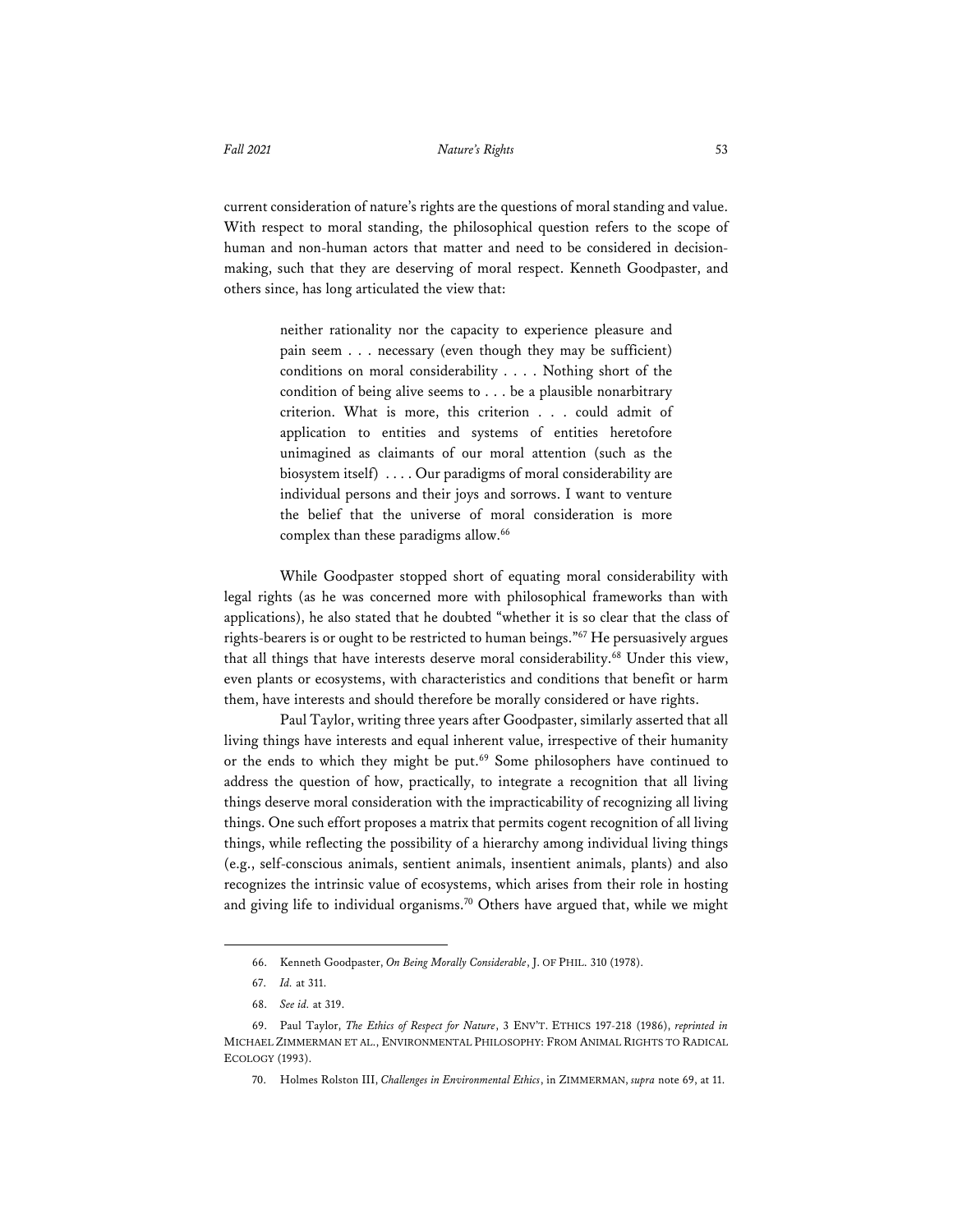regard members of more familiar organisms (i.e., humans) as more important than more unfamiliar organisms (e.g., pink river dolphins), we should also take into account the question of greater vs. lesser interests, such that if the river dolphin as a species is facing extinction because of human activities in its Amazon habitat, priority must be given to the greater interest (the pink river dolphin's continued existence) over the human interest.<sup>71</sup> Sylvan made this potentially unmanageable assertion workable by establishing that for environmental ethics, whole systems such as species, ecosystems, and the biosphere are the object of concern. Consequently, the focus on each individual insect or plant can recede.72

\*\*\*

Where historians have addressed the question of when humans became divorced from the rest of nature,<sup>73</sup> philosophers, including ecological-feminist philosophers, have played a key role in asking why "had nature, in the Western tradition, been instrumentalized, stripped of moral considerability, and subjugated in the first place?"

"Their answer was that this subjugation was conceptually of one piece with other political subjugations, and particularly the subjugation of women."74 Given the insights of historians, one would have to hold in sharp focus the subjugation of colonized peoples as well. These thinkers argue, from a variety of perspectives, that humans and non-human natural actors are all part of a single biotic community, and many argue that there is no moral or ethical justification for the subjugation of nonhuman natural actors.75 Meanwhile Freya Mathews, in *The Ecological Self*, attributed "self" status not only to individual organisms, but also to systems, including ecosystems and the biosphere. Under her view, "selves" were characterized by a tendency to grow or increase, if permitted.76 Without ascribing a consciousness to such systems, she ascribed intrinsic value to them, because by their own replication they demonstrated that they valued themselves.<sup>77</sup> This line of thought abuts what is termed new animism.

Like anthropology, new animism is informed greatly by indigenous peoples who either have not been alienated from the natural world or whose alienation is at

- 72. ZIMMERMAN, *supra* note 69 at 7 (citing Routley (Sylvan), *supra* note 56).
- 73. *See supra*, Part I.B.I

- 75. *See, e.g.*, *supra* notes 62-82 and accompanying text.
- 76. *See generally* FREYA MATHEWS, THE ECOLOGICAL SELF (1991).
- 77. *See* Mathews, *supra* note 74, at 5.

<sup>71.</sup> *See* Callicott, in ZIMMERMAN, *supra* note 69, at 5-15.

<sup>74.</sup> *See* Freya Mathews, *Environmental Philosophy*, in Nick Trakakis and Graham Oppy eds., A COMPANION TO PHILOSOPHY IN AUSTRALIA AND NEW ZEALAND (2010), https://www.freyamathews.net/ downloads/EnvironmentalPhilosophy.pdf at 5; *see also* VAL PLUMWOOD, FEMINISM AND THE MASTERY OF NATURE (1993).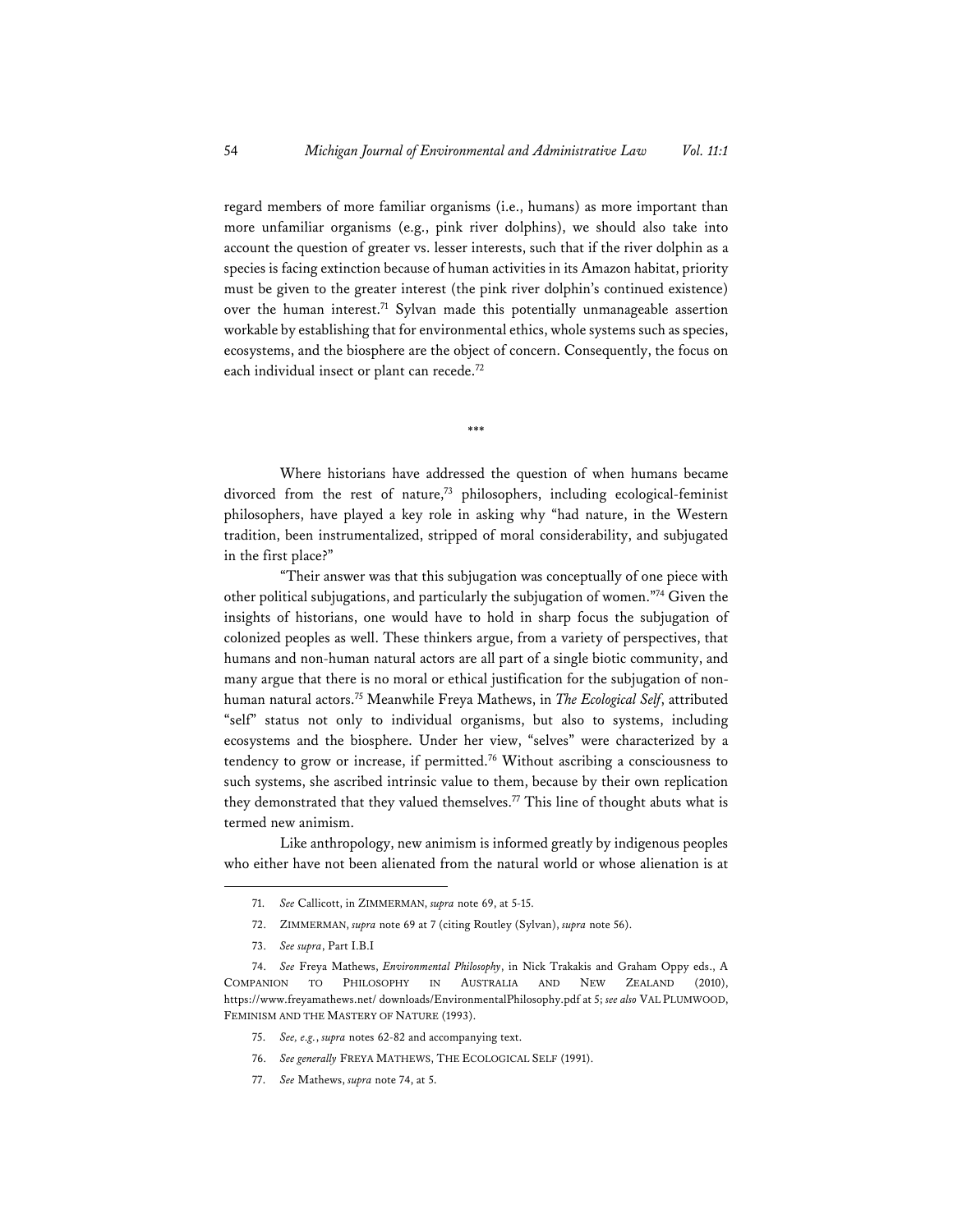least less than that of modern Western cultures. New animists have posited that the extraction of animated souls or personhood from natural actors has allowed for a lack of accountability toward the natural world. In other words:

> When a forest is no longer sacred, there are no spirits to be placated and no mysterious risks associated with clear-felling it. A disenchanted nature is no longer alive. It commands no respect, reverence or love. It is nothing but a giant machine, to be mastered to serve human purposes. The new animists argue for reconceptualizing the boundary between persons and nonpersons. For them, "living nature" comprises not only humans, animals and plants, but also mountains, forests, rivers, deserts, and even planets.78

Ultimately, philosophical animism aims at assisting in answering the question of what nature is.  $79$  This literature is greatly informed by indigenous people's conceptions, and ultimately asserts that non-human, natural actors have their own sort of sentience and agency.<sup>80</sup> Accordingly, because of the sentience and agency of all its components, nature is constituted of a "community of persons."81

#### 3. Anthropology

The recognition of nature's rights is in large part being driven by the decision to recognize the ontologies of other cultures but there is a tremendous disconnect between the anthropology literature and the law literature and legal opinions. It is crucially important for these two communities to know of the developments in the other. The purpose of this section is to assist the legal community in understanding what anthropologists are coming to know about other cultures and their ways of orienting to nature.

<sup>78.</sup> Andrew Brennan and Yeuk-Sze Lo, *Environmental Ethics,* in STANFORD ENCYCLOPEDIA OF PHILOSOPHY at 3.3 (2002, revised 2015), https://plato.stanford.edu/entries/ethics-environmental/.

<sup>79.</sup> *See generally* Deborah Bird Rose, *Val Plumwood's Philosophical Animism: Attentive Interactions in the Sentient World*, 3 ENV'T. HUMANITIES 93-109 (2013).

<sup>80.</sup> *See* Mathews, *supra* note 74, at 7; *see also* Bird Rose, *supra* note 79, at 93-109; Val Plumwood, *Nature in the Active Voice*, 46 AUST. HUMANITIES REV. 111-28 (2009).

<sup>81.</sup> *See* Mathews, *supra* note 74, at 7; *see also* Bird Rose, *supra* note 79, at 93-109; Plumwood, *supra* note 80, at 111-28.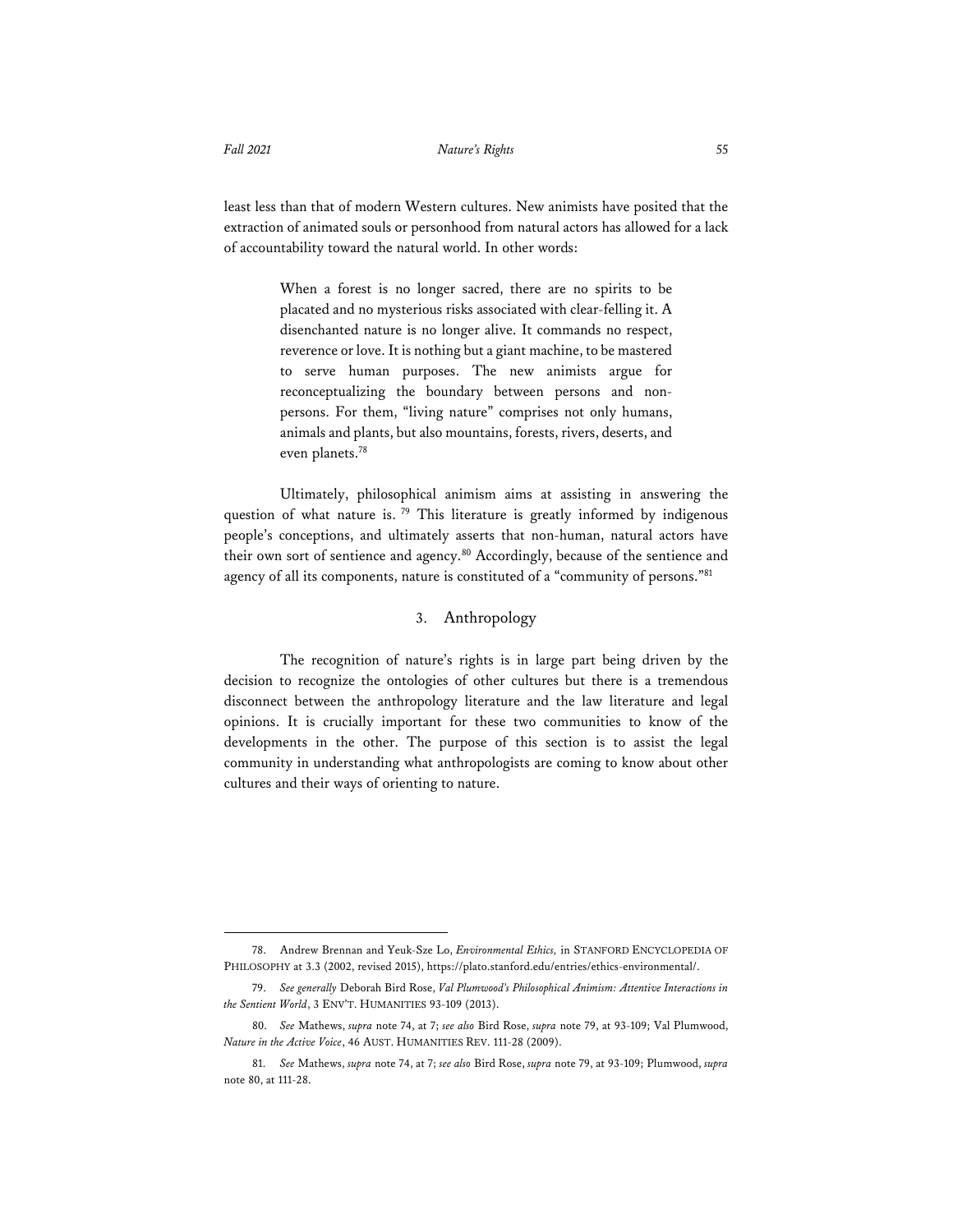#### a. Subject-status

Within anthropology, there is a significant shift afoot to recognize that nonhuman natural things are social. As the discussion below will demonstrate, there are effectively two strands of this literature.

The first strand shifts how we view non-human natural things from objects to subjects. The work here is focused on understanding how non-human natural things – as subjects – inform and effect human cultures and lives to find methods to think about non-human natural actors in ways that are "ontologically inclusive but also practical in political, economic, and legal terms."82 This approach, while centering non-humans as a focus of study, does so while maintaining the ultimate anthropocentric purpose of understanding human cultures and institutions.

A second approach attempts to see non-human natural things not just as subjects, but also as actors, or agents; to see them in the way many non-modern, non-Western people see them.

#### b. Animism

Philosophers have recognized that "modern" thought has been imbued with "a dualistic conceptual system organized around mutually defining pairs of opposed and differentially ranked categories, such as nature/culture, human/animal, mind/body, reason/emotion, spirit/matter, civilized/primitive, theory/practice, science/superstition, mental/manual, white/black, masculine/feminine."83 This Article has already explored the difficulties within environmental philosophy to break through these dualisms. Anthropology has similarly moved toward a more inclusive and egalitarian view of the human relationship to non-human natural actors.

Historically speaking, animism within anthropology has been associated with the attribution of a "belief that all life is produced by a spiritual force, or that all natural phenomena have souls."84 Sir Edward Burnett Tylor, thought by many to be the founder of anthropology, employed the notion of animism to note that many cultures "attributed life and personality to animal, vegetable, and mineral alike."85 For Tylor, this attribution was the result of a childlike, or even delusional, inability to "distinguish the animate from the inanimate."86 Tylor's work was characteristic of modernist constructions of the world: in seeing these differences, he saw them as

85. *Id.* at S67.

<sup>82.</sup> JOHN WAGNER ET AL. EDS., ISLAND RIVERS: FRESH WATER AND PLACE IN OCEANIA 6 (2018).

<sup>83.</sup> *See* Mathews, *supra* note 74, at 5.

<sup>84.</sup> Nurit Bird-David, "Animism" Revisited: Personhood, Environment, and Relational Epistemology, 40 CURRENT ANTHROPOLOGY (Supplement) S67, S67-S91 (Feb. \1999),

*https://www.jstor.org/stable/10.1086/200061* (citing WEBSTER'S NEW WORLD DICTIONARY (1989)).

<sup>86.</sup> *Id.* at S69 (quoting EMILE DURKHEIM, THE ELEMENTARY FORMS OF RELIGIOUS LIFE 53 (New York Free Press 1915)).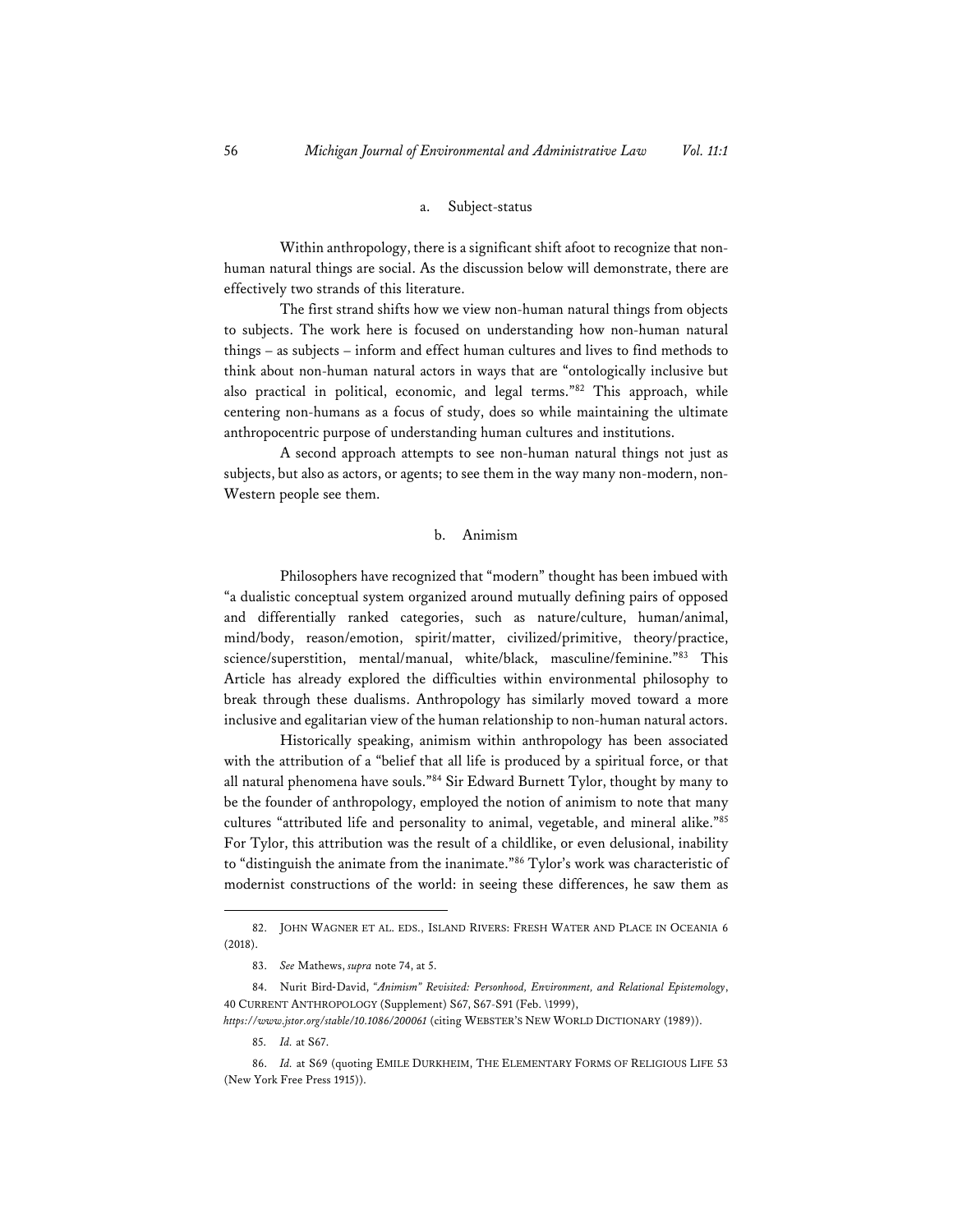evidence for divisions along the civilized/uncivilized, human/nature, matter/spirit, science/superstition divides, with the former always being superior to the latter. These perceptions and descriptions of cultural difference were emblematic of the social sciences and humanities of the time, and in anthropology they imbedded a long-lasting chasm between the human and the non-human world, preserving spirituality, souls, and personhood exclusively to humans.<sup>87</sup>

The dichotomous, dialectical relationship between human and non-human, between the social and the natural, was thereafter entrenched in anthropological epistemology. This perspective, which seeks to understand why some cultures animate what Western culture considers to be inanimate, has persisted in anthropology through a long line of influential contributors, from Claude Levi-Strauss through to Stewart Guthrie. These anthropologists have regarded animistic thinking as a universal perceptual strategy by which we attribute life to the nonliving (animism), or attribute human characteristics to the non-human (anthropomorphism).88 Later, anthropology characterized animism as an intellectual or linguistic practice by which other cultures spoke in metaphors, such that the idea that non-human actors are not "really" persons remains stable. In other words, "the hunter was talking 'as if' animals were persons is to say that his story should not be taken in a literal way but instead seen as a symbolic statement."89

Recently, anthropology has increasingly opened itself not just to the epistemologies of the cultures under its consideration but also to their ontological orderings. This is resulting in a substantial literature that critically reconsiders the dialogic human/non-human, nature/culture paradigms discussed above and opens level space for the cultures they study. In doing so, they have started to take seriously the idea that non-human natural actors really can be persons and can have souls capable of thought, intention, and relationships.<sup>90</sup> The result is a view that allows for human relations with the non-human natural world as a set of communicative engagements in which the human is imbedded in the world through a set of relationships, including social relationships.<sup>91</sup>

<sup>87.</sup> *See id.* at S70 (citing Emile Durkheim, *The Dualism of Human Nature and Its Social Conditions* (1914), in ESSAYS ON SOCIOLOGY AND PHILOSOPHY (1960)) (arguing that all humans have a dualistic model of conceiving the human and the non-human, or the social and the natural).

<sup>88.</sup> *See id*. at 70 (citing STEWART GUTHRIE, FACES IN THE CLOUDS: A NEW THEORY OF RELIGION 62 (1993)). Bird-David levels a strong critique of Guthrie's theory for its uncritical assertion of modernist boundaries on the terms "life," "nonliving," and "human" as naturally given, and for failing to respect non-Western epistemologies. *Id.* at 70-71.

<sup>89.</sup> RANE WILLERSLEV, SOUL HUNTERS: HUNTING, ANIMISM, AND PERSONHOOD AMONG THE SIBERIAN YUKAGHIRS 2-3 (2007).

<sup>90.</sup> *See, e.g, id*. at 21.

<sup>91.</sup> *See generally* Tim Ingold, *Hunting and Gathering as Ways of Perceiving the Environment*, in ANIMALS AND THE HUMAN IMAGINATION (2012) (suggesting that we consider the human condition to be one of being "immersed from the start, like other creatures, in an active, practical, and perceptual engagement" with the other constituents of the world).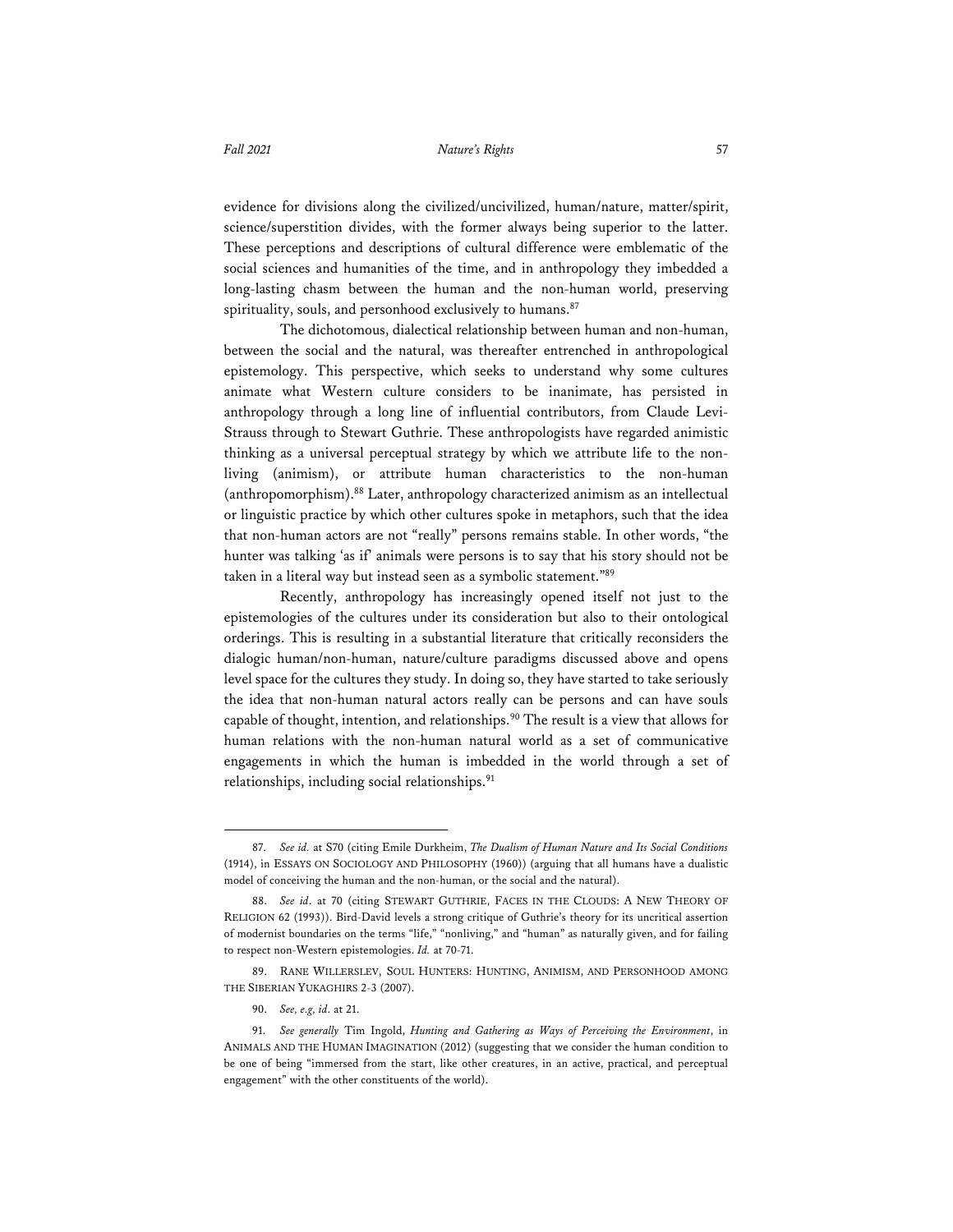#### c. Thought and Intention

In, *How Forests Think: Towards an Anthropology Beyond the Human*, Eduardo Kohn urges anthropologists to seriously consider non-human natural actors in a way that decenters humans. In his work, he aims to address "the ways in which we have treated humans as exceptional – and thus as fundamentally separate from the rest of the world,"92 by articulating the possibility that forests think. He situates his work in the "analytical framework that can include humans as well as nonhumans"93 that has emerged within scientific and technological studies, and anthropology over the past 44 years.<sup>94</sup> Although he recognizes that "[i]t is very difficult from within our contemporary analytical frameworks to understand the biological world as made up of living thoughts,"95 Kohn urges readers to recognize that humans are not the only actors that use signs that are comprehensible to others and, as a result, humans are not the only actors capable of cognition.<sup>96</sup> Ultimately, he argues that humans are "not the only selves in this world"97 that can intelligently learn, grow, and improve as a result of lived experience<sup>98</sup> and he aims to "create the conditions for new thoughts" among humans.99

### d. Personhood

Once the retaining wall that reserves animated life and thought for humans alone has been perforated, personhood comes spilling forward quickly in the anthropology literature. Eduardo Viveiros de Castro, a current force in anthropology, opens one of his best-known contributions: "[t]his article deals with . . . the conception, common to many peoples of the [American] continent, according to which the world is inhabited by different sorts of subjects or persons, human and non-human, which apprehend reality from distinct points of view."100

- 97. *Id.* at 72.
- 98. *Id.* at 77-78.

<sup>92.</sup> EDUARDO KOHN, HOW FORESTS THINK: AN ANTHROPOLOGY BEYOND THE HUMAN 7 (2013).

<sup>93.</sup> *Id.* at 6.

<sup>94.</sup> *Id.* at 7.

<sup>95.</sup> *Id.* at 89.

<sup>96.</sup> *Id.* at 9.

<sup>99.</sup> *Id.* at 10 (citing MARILYN STRATHERN, THE GENDER OF THE GIFT: PROBLEMS WITH WOMEN AND PROBLEMS WITH SOCIETY IN MELANESIA 20 (1988)).

<sup>100.</sup> Viveiros de Castro, *supra* note 19, at 469.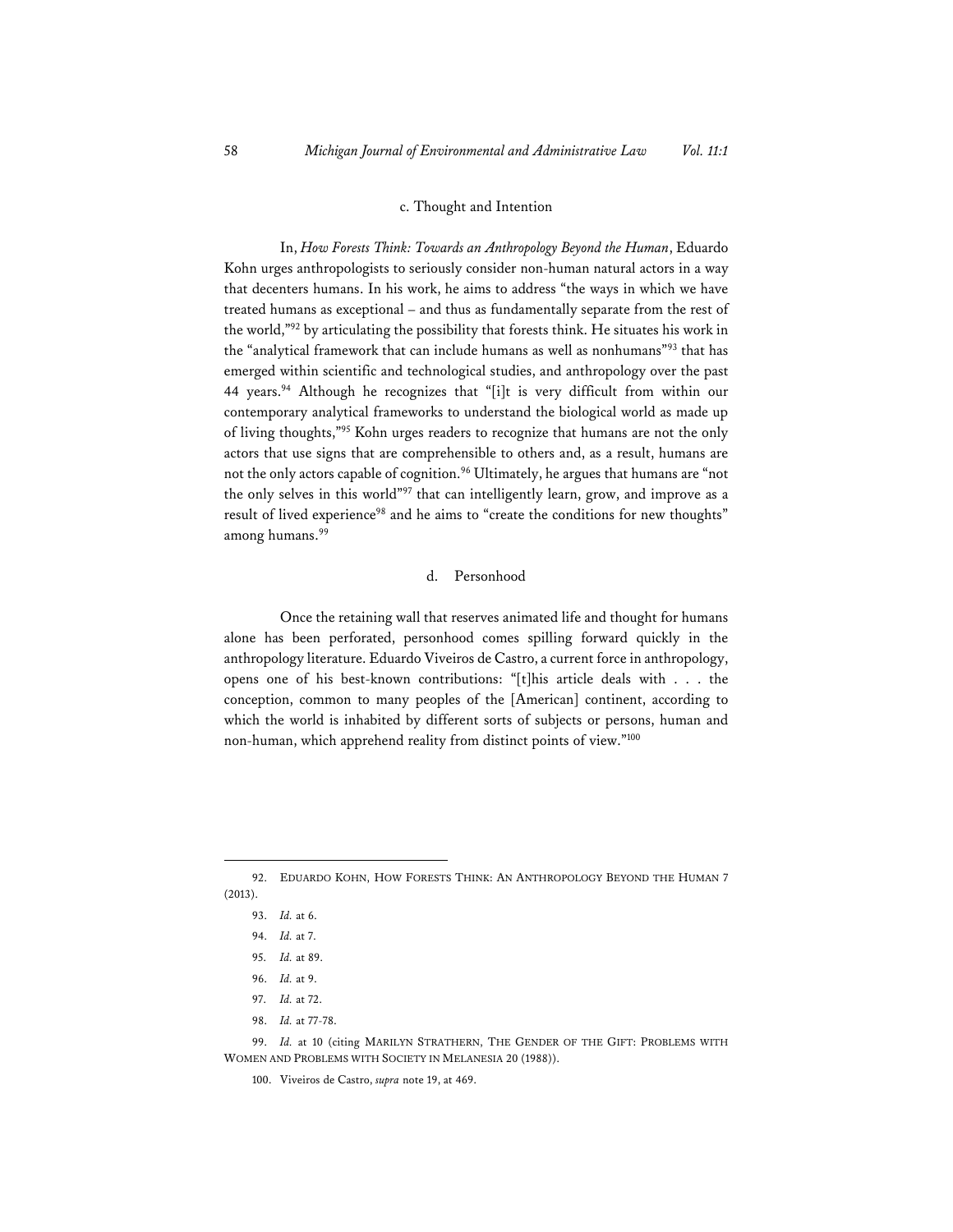This same perspective is conveyed by many anthropologists, in a variety of ways, reflecting on field work in Siberia,<sup>101</sup> North America,<sup>102</sup> South America,<sup>103</sup> and India,104 among other locations. While there is significant variation in the theoretical bases and always space for agreements and disagreements among the authors contributing to this literature, what is clear is that the acceptable methods in anthropology now include sincere efforts to respectfully convey the ontological orders of non-Western people.105 In many cases, the result is an understanding of how to see the world differently, where nature is not separated from culture and where personhood "is open equally to human and non-human animal (and even nonanimal) kinds . . . qualities of personhood are likewise assigned to humans, animals, spirits and certain geophysical agents."106

#### e. Relationships

Bruno Latour, a philosopher, anthropologist, sociologist, and scholar of the science of technology, has been a vital contributor to the breakthroughs in each of these disciplines, aiming to earnestly see beyond the human/non-human, nature/culture divide<sup>107</sup> and, at the same time, to recognize that humans and nonhuman agents form a dynamic network, rather than a hierarchy.<sup>108</sup> Latour's contributions to intellectual engagements with the epistemologies and ontology of

104. *See* Bird-David, *supra* note 19.

105. For a discussion of the move from epistemic to ontological questions in anthropology, see Eduardo Viveiros De Castro, *Who Is Afraid of the Ontological Wolf?: Some Comments on an Ongoing Anthropological Debate*, 33 CAMBRIDGE J. OF ANTHROPOLOGY 2 (spring 2015), https://www.jstor.org/stable/10.2307/26370550.

106. Ingold, *supra* note 91, at 131; *see also* WILLERSLEV, *supra* note 89, at 2 ("Among the Yukaghirs, however, a different assumption prevails. In their world, persons can take a variety of forms, of which a human being is only one. They can also appear in the shape of rivers, trees, souls, and spirits.").

107. *See, e.g.*, BRUNO LATOUR, WE HAVE NEVER BEEN MODERN (Catherine Porter trans., Harvester Wheatsheaf 1993) (1991); BRUNO LATOUR, POLITICS OF NATURE: HOW TO BRING THE SCIENCES INTO DEMOCRACY (Catherine Porter trans., Harv. Univ. Press 2004); LATOUR, *supra* note 8 at 90, 110, 114-15, 260; *see also* Marilyn Strathern, *No Nature: No Culture: The Hagen Case*, in NATURE, CULTURE, AND GENDER 174 (Carol P. MacCormack & Marilyn Strathern eds., 1980).

108. In particular, Latour and collaborators at the Centre de Sociologie de l'Innovation, developed the concept of Actor Network Theory (ANT) to reconceptualize social theory such that the nature/culture divide is collapsed and replaced with a conceptualization of all objects and concepts in nature and culture existing in a non-hierarchical network. For an excellent introduction to ANT and its literature, *See* LATOUR *supra* note 8, at 10-11; *see also* Lancaster Univ.Ctr. for Sci. Stud, The Actor Network Resource: Thematic List Version 2.2 (Apr. 2000), http://wp.lancs.ac.uk/sciencestudies/the-actor-network-resourcethematic-list/ (last visited Nov. 10, 2021).

<sup>101.</sup> *See* WILLERSLEV, *supra* note 89.

<sup>102.</sup> *See, e.g.*, Ingold, *supra* note 91; Christine S. VanPool & Elizabeth Newsome, *The Spirit in the Material: A Case Study of Animism in the American Southwest*, 7 AMERICAN ANTIQUITY 243-62 (2012; JULIE CRUIKSHANK, DO GLACIERS LISTEN? LOCAL KNOWLEDGE, COLONIAL ENCOUNTERS, AND SOCIAL IMAGINATION (2005).

<sup>103.</sup> *See* Viveiros de Castro, *supra* note 19; Eduardo Kohn, *supra* note 92.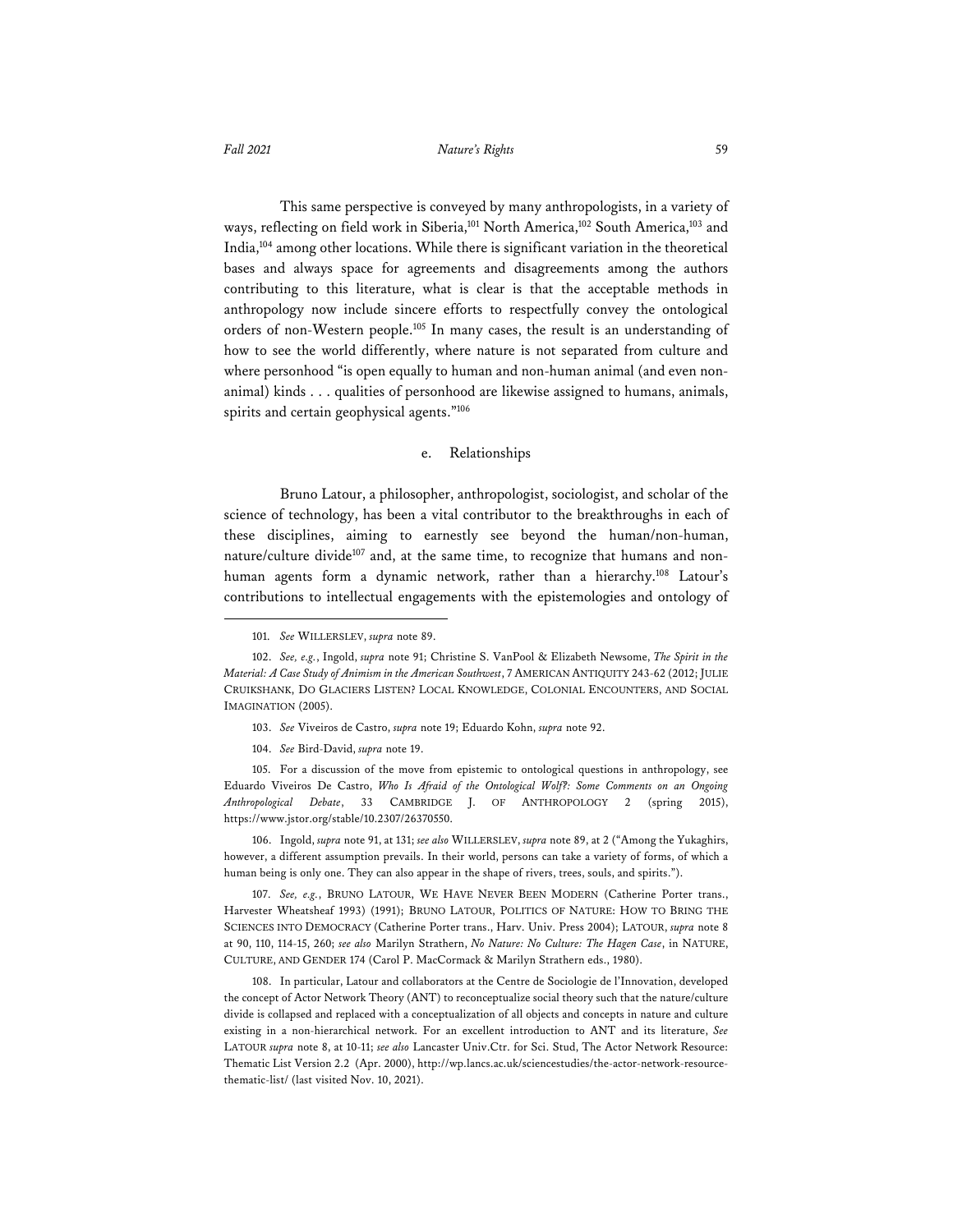modern Western thought<sup>109</sup> and the non-human natural world are copious and beyond the scope of this Article. His influence is nearly omnipresent in the current work of the historians and philosophers engaged in this discourse, just as it is in the work of the anthropologists discussed here.

In additions to Latour's insights that have facilitated the shift in anthropology to accept the ontologies of the people anthropologists aim to understand, Latour's contributions also include the insistence that all engagements are part of a complex network (among the tenets of Actor Network Theory). Under this theory, each instance where a human cosmology includes non-human natural actors having life, spirit, personhood, and thought, the relationship between the humans and non-humans is dynamic and substantial.<sup>110</sup> Thus: "Humans, animals, spirits, and some geophysical agents are perceived to have qualities of personhood. All persons act in a reciprocally communicative reality. Human persons are not set over and against a material context of inert nature, but rather are one species of person in a network of reciprocating persons."111 Anna Tsing, for example, reminds us that:

> interspecies entanglements that once seemed the stuff of fables are now materials for serious discussion among biologists and ecologists, who show how life requires the interplay of many kinds of beings. Humans cannot survive by stomping on all the others.<sup>112</sup>

Scholarly inquiries informing our understanding of the non-human natural world, its sentience, and its innumerable relationships do not stop at the doors of the disciplines discussed here, of course. The discussion in this Part has merely illustrated the richness of the discussion with respect to these topics. Economics and political science are engaged in similar discussions, though with their own discursive traditions. Similarly, the natural sciences, as the quote from Tsing suggests, are newly intrigued with the complex processes and relationships of non-human natural actors.

General audience authors are also quickly filling shelves with books informing readers of the heretofore underexplored vibrancy of nature, more and

<sup>109.</sup> *See, e.g.*, BRUNO LATOUR, AN INQUIRY INTO MODES OF EXISTENCE: AN ANTHROPOLOGY OF THE MODERNS, (Catherine Porter trans. Harv. Univ. Press 2013) (2012).

<sup>110.</sup> *See, e.g.*, RANE WILLERSLEV, *supra* note 89 at 11 ("[W]hen the hunter seeks to bring an elk out into the open by mimicking its bodily movements, he is inevitably put into a paradoxical situation of mutual mimicry. As a result, the bodies of the two blend to a point that makes them of the same kind.").

<sup>111.</sup> Colin Scott, *Knowledge Construction Among Cree Hunters: Metaphors and Literal Understanding*, *Journal de la Société des Américanistes* 75, 193, 195 (1989) *quoted in* Ingold, *supra* note 91, at 131. Other instantiations of this type of relationship are found throughout the writings of the authors cited in this Part.

<sup>112.</sup> ANNA LOWENHAUPT TSING, THE MUSHROOM AT THE END OF THE WORLD: ON THE POSSIBILITY OF LIFE IN CAPITALIST RUINS vii (2015).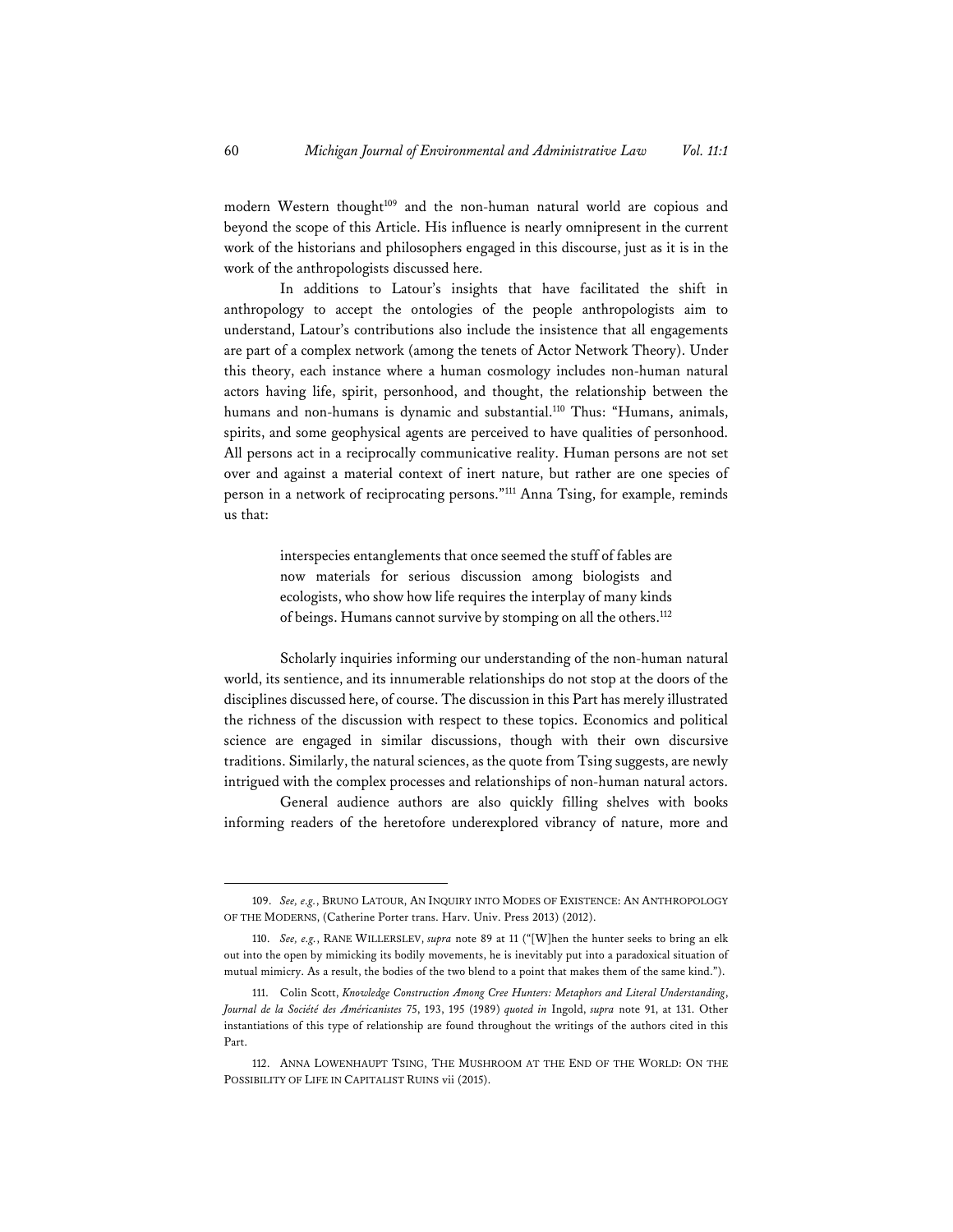more in a language that regards non-human natural actors as animate and relational. Reading publics are avidly interested in these topics.113

The shifts in academic thought and knowledge, together with the appetite for additional ways of seeing the human relationship to the non-human natural world suggest are providing momentum for engaged citizens, plaintiffs, lawyers, and judges to consider what role law can play in reflecting these changing relationships with the non-human natural world. As the next Part will discuss, an assemblage of interests has begun to see the practical importance of these scholarly ideas. Law is playing a pivotal role in the transformation of these ideas from theory into practice.

#### II. UTILITY: NON-HUMAN NATURAL ACTORS AS RIGHTS HOLDERS

It is not surprising, then, given the significant developments in the natural and social sciences, humanities, and trade literatures that general consciousness about the non-human natural world has begun to shift. With that shift, traditional approaches to environmental protection, including the reach of environmental law, have begun to be supplemented with claims to rights—not for the humans—but for non-human natural actors. This Part explores the literature and social movements that have ushered in the shift from claiming that such actors are persons to claiming that, whether they are further recognized as legal persons or not (a question on which there is debate),<sup>114</sup> non-human natural actors have—or should have—rights.

# *A. Confluence of Interests*

As Part I demonstrated, scholarly understandings of nature have dramatically shifted. In the natural and social sciences and humanities, tremendous effort has been devoted to better understandings of nature itself, of humans' place in nature, of humans' effects on nature, and of the human relationship to nature, through time and across cultures.

At the same time, social movements and movement lawyering have worked together in areas that relate to the rights of nature. Broadly speaking, the confluence of human rights (including the important role of indigenous rights), environmental concerns, and scientific knowledge have brought about much greater space for the realization of nature's rights. These movements, and the lawyers that represent them, have identified the vast opening left by Western-anthropocentric law, and their hope and strategy has joined in the concept of nature's rights.

<sup>113.</sup> *See, e.g.*, RICHARD POWERS, THE OVERSTORY (2018); JENNIFER ACKERMAN, THE GENIUS OF BIRDS (2016); PETER WOHLLEBEN, THE HIDDEN LIFE OF TREES (2016); ROBIN WALL KIMMERER, BRAIDING SWEETGRASS: INDIGENOUS WOMEN, SCIENTIFIC KNOWLEDGE, AND THE TEACHINGS OF PLANTS (2013). All of these books were either in the Amazon bestseller list or the Editor's Pick lists as of the time of this writing.

<sup>114.</sup> *See infra* Part II.B.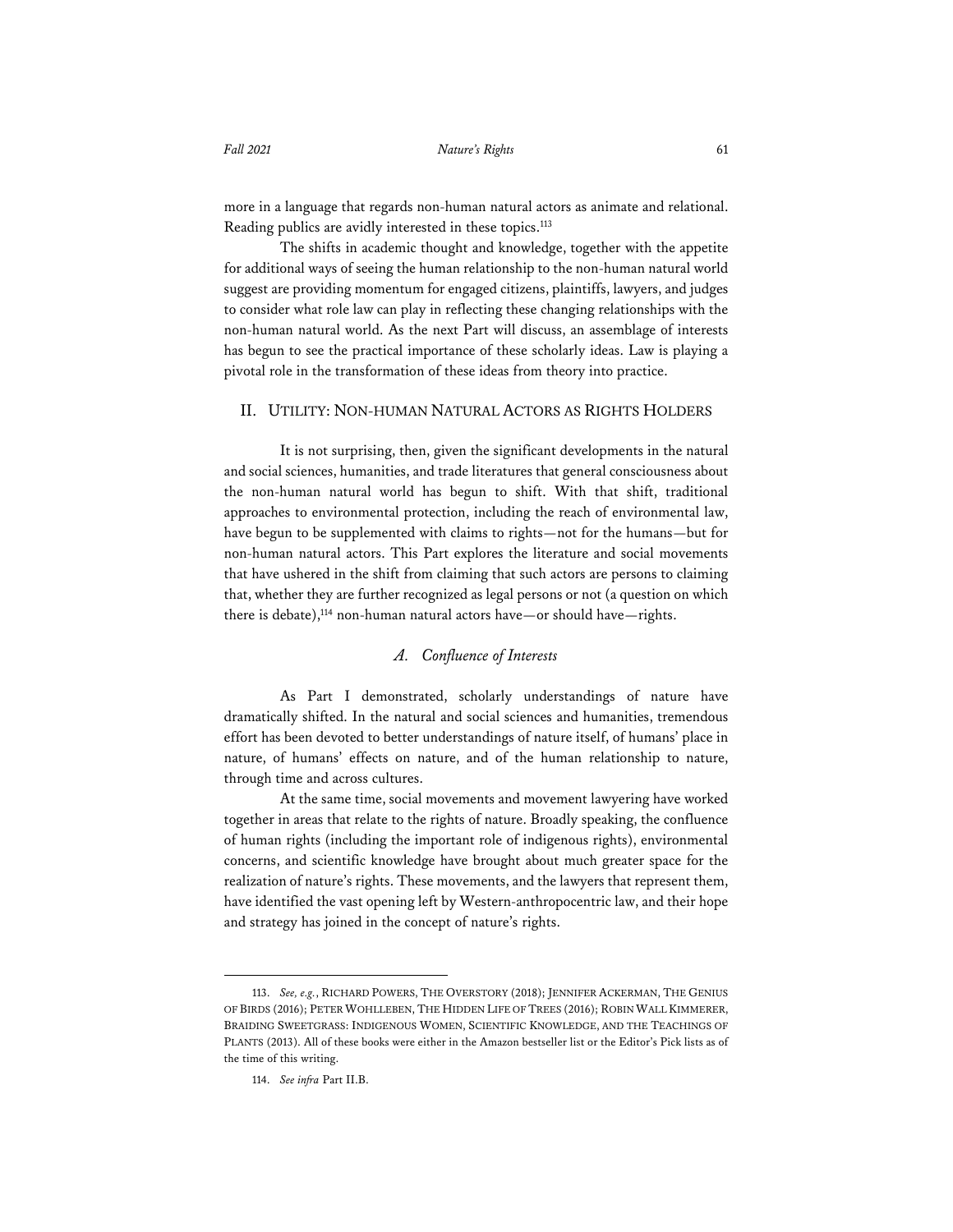#### 1. Human Rights and Indigenous Rights

Human rights, especially its founding commitments to indigenous rights, women's rights, and children's rights (and, through them, the rights of future generations), as well as social, economic, and cultural rights have provided the necessary toeholds for lawyers to open legal imaginations with respect to what it really means to recognize these sets of rights. As recently as the early 2000s, the nexus between a clean environment and human rights was attenuated at best. It was not until 2009 that the Inter-American Court for Human Rights, for example, recognized "an undeniable relationship between the protection of the environment and the realization of other human rights, in that environmental degradation and the adverse effects of climate change affect the real enjoyment of human rights."115 The European Court of Human Rights has similarly recognized the importance of a clean environment to the full realization of human rights and well-being.116 The United Nations Human Rights Council has also very recently recognized that environmental harms may have an impact on the rights to life, health, food, water, housing, and selfdetermination.<sup>117</sup> Until very recently, most courts, to the extent they were willing to discuss environmental protection in terms of rights, did so by way of discussing the human right to clean water,<sup>118</sup> or clean air, etc.<sup>119</sup> It is certainly the case that a depleted, polluted, degraded environment makes life on earth harder for human beings. But for the nature's rights effort, the terminology of human rights and its confinement to anthropocentric framings do not provide sufficient tools to protect nature, for nature's own benefit. Under the human rights framing, so long as humans are not affected, harms that may kill off whole species, even entire ecosystems, are invisible before the law.

The indigenous rights movement has persistently gained traction within international and domestic legal spaces, especially in countries with large current-day

<sup>115.</sup> *See* Environment and Human Rights (State Obligations in Relation to the Environment in the Context of the Protection and Guarantee of the Rights to Life and to Personal Integrity – Interpretation and Scope of Articles 4(1) and 5(1) of the American Convention on Human Rights), Advisory Opinion OC-23/17, (Ser. A) No. 23, ¶ 47 (Inter-Am. Ct. H.R. Nov. 15, 2017) (citing Kawas-Fernández v. Honduras, Merits, Reparations and Costs, Judgment, Inter-Am. Ct. H.R. (ser. C) No. 196, ¶ 148 (Apr. 3, 2009)).

<sup>116.</sup> *See, e.g.*, Öneryildiz v. Turkey, European Ct. of Human Rights, App. No. 48939/99, 2004- XII Eur. Ct. H.R. ¶¶ 71, 89, 90, 118.

<sup>117.</sup> Inter-American Court of Human Rights Advisory Opinion OC-23/17, *supra* note 115 (citing Human Rights Council, Preliminary *Report of the Independent Expert on the Issue of Human Rights Obligations Relating to the Enjoyment of a Safe, Clean, Healthy and Sustainable Environment, John H. Knox*, ¶ 19, U.N. Doc. A/HRC/22/43 (Dec. 24, 2012).

<sup>118.</sup> *See* G.A. Res. 64/292, The Human Right to Clean Water, ¶ 1 (July 28, 2010) (UN resolution recognizing a human right to clean water).

<sup>119.</sup> *See, e.g.*, David Boyd (Special Rapporteur on the Human Rights Council), Issue of Human Rights Obligations Relating to the Enjoyment of a Safe, Clean, Healthy and Sustainable Environment, ¶¶ 14, 95, U.N. Doc. A/HRC/40/55 (July 19, 2018).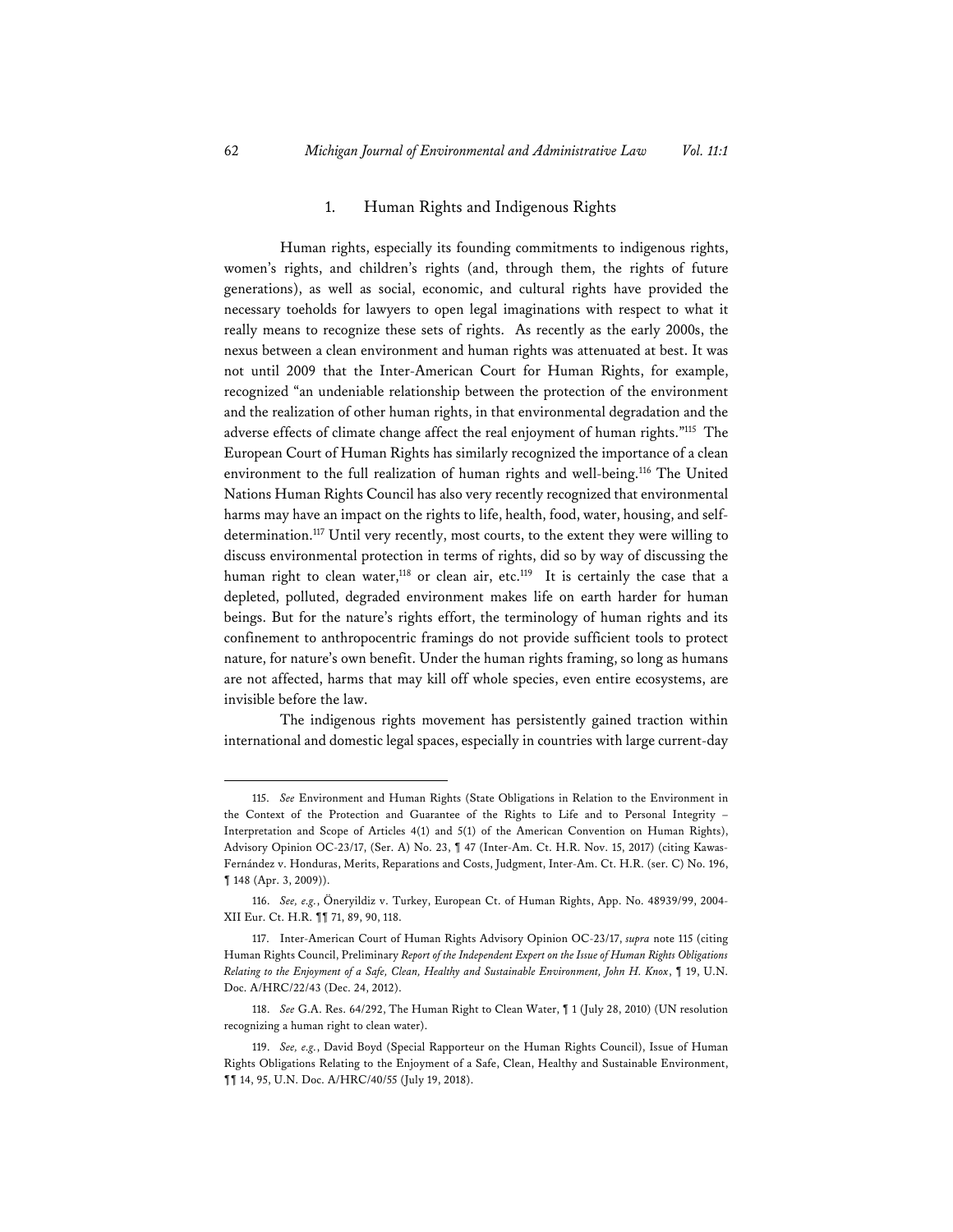indigenous populations. In 2007, the United Nations General Assembly adopted a Declaration on the Rights of Indigenous Peoples, with 144 countries voting in favor of the declaration (Australia, Canada, New Zealand, and the United States voted against and 11 countries abstained).120 Importantly, the preamble to the Declaration recognizes that "respect for indigenous knowledge, cultures and traditional practice contributes to sustainable and equitable development and proper management of the environment," and the Declaration recognizes a right to "the conservation and protection of the environment and the productive capacity of their lands or territories and resources."121 In the time since the Declaration, indigenous peoples have been active in international and domestic dialogues regarding pertinent subjects such as climate change, the rights of children, and human rights in general.<sup>122</sup>

Modern human rights doctrine, both international and within many domestic legal orders, recognizes the rights of indigenous people and communities.<sup>123</sup> However, for the most part, these rights are recognized within the modern and Western conceptions of what counts as a "human" and what counts as a legitimate legal subject. If, instead, the epistemics and ontological perspectives of indigenous communities are to be fully regarded, such that indigenous understandings of the relationship of the human and the non-human in nature are to be incorporated into dominant juridical thought and jurisprudence when claims regarding nature are at issue, legal ordering can no longer maintain the view that humans are the only legitimate subjects of law, with animals and other non-human agents always occupying the position of material object. Indeed, in many of the constitutions, legislation, and cases described in Part III *infra,* the documents recognizing nature's rights often honor the ontological views of domestic indigenous communities and recognize the importance of opening a plural space for these ontological views to be reflected and protected by law.

# 2. Environmental Law Concerns

The absolute urgency of environmental concerns has caused three generations to worry about the collapse of species-diversity, climate change, the proliferation of plastics, and ozone layers among other things. To many environmental activists and environmentally minded people, it may feel as if

<sup>120.</sup> *See* Declaration on the Rights of Indigenous Peoples, G.A. Res. 61/295, U.N. Doc. A/RES/61/295 (Sept. 13, 2007), https://www.un.org/development/desa/indigenouspeoples/declarationon-the-rights-of-indigenous-peoples.html (last visited Nov. 9, 2021).

<sup>121.</sup> *Id.* at 2, 15, 21.

<sup>122.</sup> *See e.g*., Fleur Te Aho, *Indigenous Peoples' Rights Under International Law*, 14 N.Z. Y.B. OF INT'L L. 242 (2016).

<sup>123.</sup> *See generally* U.N. High Commissioner for Human Rights, *Indigenous Peoples and the United Nations Human Rights System:Fact Sheet No. 9*, 9-10 (2013),

https://www.ohchr.org/documents/publications/fs9rev.2.pdf (last visited Nov. 9, 2021).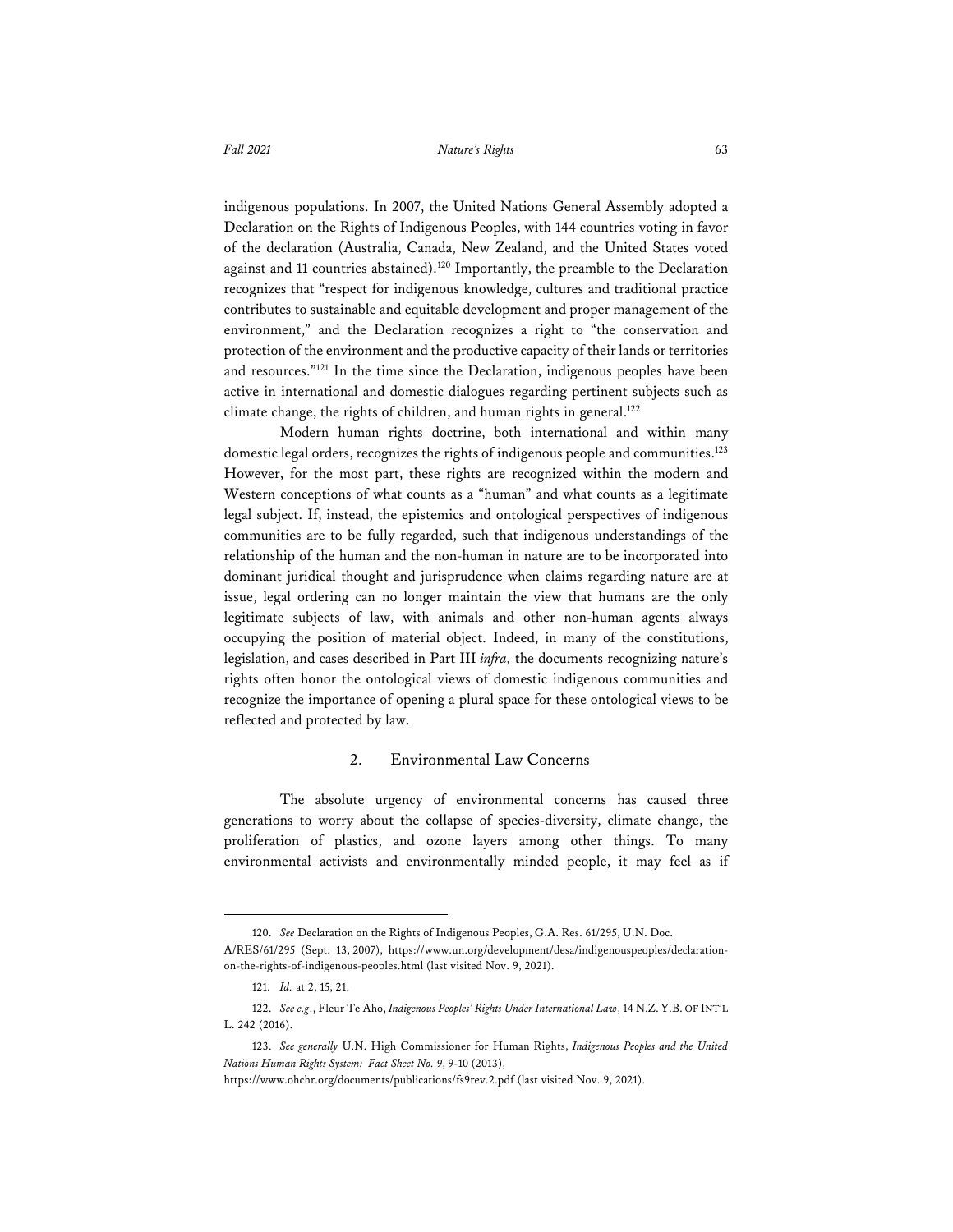environmental law was either never adequately equipped or has been outstripped, proving itself incapable of addressing the gravity of current environmental concerns.

# a. Restrictive Standing Doctrine

In the United States, a plaintiff must show that they have met the requirements of Article III of the Constitution to attain standing in federal court. The requirements of Article III include showings of a) an injury in fact b) that is concrete and actual or imminent (rather than hypothetical), and there must be "a causal connection between the injury and the conduct complained of."124 Finally, the plaintiff must show that it is "'likely,' rather than merely 'speculative' that the injury will be 'redressed by a favorable decision.'"<sup>125</sup> Given these requirements, while it is *possible* for plaintiffs to bring claims on behalf of nature, the likelihood of success is increasingly narrow.126 Under current Article III doctrine, there is no avenue for plaintiffs to win claims for entire river systems or forests, in the manner that is now possible in the courts of the many foreign jurisdictions that will be discussed in Part III *infra.* 

<sup>124.</sup> Lujan v. Defs. of Wildlife, 504 U.S. 555, 560 (1992) (footnotes and citations omitted).

<sup>125.</sup> *Id.* at 561.

<sup>126.</sup> *See* Stacey Jane Schaefer, *The Standing of Nature: The Delineated Natural Ecosystem Proxy*, 9 GEO. WASH. J. ENERGY & ENV'T. L. 70, 73 (2018), stating:

At first blush, the legislative authorization of ordinary citizens to bring claims to enforce environmental protection laws would appear to be a powerful tool for the humans and organizations seeking to protect nature. These plaintiffs, however, often have difficulty convincing the courts they have a "direct stake" in the litigation that confers standing. This has rendered citizen suit provisions and any potential standing under the APA impotent to prevent or stop the very injury that the applicable law was designed to prevent . . . . To compound the problem, the injuries the Court has recognized to establish standing often are short-term and comparatively inconsequential "economic," "recreational," or "aesthetic" injuries.

*Id.; see also, e.g.*, Hope M. Babcock, *A Brook with Legal Rights: The Rights of Nature in Court*, 43 ECOLOGY L.Q. 1 (2016) (discussing challenges with standing for nonhuman actors but suggesting that it is not impossible to grant nature direct access to the courts); Allison Katherine Athens, Note, *An Indivisible and Living Whole: Do We Value Nature Enough to Grant it Personhood?* 45 ECOLOGY L.Q. 187, 207-10 (2018) (describing the challenge of Article III and difficulties with F.R.C.P. Rule 17, which have been used to deny nature standing because of a stipulation that a "proper party is one that can sue and be sued," despite the possibility of being represented by a guardian, or conservator, etc.).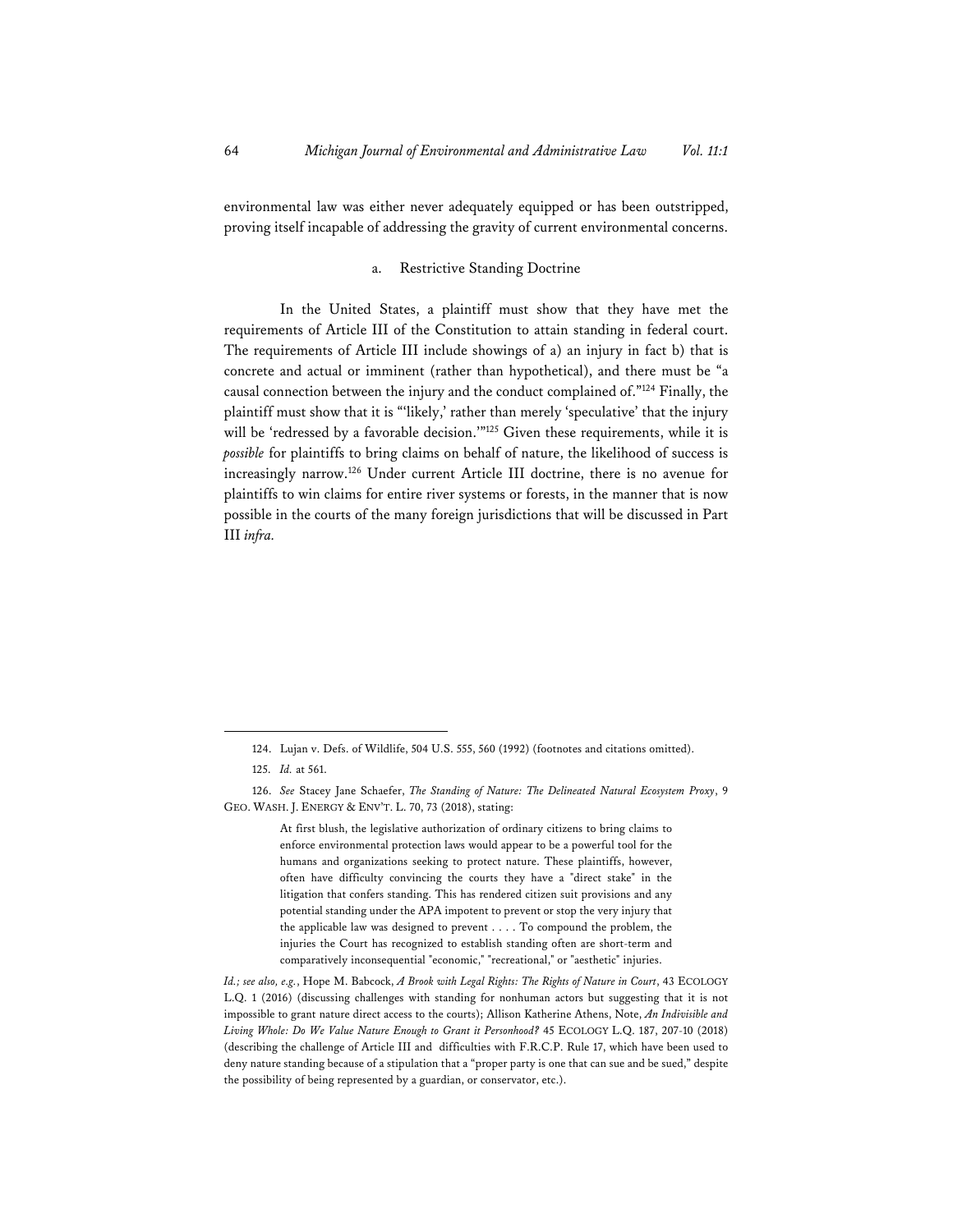#### *Fall 2021 Nature's Rights* 65

#### b. The Human Paradigm of the Public Trust Doctrine

Also in the United States,<sup>127</sup> the common law public trust doctrine asserts that states hold the beds and waters of navigable waterbodies in trust for the public.<sup>128</sup> With roots in the English common law, and some argue as far back as Roman law, the doctrine has long served as a means of protecting public interests in navigable waterways and holding state governments accountable for their management of these shared resources.129 The common law doctrine is still alive and well in the state courts and has since also been incorporated into various state constitutions and environmental statutes.

The public trust doctrine has traditionally protected a triad of public trust uses: commerce, fishing, and navigation. However, with a resurgence of the doctrine in the 1970s, states expanded its protection to additional modern uses, such as recreation and even conservation.130 The Supreme Court of California, for example, has recognized a number of potential ecological uses under the doctrine, including "the preservation of those lands in their natural state, so that they may serve as ecological units for scientific study, as open space, and as environments which provide food and habitat for birds and marine life, and which favorably affect the scenery and climate of the area."131 In this way, the public trust, although rooted in anthropocentric understandings of the human use of nature, presents a potential

<sup>127.</sup> Public trusts in natural resources and waterbodies have also been recognized in various forms by countries all over the world. *See* Michael C. Blumm & Rachel D. Guthrie, *Internationalizing the Public Trust Doctrine: Natural Law and Constitutional and Statutory Approaches to Fulfilling the Saxion Vision*, 45 U.C. DAVIS L. REV. 741, 741 (2012).

<sup>128.</sup> In the U.S. and Canada, the public trust doctrine has also been applied to protect wildlife (via the protection to the rights of people to hunt and fish) in both aquatic and non-aquatic ecosystems. *See* THE WILDLIFE SOC'Y, THE PUBLIC TRUST DOCTRINE: IMPLICATIONS FOR WILDLIFE MANAGEMENT AND CONSERVATION IN THE UNITED STATES AND CANADA 9 (Sept. 2010). The U.S. has also seen efforts for the recognition of a federal public trust in a stable climate, most notably in the *Juliana* case. *See* Mary Wood, *Atmospheric Trust Litigation and the Constitutional Right to a Healthy Climate System: Judicial Recognition at Last*, 6 WASH. J. ENV'T. L. & POL'Y 633, 642-48 (2016).

<sup>129.</sup> *See* Illinois Cent. R.R. Co. v. State of Illinois, 146 U.S. 387, 435 (1892). *Ill. Central* notes:

It is the settled law of this country that the ownership of and dominion and sovereignty over lands covered by tide waters, within the limits of the several states, belong to the respective states within which they are found, with the consequent right to use or dispose of any portion thereof, when that can be done without substantial impairment of the interest of the public in the waters, and subject always to the paramount right of congress to control their navigation so far as may be necessary for the regulation of commerce with foreign nations and among the states.

*Id.* 

<sup>130.</sup> *See, e.g.*, Borough of Neptune City v. Borough of Avon-By-The-Sea, 294 A.2d 47, 55 (N.J. 1972) ("[S]tates have readily extended the doctrine, beyond the original purposes of navigation and fishing, to cover other public uses, especially recreational uses.").

<sup>131.</sup> Marks v. Whitney, 6 Cal.3d 251, 259-60 (Cal. 1971).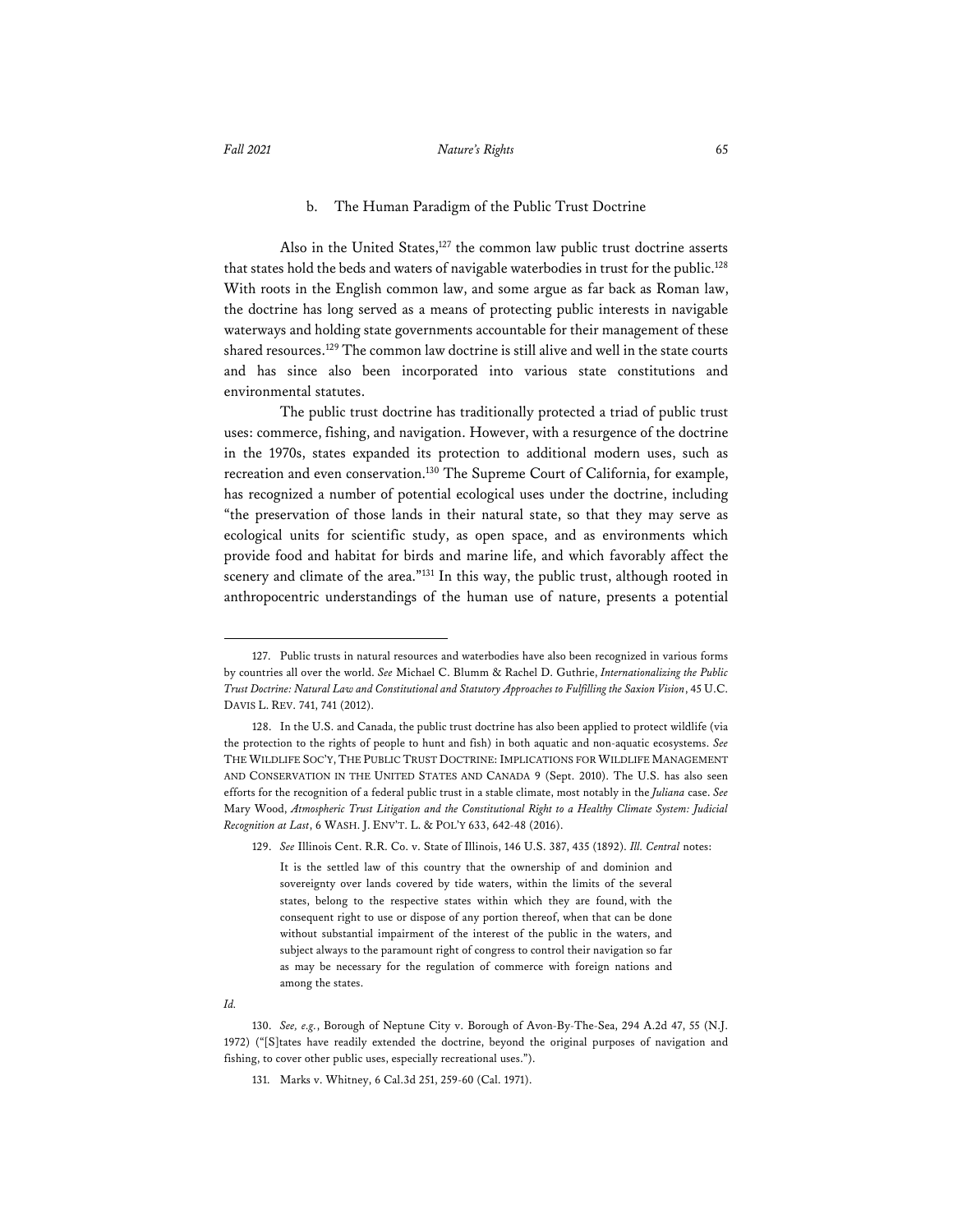avenue for increased ecological protections for waterbodies and ecosystems. Currently, however, in most U.S. states, the doctrine has been very narrowly construed to protect limited anthropocentric uses of navigable waters, and the level of protection provided from industry and privatization vary significantly by state.132

#### 3. The Value of Nature

#### a. The Value of Cultivating Human Closeness to Nature

Beyond the very practical political and social movement contributions detailed above in this section, the development of nature's rights has been assisted by the reconceptualization of the relationship between humans and the environment, as a matter of ethics, and because of the seemingly constant realizations that the devastating consequences of climate change, unregulated plastics, and the like are already upon us. Fires, hurricanes, floods, droughts, animals losing their habitats, or literally choked out by the detritus of human activity are a constant reel of images for our eyes and consciences. In the face of this, humans yearn for a new reconciliation between how human ethics regards nature and how the law recognizes and protects it.133 Our changing environmental awareness would suggest that environmental law is no longer on solid ground; it no longer reflects the human ethos.

#### b. Nature's Own Value

An alternative manner to engage the ethical questions regarding nature is, again, to remember that nature is not *about* humans, rather humans are merely a part of nature. In other words, environmental ethics is not, or ought not to be focused on human values and the value of nature to humans. Rather, a true environmental ethics would look to nature and "attempt to see and honor accurately the value present in the natural world."134 The law would then reflect and protect that intrinsic value.

As discussed in Part I, this perspective is increasingly reflected in the social sciences and humanities. And nearly every day, the natural sciences provide greater evidence of the interconnectedness, the inner life, the communication, and the

<sup>132.</sup> Robin Kundis Craig has provided invaluable surveys of the public trust doctrine in the Western and Eastern United States. *See* Robin Kundis Craig, *A Comparative Guide to the Western States Public Trust Doctrines: Public Values, Private Rights, and the Evolution Toward an Ecological Public Trust*, 37 ECOLOGY L.Q. 53 (2010); Robin Kundis Craig, *A Comparative Guide to the Eastern Public Trust Doctrines: Classifications of States', Property Rights, and State Summaries*, 16 PENN ST. ENV'T. L. REV. 1 (2007); *see also* Joseph Regalia, *A New Water Law Vista: Rooting the Public Trust Doctrine in the Courts,* 108 KENTUCKY. L.J. 1 (2019).

<sup>133.</sup> *See* Jedediah Purdy, *Our Place in the World: A New Relationship for Environmental Ethics and Law*, 62 DUKE L. J. 857, 927-32 (2013) (reflecting, in particular, on JOHN RAWLS, A THEORY OF JUSTICE 512 (1971) and Laurence H. Tribe, *Ways Not to Think About Plastic Trees: New Foundations for Environmental Law*, 83 YALE L.J. 1315 (1974)).

<sup>134.</sup> Purdy, *supra* note 133, at 928.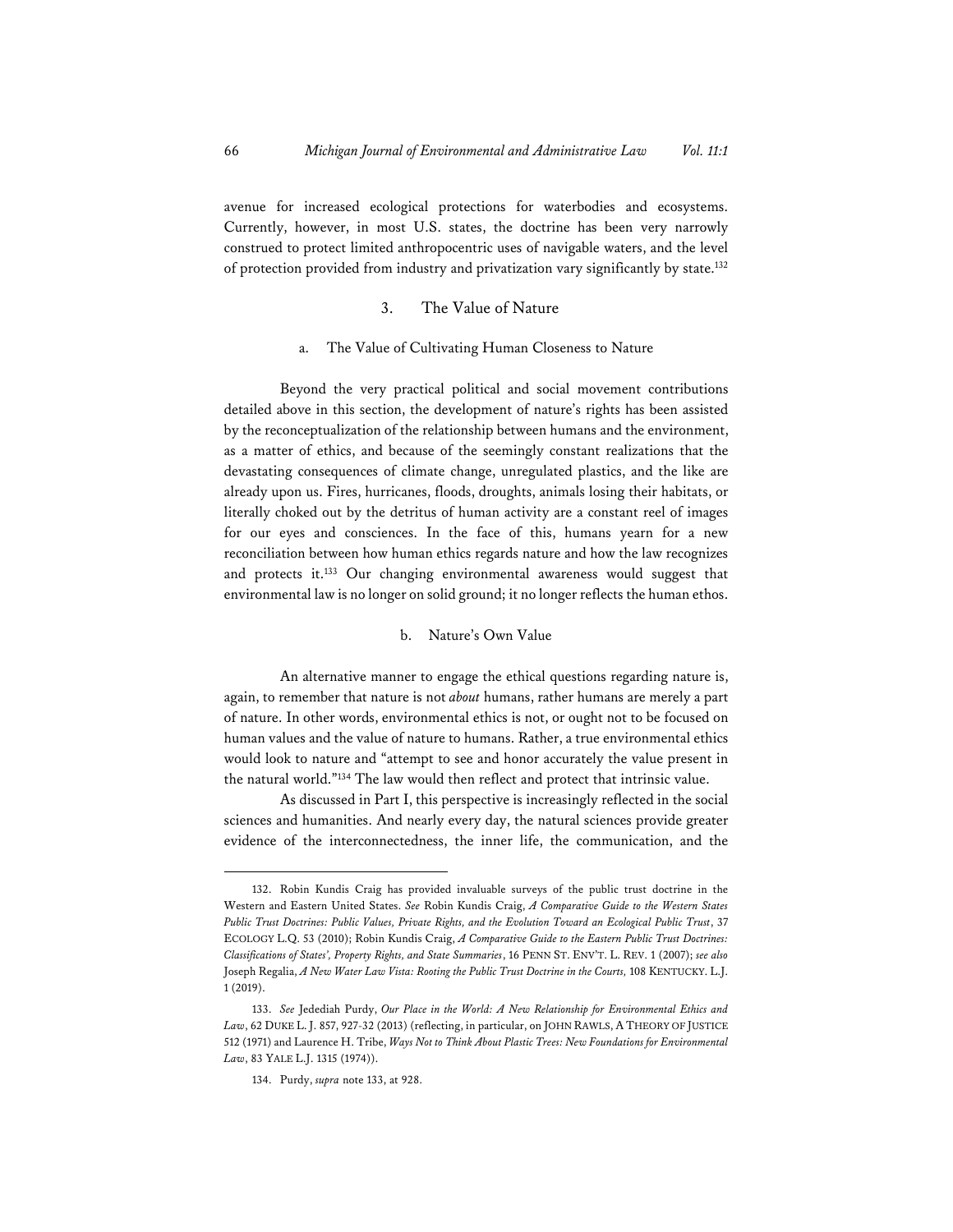sentience of non-human animals and also of "inanimate" trees, rivers, forests, ecosystems, and the biosphere. It is also reflected in the writings of John Muir over a century ago: "Nature's object in making animals and plants might possibly be first of all the happiness of each one of them, not the creation of all for the happiness of one."135

#### *B. A Word About the Rights of Non-Human Animals*

Efforts to establish the legal personhood and rights of animals through litigation in the United States have, for the most part, held firm to the idea that nonhuman animals do not possess independent rights and standing in court.<sup>136</sup> There are a few notable perforations in the strong position, that "[a]nimals, including chimpanzees and other highly intelligent mammals, are considered as property under the law".137 To date, despite strong advocacy to recognize the inherent rights of nonhuman animals, "they are accorded no legal rights beyond being guaranteed the right to be free from physical abuse."138

A few examples of softness in the doctrine include the allowance to include pets and companion animals in protective orders,<sup>139</sup> estate law,<sup>140</sup> and a series of cases discussing dogs, cockatoos, goldfish, and other pets as occupying a "special status" somewhere between property and persons.<sup>141</sup> To the extent that there is judicial sympathy for recognizing the legal status or independent rights of animals, it is best represented by the 2018 opinion of the Court of Appeals of New York in which Judge Eugene Fahey stated: "The issue whether a nonhuman animal has a fundamental right to liberty protected by the writ of habeas corpus is profound and far-reaching.

<sup>135.</sup> John Muir, *Man's Place in the Universe*, in JOHN MUIR, A THOUSAND-MILE WALK TO THE GULF (1916), https://vault.sierraclub.org/john\_muir\_exhibit/writings/mans\_place\_in\_the\_universe .aspx.

<sup>136.</sup> *See, e.g.*, Cetacean Cmty. v. Bush, 386 F.3d 1169, 1175-78 (9th Cir. 2004); People *ex rel.* Nonhuman Rights Project, Inc. v. Lavery, 998 N.Y.S.2d 248, 251 (App. Div. 2014) (finding that a chimpanzee is not a "person" and thus cannot hold rights because, unlike humans, corporations, and municipalities, non-human animals cannot bear any legal duties or be held accountable for their transgressions).

<sup>137.</sup> Nonhuman Rights Project, Inc. v. Lavery, 76 N.Y.S.3d 507, 509 (Sup. Ct. 2018). In *Lavery*, the New York Supreme Court acknowledges that

<sup>[</sup>t]o treat a chimpanzee as if he or she had no right to liberty protected by habeas corpus is to regard the chimpanzee as entirely lacking independent worth, as a mere resource for human use, a thing the value of which consists exclusively in its usefulness to others. Instead, we should consider whether a chimpanzee is an individual with inherent value who has the right to be treated with respect . . . .

*Id.* 

<sup>138.</sup> See, *e.g.*, Nonhuman Rights Project, Inc. v. Stanley, 16 N.Y.S.3d 898, 912 (Sup. Ct. 2015).

<sup>139.</sup> *See, e.g.*, N.Y. FAMILY COURT ACT § 842 (McKinney 2020).

<sup>140.</sup> New York estate law provides that trusts may name domestic or pet animals as beneficiaries. N.Y. EST. POWERS & TRUSTS LAW § 7-8.1 (McKinney 2010).

<sup>141.</sup> Nonhuman Rights Project Inc. v. Stanley, 16 N.Y.S.3d at 913.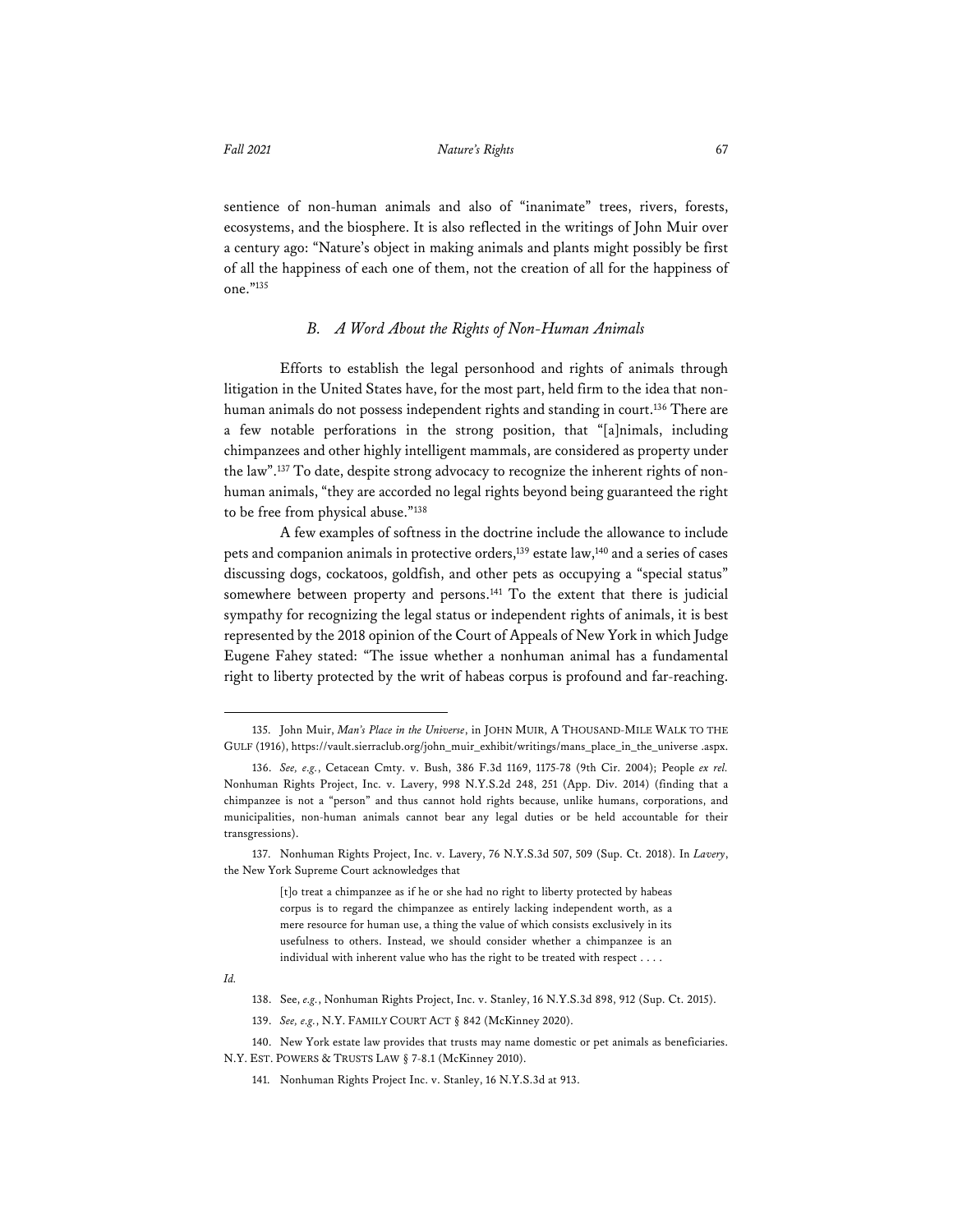It speaks to our relationship with all the life around us. Ultimately, we will not be able to ignore it."142 Recognizing the necessity of overcoming procedural impediments to granting standing to non-human animals, and non-human actors generally, a 2004 Ninth Circuit decision makes clear that Congress could, if it chooses to do so, grant Article III standing to non-human animals, just as it does to other non-human entities, such as corporations, trusts, etc.143

Despite the difficulties in establishing legal recognition and rights for nonhuman animals in the United States, constitutions,<sup>144</sup> legislation<sup>145</sup> and jurisprudence<sup>146</sup> in several other countries have begun to recognize non-human animals as sentient beings, entitled to a set of rights. The literature on the rights of

we see no reason why Article III prevents Congress from authorizing a suit in the name of an animal, any more than it prevents suits brought in the name of artificial persons such as corporations, partnerships or trusts, and even ships, or of juridically incompetent persons such as infants, juveniles, and mental incompetents.

#### *Id.* at 1176.

145. In Colombia, Law 1774 of 2016 establishing special protections for non-human animals and establishing duties on behalf of the government and all citizens are required to assist and protect animals. Notably, Article 3 of the Law, also set of guaranteed freedoms akin to early human rights iterations. L. 1774, enero 6, 2016, Diario Oficial,

https://www.animallaw.info/sites/default/files/8.%20LEY%201774%20DE%202016.pdf.

146. *See, e.g.*, the Supreme Court of India's decision in Animal Welfare Board of India v. A. Nagaraja & others, (2014) 7 SCC 547 (holding that a traditional form of bullfighting is unconstitutional due to the duties owed by humans to animals under the Indian Constitution and the corresponding rights for non-human animals derived therefrom). In subsequent, high courts in India have established personhood for non-human animals, with humans declared as serving in loco parentis to assure their welfare. *See, e.g.*, Rajesh K. Reddy, *Groundbreaking Litigation Seeks to Extend Formal Personhood Status to India's Animal Kingdom*, Sept. 9, 2020, *https://law.lclark.edu/live/news/44234-groundbreaking-litigation-seeksto-extend-formal*; Narayan Dutt Bhatt vs. Union of India and Others (July 4, 2018) at 55, *http://www.indiaenvironmentportal.org.in/files/horse%20cart%20Nepal%20India%20Uttarakhand%20High%2 0Court%20Judgement%20Narayan\_Dutt\_Bhatt.pdf*; c),

http://files.harmonywithnatureun.org/uploads/upload820.pdf (Brazil's Superior Court of Justice also recognized that non-human animals, and nature more generally, are valid legal subjects, in need of legal recognition of their intrinsic dignity).

<sup>142.</sup> *Id*. Mot. for Leave to Appeal, In the Matter of Nonhuman Rights Project, Inc. on behalf of Tommy, Appellant v. Patrick C. Lavery, et al., Respondents; In the Matter of Nonhuman Rights Project, Inc., on Behalf of Kiko, Appellant v. Carmen Presti et al., Respondents, No 2018–268, at 7; *see also* People v. Graves, 78 N.Y.S.3d 613, 617 (Sup. Ct. 2018) (stating that "it is common knowledge that personhood can and sometimes does attach to nonhuman entities like corporations or animals").

<sup>143.</sup> Cetacean Cmty. v. Bush, 386 F.3d 1169, 1175-76 (9th Cir. 2004). The plaintiff in this case was the cetacean community, consisting of the world's whales, porpoises, and dolphins, which was complaining about the United States' use of a particular sonar system. *Id.* The plaintiff was denied standing because Article III does not define "persons" and no precedent established that animals have standing to sue in their own name. *Id.* Nonetheless, the court stated that Article III standing is not necessarily limited to humans and established that Congress can act to grant standing for non-human natural actors in Court, because

<sup>144.</sup> *See, e.g.*, Constitution of India, 2020, art. 51 § A(g) (requiring citizens to "have compassion for living creatures").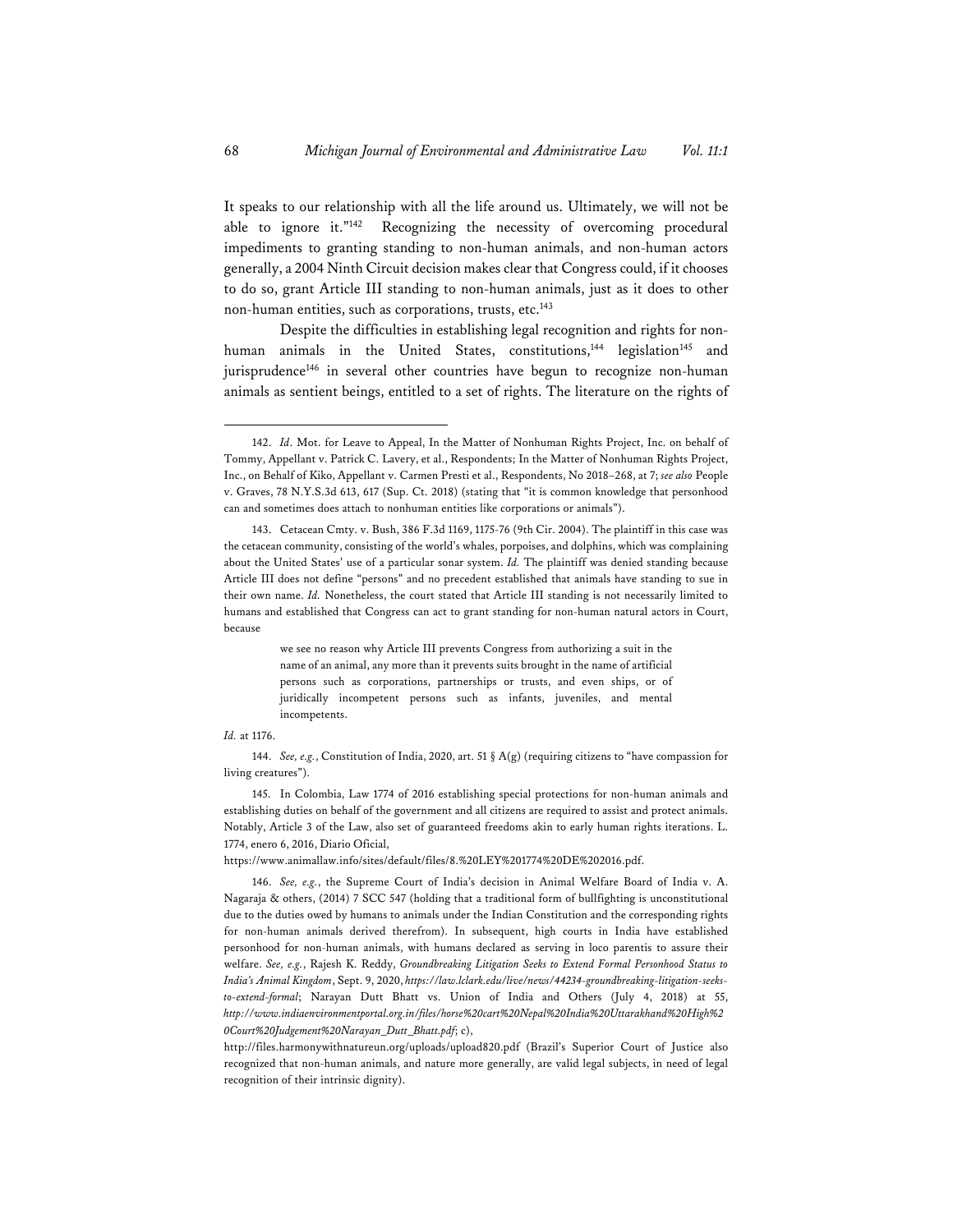non-human animals is robust. Indeed, it is a field all unto its own.147 However, the limitations of law review formats require that the remainder of this Article focuses on the rights of those parts of nature which modernist Western thought regards as inanimate: trees, rivers, lakes, and the like.

#### *C. Legal Persons or Legal Natural Actors*

# 1. Nature as Legal Person(s)

In most Western and Western-influenced legal systems, humans have historically been the only legally cognizable subjects of the law. Municipalities have subsequently become recognized as legal persons (although with vastly divergent powers)148 and now trusts and corporations have also come to be seen as legal persons.149 The ability to recognize non-human actors as legal persons has thus provided one categorical conception of how to think of non-human natural actors. If corporations can have personhood, and be conferred rights, why not non-human natural actors, too?150

There are important distinctions between human and non-human natural actors that require consideration. Lakes, rivers, and forests cannot speak for themselves, are not conscious of their rights-as-rights, cannot represent themselves in court and cannot bear duties. 151 While these are important distinctions, advocates point to the ability to appoint advocates to represent and speak for nature. This is what we do for infants and those otherwise incapable of representing themselves, and it is also what corporations do, after all.<sup>152</sup>

As will be discussed in greater detail below, many countries that recognize nature's rights have done so in response to the pressing need to fully recognize their

<sup>147.</sup> A Lexis+ search for "nonhuman" within 5 words of "animal" turned up over 1000 articles, with roughly half of all work produced in the area having been produced in just the past 10 years. *See, e.g.*, Douglas Linder, *Animal Rights Debate: Peter Singer vs Richard Posner*, SLATE (June 2001), https://famoustrials.com/animalrights/2601-animal-rights-debate-peter-singer-vs-richard-posner (describing debates of Peter Singer and Richard Posner); ANIMAL RIGHTS 229-330 (Cass R. Sunstein and Martha Nussbaum eds., 2004) (describing debates of Martha Nussbaum and Cass Sunstein); Stilt, *supra* note 15.

<sup>148.</sup> *See, e.g.*, Gerald Frug, *The City as a Legal Concept*, 93 HARV. L. REV. 1057, 1062-3, 1080-120 (1980).

<sup>149.</sup> *See, e.g.*, Elizabeth Pollman, *Reconceiving Corporate Personhood*, 2011 UTAH L. REV.1629 (2011)*;*  Gwendolyn Gordon, *supra* note 15 (providing a thoughtful argument for why the concept of personhood is better fitted to the social understanding of nature than is the corporation).

<sup>150.</sup> Gwendolyn Gordon, *supra* note 15, at 62-71.

<sup>151.</sup> Recognizing nature's needs may seem controversial but does not need to be. *See, e.g.*, Hope M. Babcock, *A Brook with Legal Rights: The Rights of Nature in Court*, 43 ECOLOGY L.Q.1, 49 (2016) (citing Stone (1972), *supra* note 1, at 471) ("[N]atural objects can communicate their wants (needs) to us, and in ways that are not terribly ambiguous.")

<sup>152.</sup> *See, e.g.*, *id.* at 40 (indicating that many of the countries that recognize nature's rights appoint guardians, or otherwise allow humans to represent nature)*; infra* Part III. More difficult to overcome is the fact that, indeed, it would be difficult to sue a forest or a river.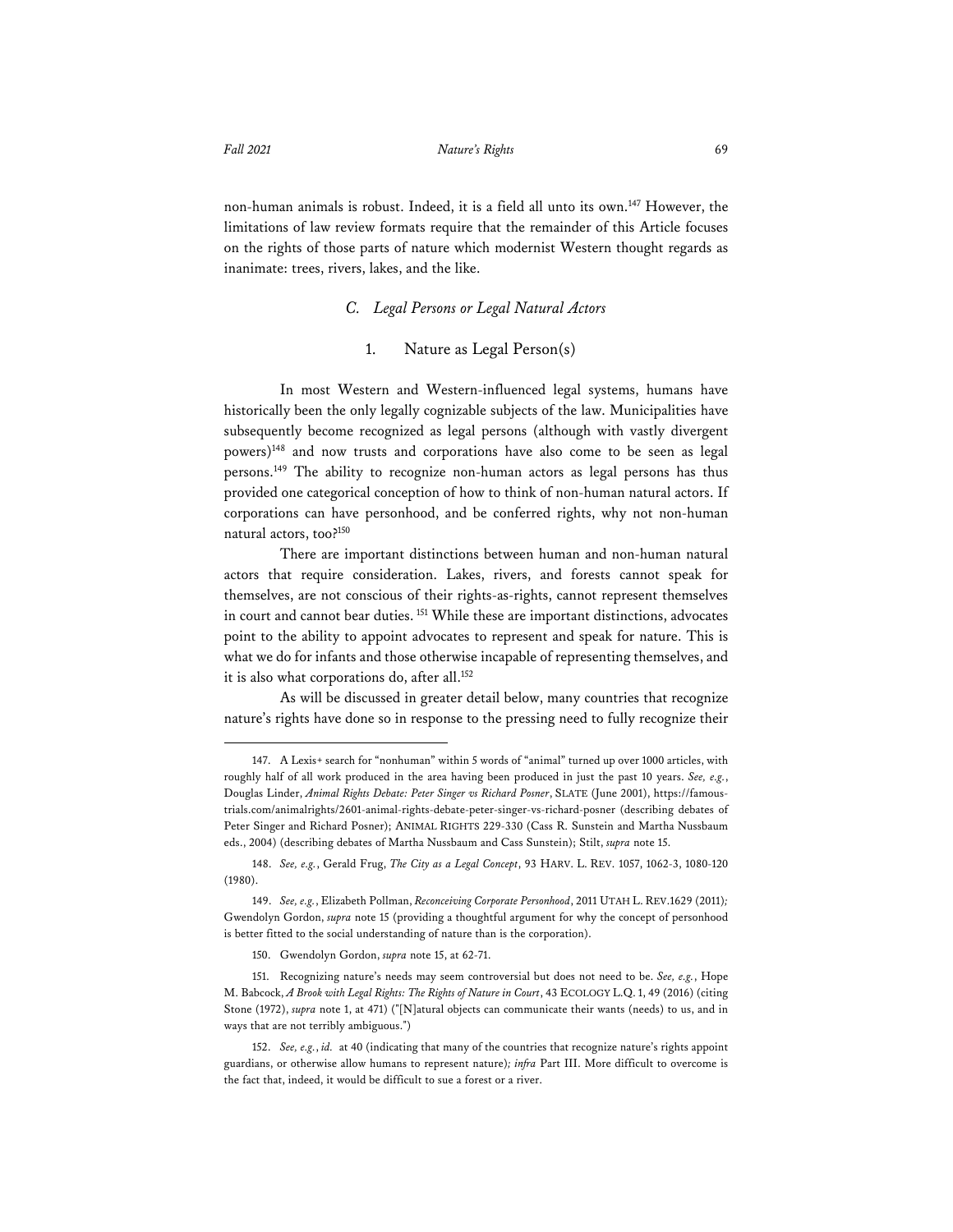indigenous communities. Recognizing, even, their ontological or metaphysical perspectives, in which nature is a person, or natural actors are persons. With this being the case, recognizing the legal personhood of nature may be the most effective route to bestow rights on nature. As Gwendolyn Gordon has noted:

> [D]espite the many ways in which corporate personhood may be useful in theorizing environmental personhood, perhaps there is one very fundamental difference between the two: while corporate personhood might be imagined as merely legalistic, the regimes outlined here each imagine something more. For example, the notion of nature as living is not merely legalistic for any of the indigenous worldviews important to ushering in these regimes in Latin American and New Zealand. The rights of nature regimes here described seem both to require and to generate new ways of looking at the relationship between human beings and the natural world.153

# 2. Nature as Legal Natural Actor(s)

Another possibility for legal cognizability of nature is to shed the requirement that legal actors fir into the definition of "persons." Authors advocating this position argue that to fully recognize the rights of nature, it is essential to begin to de-center humans such that humans and non-human actors become more fully "coconstituted and entangled."154

Under this conception, we should not be thinking about human's rights for non-humans, but instead should focus carefully on legal cognizability and, most importantly, on recognizing that non-human natural actors will, *in se,* have their own set of "needs" that must be protected. What is called for may be a consideration of rights that is contextual so as not to obscure the uniqueness of non-human natural actors.155 We might do well to grant "'river rights' to rivers, tree rights to trees, or ecosystem rights to ecosystems."156 At the very least, the idea here would be to grant non-human natural actors the rights to "exist, flourish, and naturally evolve."157

<sup>153.</sup> Gwendolyn Gordon, *supra* note 15, at 49, 89.

<sup>154.</sup> Astrida Neimanis, *Alongside the Rights to Water, a Posthumanist Feminist Imaginary*, 5 J. HUM. RTS. & THE ENV'T 5 (2014).

<sup>155.</sup> See Anna Grear, *It's Wrongheaded to Protect Nature with Human-style Rights*, AEON (Mar. 19, 2019), https://aeon.co/ideas/its-wrongheaded-to-protect-nature-with-human-style-rights.

<sup>156.</sup> *Id.* (citing Stone (1972), *supra* note 1).

<sup>157.</sup> This was the minimum protection required under the Lake Erie Bill of Rights, discussed *infra* note 226. The Yurok Tribal Council used this exact language and added to it in declaring rights for nature in their jurisdiction. *See infra* note 218. More robust formulations can be found, e.g., in *Declaration on Human Rights and Climate Change*, THE GLOB. NETWORK FOR HUM. RIGHTS AND THE ENV'T, https://gnhre.org/declaration-human-rights-climate-change/ (last visited, Feb. 20, 2021).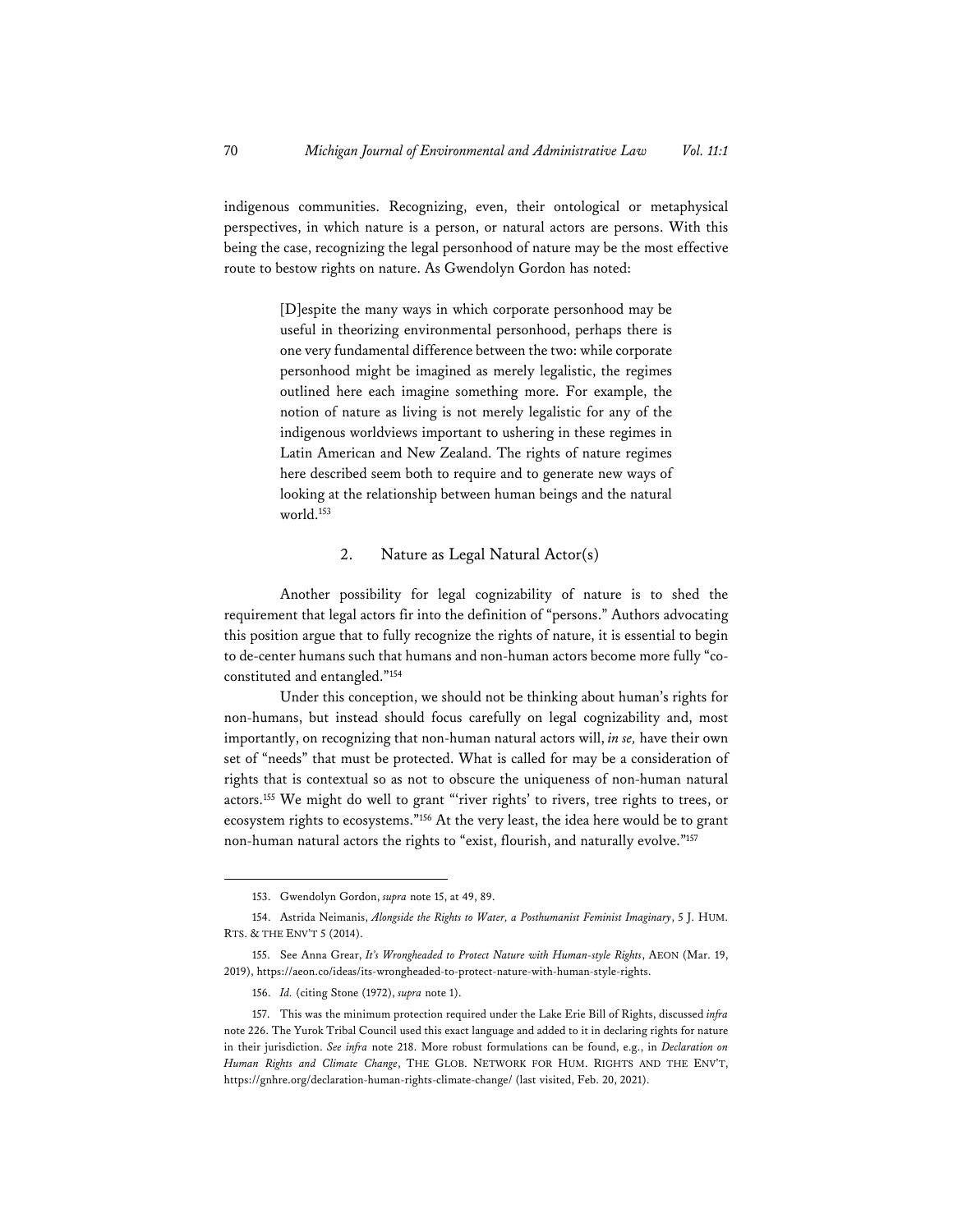### III. NATURE'S RIGHTS ON THE GROUND

An increasing number of domestic and international legal institutions have been shifting toward recognizing nature's rights. This Part will first treat domestic legal systems by detailing the developments, constitutions, legislation, and court decisions of a number of foreign legal systems. It will then turn to international institutions, including the United Nations and the Inter-American Court of Human Rights (IACtHR), among others.

#### *A. Domestic Legal Systems*

This section will present the shift in a set of the domestic legal systems that have moved in this direction. The examples below represent a set which, taken individually and collectively, demonstrate the variety of methods countries have utilized to open standing, personhood, and rights to non-human natural actors. The material that follows provides a rough chronology<sup>158</sup> of the development of nature's rights throughout the world and, thus, moves through space across the globe and back again, rather than focusing on one region of the world and then proceeding to another. This is because the concept of non-human natural actors having rights has spread quickly and globally such that a global chronology seems most sensible. A few countries have been omitted from this discussion due to space constraints, though they are mentioned at the end of this Part.

#### 1. Ecuador

#### a. Constitutional Protection

In 2008, Ecuador's new constitution became the first in the world to recognize nature's rights following a debate about whether or not strengthening existing environmental law would be sufficient.<sup>159</sup> The resulting rights of nature are placed in equivalent value with conventional human rights and protected by the weight of enforcement which that status provides.<sup>160</sup> Specifically, Chapter 7 of the

<sup>158.</sup> This section will use the dates on which the constitution was enacted, the legislation was passed, or the court's decision was issued as the most relevant date for purposes of chronological ordering. Of course, the development and turn to the idea of nature's rights, as a legal matter rather than merely a conceptual one within a domestic legal system, takes time such that chronologies are imperfect. In addition, readers will note that the first appearance in practice of the rights of nature was in a local ordinance was by the Navajo Nation in 2003, followed by Tamaqua Borough, Pennsylvania in 2006. *See infra* notes 207 and 224 and accompanying text.

<sup>159.</sup> Hugo Echeverría, *Rights of Nature: The Ecuadorian Case*, 9 REVISTA ESMAT 77, 79 (2017), http://esmat.tjto.jus.br/publicacoes/index.php/revista\_esmat/article/view/192/178.

<sup>160.</sup> CYRUS R. VANCE CTR. FOR INT'L JUST. ET AL., RIGHTS OF RIVERS: A GLOBAL SURVEY OF THE RAPIDLY DEVELOPING RIGHTS OF NATURE JURISPRUDENCE PERTAINING TO RIVERS 35 (2020),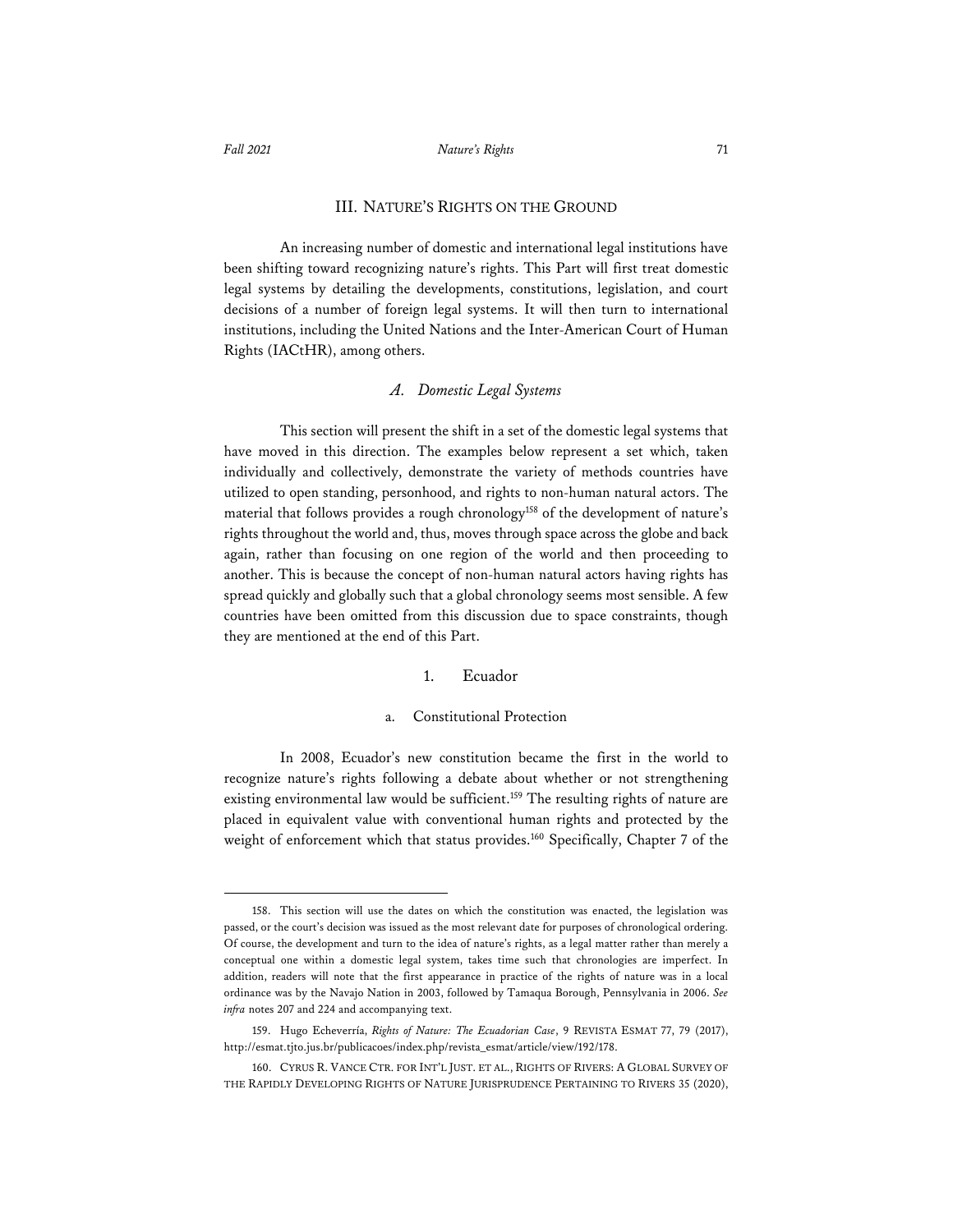Constitution of Ecuador is entitled "The Rights of Nature," and Articles 71-74 bind government and private actors to the recognition and proliferation of the rights of nature.161 The inclusions of nature's rights in the Ecuadorian constitution was influenced by a combination of indigenous concepts and values and a progressive political agenda.162

#### b. Domestic Jurisprudence

Following the adoption of the rights of nature in the Constitution in 2008, the new constitutional order was successfully tested in the national court system, although the long-term enforcement of the court rulings remains unclear. In 2011, a suit was brought on behalf of the Vilcabamba River to enjoin the use of heavy machinery that was being used to build a road on the banks of the river.<sup>163</sup> Though the lower court dismissed the case on procedural grounds, the appeals court reversed that dismissal and cited Articles 71-74 in determining that protection was appropriate. The court further established a precautionary principle for further cases involving potential pollution, requiring potential polluters to prove they would not cause significant harm to the environment and allowing the court's understanding of environmental damage to be influenced by the possibility of harm.<sup>164</sup>

The precedent set forth in the Vilcabamba ruling has been subsequently upheld. In May 2018, the Constitutional Court of Ecuador recognized the rights of nature as a means to address pollution from agricultural companies. The suit was filed because of a failure of the companies to comply with a 2009 court order. In recognizing the rights of the Alpayacu River, the court cited the protections guaranteed to nature under the constitution.165

The developments in Ecuador are not impervious to critique. For example, commentators have questioned whether the objective of embedding the rights of nature in the constitution was the result of a political bargain between President

https://static1.squarespace.com/static/55914fd1e4b01fb0b851a814/t/5f760119bde1f0691fc7c7e0/160156908 2236/Rights+of+Rivers+Report\_Final.pdf.

<sup>161</sup>*. See* CONSTITUCION DE LA REPÚBLICA DEL ECUADOR Oct. 20, 2008, arts. 71-74, in *Political Database of the Americas: Republic of Ecuador,* GEORGETOWN UNIV. EDMUND A. WALSH SCH. OF FOREIRN SVC., https://pdba.georgetown.edu/Constitutions/Ecuador/english08.html (establishing the concept of Pachamama and detailing the rights of nature to be respected, protected, restored, and for "restrictive measures on activities that might lead to the extinction of species" or result in harm to ecosystems and natural cycles).

<sup>162.</sup> CYRUS R. VANCE CTR. FOR INT'L JUST. ET AL., *supra* note 161.

<sup>163.</sup> Natalie Greene, *The First Successful Case of the Rights of Nature Implementation in Ecuador*, GLOBAL ALLIANCE FOR THE RIGHTS OF NATURE 1, https://www.earthlaws.org.au/wpcontent/uploads/2016/07/RON\_Vilcabamba-Ecuador-Case-complete.pdf.

<sup>164.</sup> CYRUS R. VANCE CTR. FOR INT'L JUST. ET AL., *supra* note 161.

<sup>165.</sup> CORTE CONSTITUCIONAL DEL ECUADOR [Constitutional Court of Ecuador] May 16, 2018, sentencia No. 023-18-SIS-CC, caso N.o 0047-09-IS,

http://portal.corteconstitucional.gob.ec:8494/FichaRelatoria.aspx?numdocumento=023-18-SIS-CC.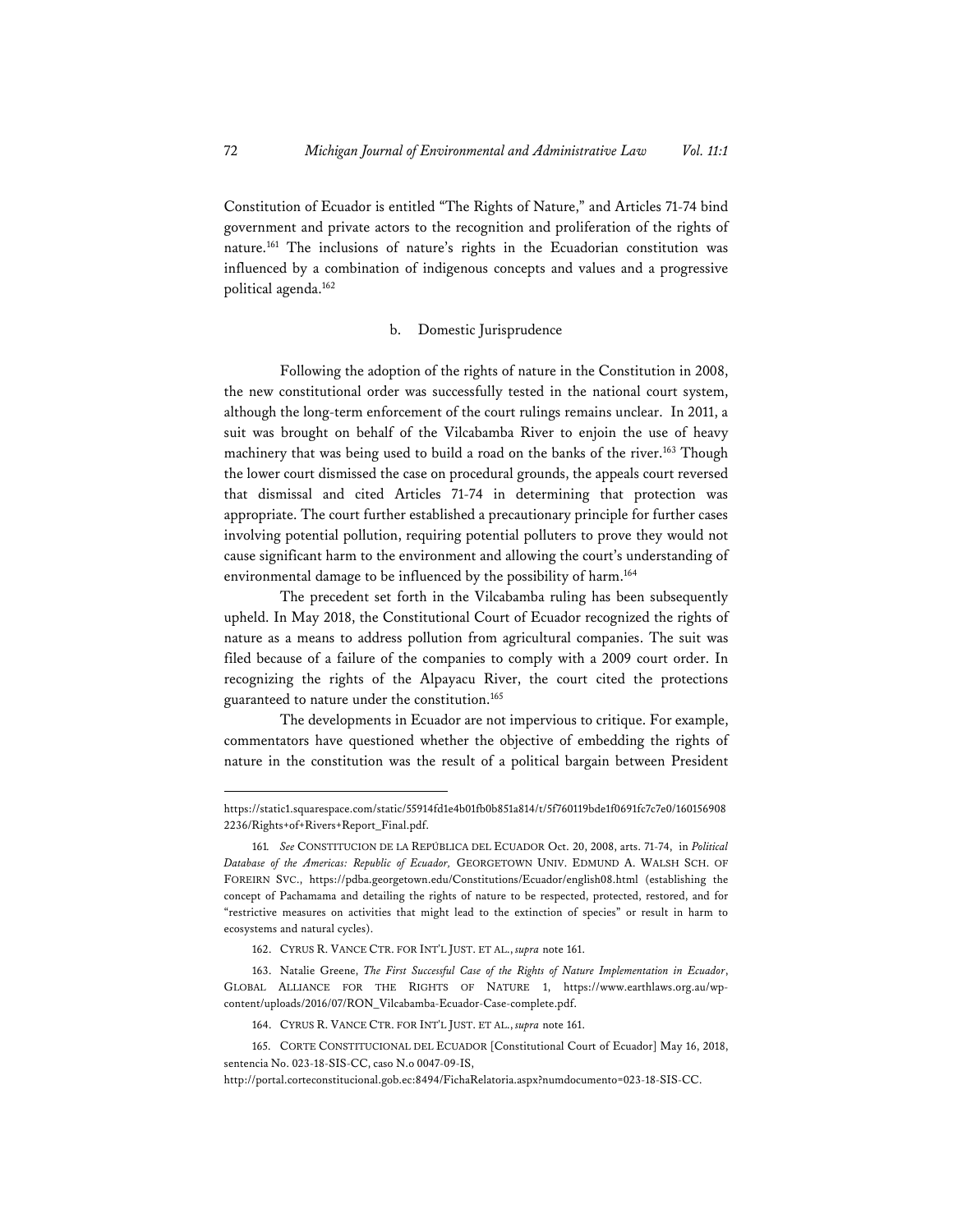Rafael Correa and indigenous leaders who, in turn, supported Correa's expansion of presidential powers in 2008. In addition, Articles 71-74 give the Ecuadorian government effective control over Ecuador's natural resources, potentially limiting the actual enforcement of the rights of nature.

#### 2. Bolivia

#### a. Constitutional Protection

President Evo Morales was elected as Bolivia's first indigenous president in 2006. One of Morales' campaign promises was to convene a constitutional assembly to address issues of inequality and social injustice, especially as they impacted indigenous communities.166 In 2009, the Bolivian Constitution was amended to include a number of provisions reflecting the worldview and values of Bolivia's indigenous majority, recognizing environmental human rights, and laying the foundation for statutes that enumerate and protect specific rights of nature under Bolivian law.

The Preamble to the 2009 Constitution makes clear the central role of Pachamama in the country's worldview and constitutional order.<sup>167</sup> Similar to the principle of "Buen Vivir" or "Sumak Kawsay" in the Ecuadorian Constitution,<sup>168</sup> "Suma Qamaña,"169 "Vivir Bien"170 are embedded in Chapter 2 of the Constitution

<sup>166</sup>*. See* David Mercado, *Bolivia Approves Constitutional Draft amid Clashes*, REUTERS (Nov. 24, 2007), https://www.reuters.com/article/idUSN24344043; *see also* Maral Shoaei, *MAS and the Indigenous People of Bolivia* (2012) (Master's Thesis, University of South Florida),

https://scholarcommons.usf.edu/cgi/viewcontent.cgi?article=5597&context=etd*.*

<sup>167.</sup> The original text of this section of the Preamble reads: "Cumpliendo el mandato de nuestros pueblos, con la fortaleza de nuestra Pachamama y gracias a Dios, refundamos Bolivia." REPÚBLICA DEL BOLIVIA CONSTITUCIÓN DE 2009, Feb. 7, 2009, preámbulo ¶ 7, in *Political Database of the Americas: Republic of Bolivia*, GEORGETOWN UNIV. EDMUND A WALSH SCH. OF FOREIGN SVC., https://pdba.georgetown.edu/Constitutions/Bolivia/bolivia09.html.

<sup>168.</sup> In Ecuador the application of "Buen Vida" (loosely translated to "living well" or "the good life") is rooted in the Quechua worldview of "sumak kawsay," which "describes a way of doing things that is community-centric, ecologically-balanced and culturally-sensitive." Oliver Balch, *Buen Vivir: the Social Philosophy Inspiring Movements in South America*, THE GUARDIAN (Feb. 4, 2013), https://www.theguardian.com/sustainable-business/blog/buen-vivir-philosophy-south-america-eduardogudynas.

<sup>169.</sup> Suma Qamaña is an Aymara term that "emphasizes harmonious relations with nature, providing a link to sustainability that dominant conceptions of well-being fail to make and marking a transition from an anthropocentric to a biocentric understanding of humans as part of nature." Kepa Artaraz & Melania Calestani, *"Suma qamaña" in Bolivia: Indigenous Understandings of Well-being and Their Contribution to a Post-Neoliberal Paradigm*, 42 LATIN AMERICAN PERSPECTIVES 216, 217 (Sept. 2015), https://www.jstor.org/stable/24574878?seq=1.

<sup>170.</sup> Vivir Bien is "a concept that is deeply rooted in indigenous traditions, which affirms the need to live in harmony with Mother Earth and in equilibrium with all forms of life," Paola Villavicencio Calzadilla & Louis J. Kotzé, "*Living in Harmony with Nature? A Critical Appraisal of the Rights of Mother Earth in Bolivia*," 7 TRANSNAT'L ENV'T. L. 397, 403 (2018),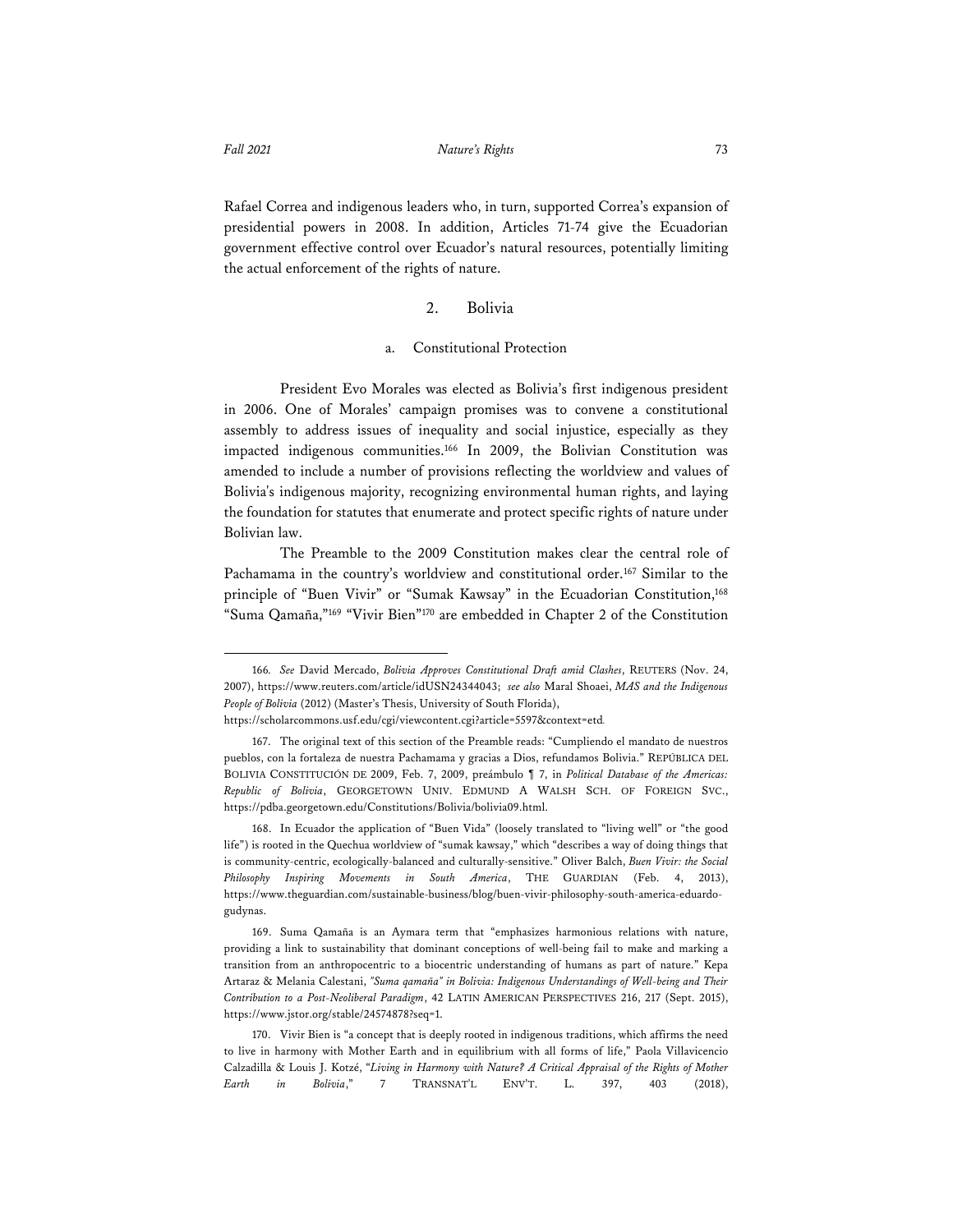and represent a biocentric, rather than an anthropocentric, understanding of humans as part of nature. Article 33 states that "everyone has the right to a healthy, protected, and balanced environment. The exercise of this right must be granted so that individuals and collectives of present and future generations, as well as other living things, may develop in a normal and permanent way."171 This provision is significant in its inclusion of future generations and of non-human natural actors, "implying that human beings should act as caretakers to exercise the right on behalf of Mother Earth."172

Through these provisions, the Constitution "recognizes at the highest constitutional level the importance of ecological integrity, which enables people to create a new future for themselves through a new constitutional framework."173 In this way, although the language in the Constitution does not explicitly "entrench the rights of nature as does its Ecuadorian counterpart,"174 it provides an important framework for the country's two statutory laws on the subject, which themselves recognize seven explicit rights of nature and require the implementation of the systems necessary to ensure their proper protection.<sup>175</sup>

# b. Legislation

The 2010 Law of the Rights of Mother Earth has as its stated purpose the recognition of "the rights of Mother Earth, as well as the obligations and duties of the plurinational state and of society to ensure respect for these rights."176 Article 7 of the statute details seven rights held by Mother Earth: the right to life, biodiversity, water, to clean air, to equilibrium, to restoration, and to live free from contamination.177 The second statute, the Framework Law of Mother Earth and the Integral Development for Living Well of 2012178 "aims to operationalize the rights

- 173. *Id.* at 403.
- 174. *Id.* at 399.

- 176. LEY NO. 71, *supra* note 176, at Art. 1.
- 177. *Id.* at Art. 7.
- 178. LEY NO. 300, *supra* note 176.

https://www.cambridge.org/core/journals/transnational-environmental-law/article/living-in-harmonywith-nature-a-critical-appraisal-of-the-rights-of-mother-earth-inbolivia/C819E1C4EE0848C3F244EFB0C200FE65.

<sup>171.</sup> The original text reads: "Artículo 33. Las personas tienen derecho a un medio ambiente saludable, protegido y equilibrado. El ejercicio de este derecho debe permitir a los individuos y colectividades de las presentes y futuras generaciones, además de otros seres vivos, desarrollarse de manera normal y permanente." REPÚBLICA DEL BOLIVIA CONSTITUCIÓN DE 2009, *supra* note 168, at art. 33 ¶ 1.

<sup>172.</sup> Calzadilla & Kotzé, *supra* note 171, at 402.

<sup>175.</sup> LEY NO. 71 DE DERECHOS DE LA MADRE TIERRA (Dec. 21, 2021) (Bolivia), https://www.lexivox.org/norms/BO-L-N71.xhtml?dcmi\_identifier=BO-L-N71&format=xhtml; LEY NO. 300 DE LEY MARCO DE LA MADRE TIERRA Y DESARROLLO INTEGRAL PARA VIVIR BIEN (Oct. 15, 2012) (Bolivia) http://www.fao.org/fileadmin/user\_upload/FAO-countries/Bolivia/docs/Ley\_300.pdf.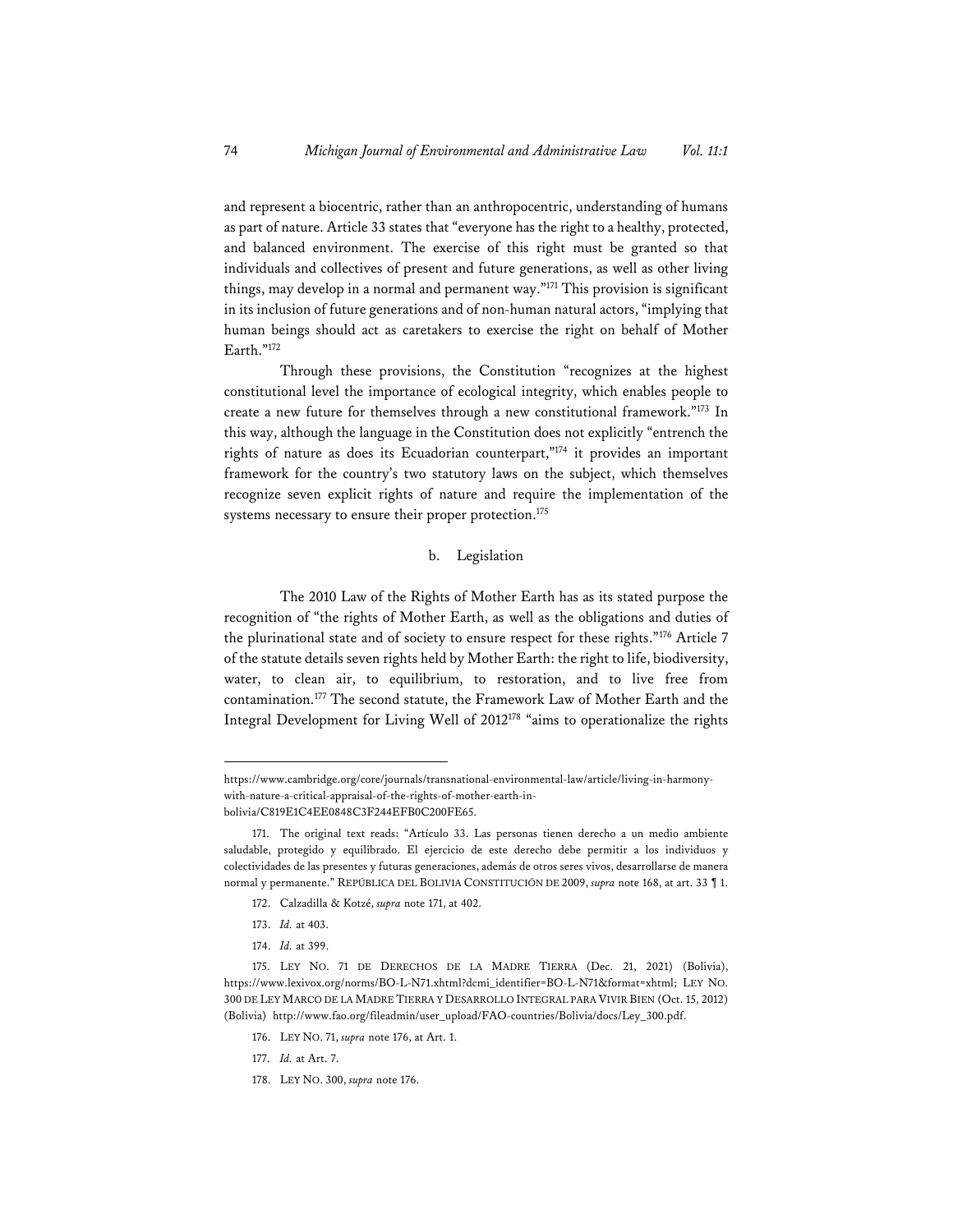of Mother Earth set out in the former law in the context of the so-called integral development for Vivir Bien (living well)."179

# 3. New Zealand

# a. Legislation

In 2014, New Zealand became the first country in the world to create, by way of legislation, legal personhood for a non-human natural actor. The Te Urewera Act of 2014 grants legal identity on Te Urewera (a mountainous, forested area in the Central-Eastern region of New Zealand's North Island), with "all the rights, powers, and liabilities of a legal person."180 The Act further recognizes that, as a non-human natural actor, Te Urewera cannot speak for itself and thus appoints the Te Urewera Board (also created by the Act) to represent Te Urewera.181

In a separate landmark case, there is the Whanganui River, which is New Zealand's longest river, beginning at Mount Tongariro and extending for 290 km to the Tasman Sea. The river has long held enormous cultural and practical value for Whanganui iwi, the region's Maori tribes. For more than 700 hundred years, Whanganui tribes controlled, cared for, and relied on the river, referring to it as *awa tupua,* or the river of sacred power.182 However, the arrival of European settlers in the 1800s undermined Whanganui authority over the river and created a familiar colonial power disparity. From the 1880s to the 1920s, the Government of New Zealand (referred to as the Crown) with minimal tribal input or consultation, established a steamer service that ran the length of the river, extracted minerals from its bed, and depleted traditional fisheries.<sup>183</sup> Despite generations of petitioning, beginning in the 1870s, by Whanganui iwi to various courts and the Waitangi

<sup>179.</sup> Paola Villavicencio Calzadilla & Louis J. Kotzé, *supra* note 172, at 399.

<sup>180.</sup> Te Urewera Act 2014, § 11 (N.Z.),

https://www.legislation.govt.nz/act/public/2014/0051/latest/whole.html.

<sup>181.</sup> *See id.* §§ 11, 16. Section 16 establishes the Board and empowers it to act in the name of the river. Its functions include drafting and implementing a management plan for the river, proposing acquisitions for annexing additional land to the protected area, and reviewing and authorizing activities within the protected area. The Board was comprised of 4 Crown and 4 Tūhoe representatives for the initial 3 years, after which it would be comprised of 3 Crown and 6 Tūhoe members. For further details, see ENVIRONMENT FOUNDATION, *Te Urewera Act*, ENVIRONMENT GUIDE, (Nov. 17, 2017 2:39 PM), http://www.environmentguide.org.nz/regional/te-urewera-act/.

<sup>182.</sup> Kennedy Warne, *A Voice for Nature*, NATIONAL GEOGRAPHIC (Apr. 25, 2019), https://www.nationalgeographic.com/culture/2019/04/maori-river-in-new-zealand-is-a-legal-person/. For an anthropological account of the linguistic expression of the Whanganui iwi demonstrating an ancestral interconnection between land, the river, ancestors, and the living, see Anne Salmond, *Tears of Rangi*, 4 J. ETHNOGRAPHIC THEORY 285, 290-96 (2014).

<sup>183.</sup> New Zealand Parliament, Pāremata Aotearoa, *Innovative Bill Protects Whanganui River with Legal Personhood* (Mar. 28, 2017), https://www.parliament.nz/en/get-involved/features/innovative-billprotects-whanganui-river-with-legal-personhood/.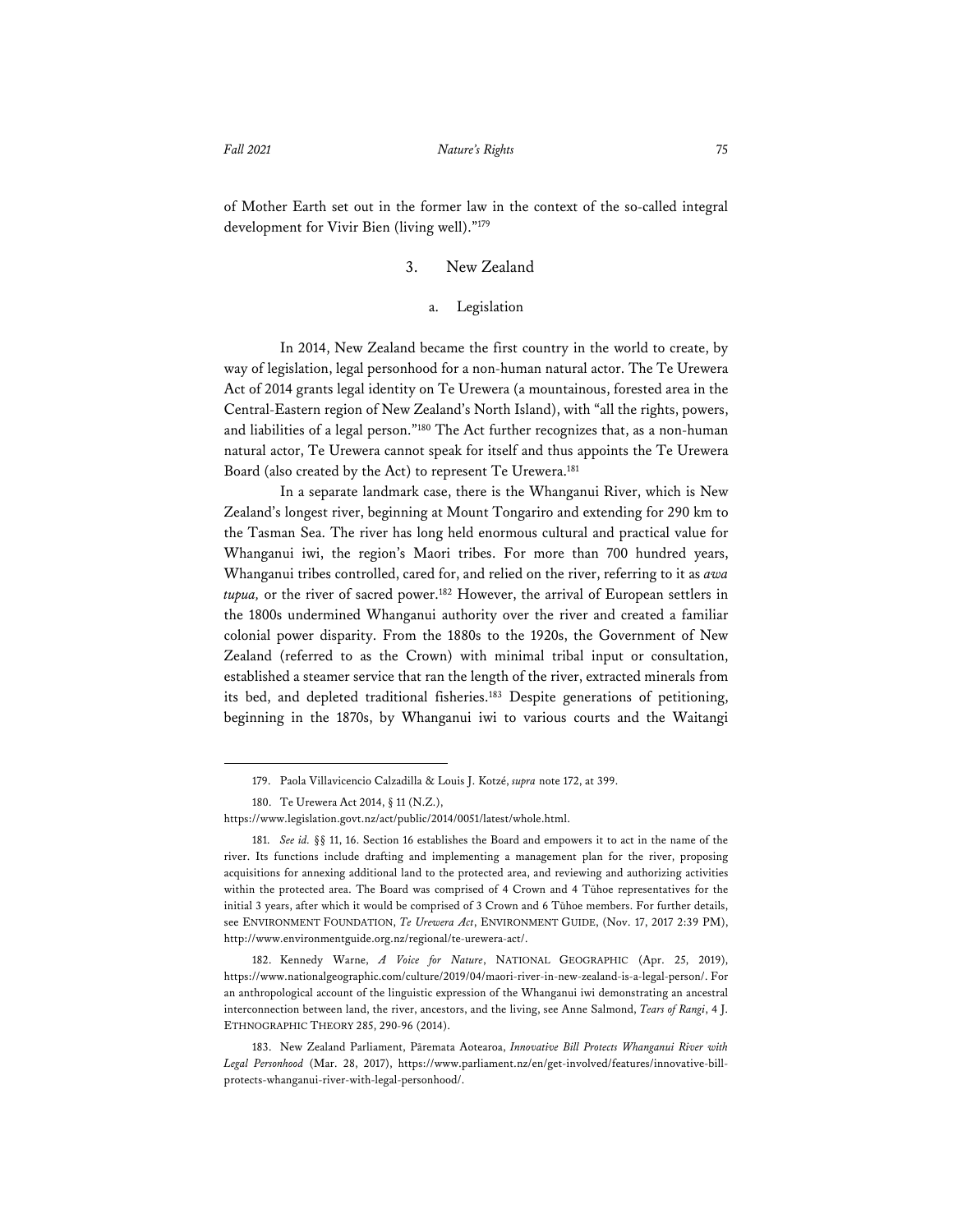Tribunal asserting the river's spiritual and substantive significance, the Crown maintained control over the river and the exploitation of its resources.184

However, seeking to remediate centuries of injustice, the Crown is now attempting to restore custodianship over the river to Whanganui iwi, employing nature's rights as a tool toward achieving this goal and granting legal personhood for the Whanganui River. Te Awa Tupua*,* otherwise known as the Whanganui River Claims Settlement Bill, was passed into law by the New Zealand Parliament on March 20, 2017. The law confers legal personhood onto the Whanganui River, granting it the same rights and responsibilities as a person under New Zealand law. The stated purpose of Te Awa Tupua is bestowing the river with a legal personality to provide for the river's long-term protection and restoration.<sup>185</sup> However, the law is also meant to explicitly acknowledge the special relationship between the Whanganui River and Whanganui iwi, recognizing an "inalienable connection" between the two.186 Additionally, the law posits to "record the acknowledgements and apology given by the Crown to Whanganui iwi."187

Substantively, Te Awa Tupua provides a comprehensive agenda for establishing personhood and custodianship of the river and meting out \$80 million NZD in reparations to Whanganui iwi to redress previous "actions and omissions" of the Crown.188 Furthermore, Te Awa Tupua grants another \$1 million NZD to the establishment of a legal framework to support the Whanganui River.<sup>189</sup> Essential to this framework is the creation of Te Pou Tupua, or the human face of Te Awa Tupua, which serves as a body representing and acting on behalf of the interests of the river in its capacity as a legal person. Te Pou Tupua consists of a singular role executed by two people, one appointed by the Crown and one appointed by Whanganui iwi with interests in the Whanganui River.<sup>190</sup> The law also establishes the Te Awa Tupua Fund, or Te Korotete o Te Awa Tupua, which consists of a \$30 million NZD grant to be put toward the support of the "health and wellbeing of the river."191

Te Awa Tupua is innovative for several reasons, not the least of which is the method in which legal personhood was granted to the Whanganui River. There is no precedent in the Constitution Act of 1986 or the Treaty of Waitangi, New Zealand's founding documents, nor in court rulings for the legal personality of

- 190. Whanganui Deed of River Settlement 2014, § 3.9 (N.Z.).
- 191. *Id.* § 7.2.

<sup>184.</sup> *Id.* 

<sup>185.</sup> Te Awa Tupua [Whanganui River Claims Settlement] Act 2017, part 1 § 3(a) (N.Z.) https://www.legislation.govt.nz/act/public/2017/0007/latest/whole.html#DLM6831461*.*

<sup>186.</sup> *Id.* at part 2 § 13(c).

<sup>187.</sup> *Id.* part 3 subpart 1.69.

<sup>188.</sup> New Zealand Parliament, Pāremata, *supra* note 184.

<sup>189.</sup> *Id*.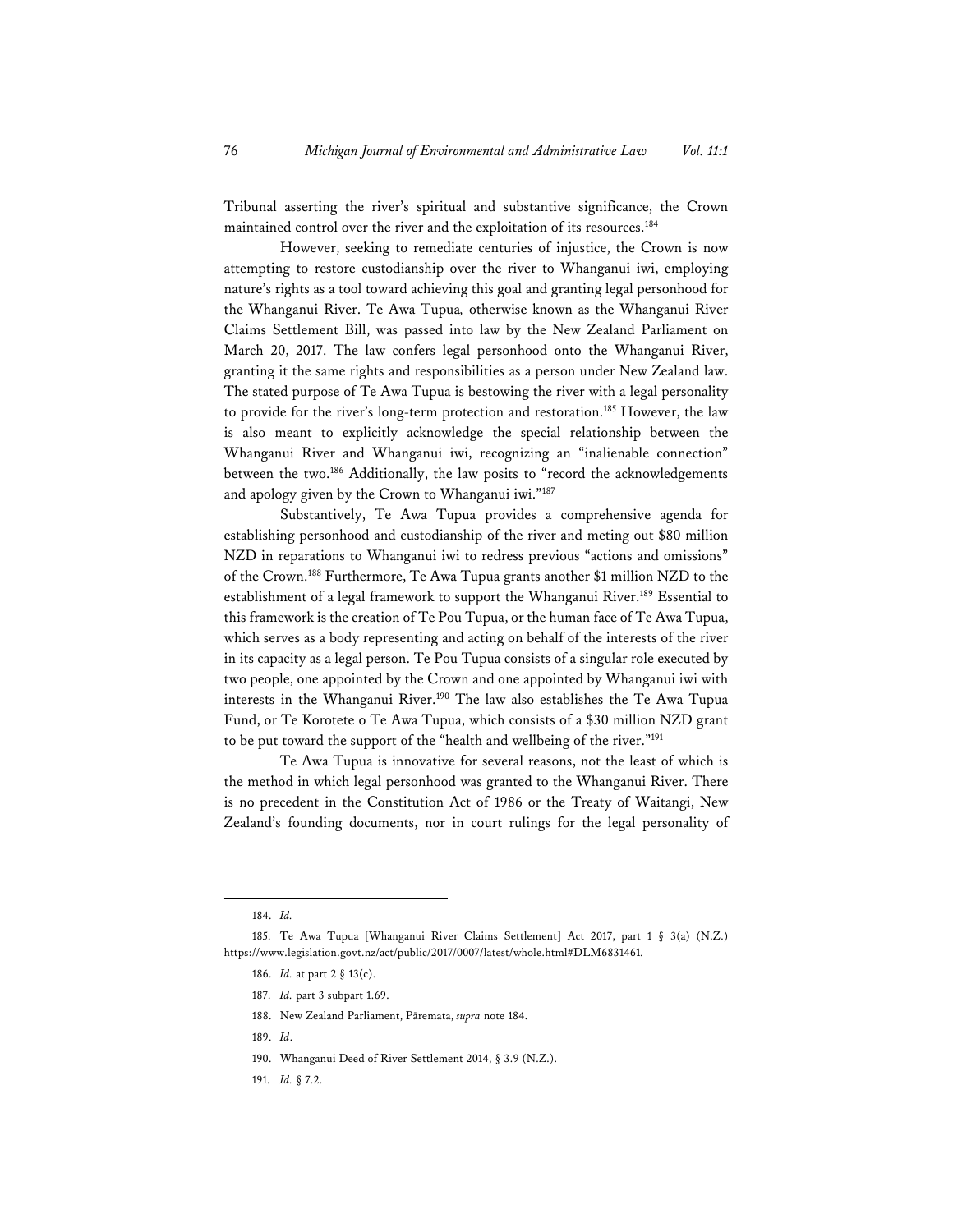rivers.192 Rather, Te Awa Tupua was conceived and passed by a modern Parliament as a means of reckoning with past harm caused by the Crown to Whanganui tribes. The Act further aims to recognize the Maori understanding of the river as an "indivisible and living whole" that cannot be fragmented.<sup>193</sup> Still, granting the Whanganui River legal personality leaves it under the control of the Crown rather than the Maori, and passage of the law is recent enough that it remains to be seen whether legal personhood is an effective means of river protection.<sup>194</sup>

Also, in 2017, the Crown entered negotiations toward a Settlement Act regarding Mt. Taranaki, or Taranaki Maunga that, as of this writing, is in its final stages.195 Once the Settlement Act is finalized, the mountain will be recognized as an ancestor and will have legal personality, similar to that granted to the Whanganui River and the entire Te Urewera region. The rights of Taranaki Maunga will also be administered by a joint Crown-Iwi governance entity like the one established for the Whanganui River.196

#### 4. Colombia

#### Domestic Jurisprudence

Through opinions written in response to tutela actions,<sup>197</sup> the Constitutional Court and the Supreme Court have advanced a biocentric and ecocentric vision of Colombian constitutional law. It was through a tutela action, for

<sup>192.</sup> *See* Elizabeth Macpherson et al., *Where Ordinary Laws Fall Short: 'Riverine Rights' and Constitutionalism*, GRIFFITH L. REV. 1, 19-21 (2021).

<sup>193.</sup> *See id.* at 22.

<sup>194.</sup> *See* i*d.* at 24.

<sup>195.</sup> Deena Coster, *Taranaki Maunga: Settlement Looms on Horizon, with Changes in the Wind* STUFF (Dec. 12, 2020), https://www.stuff.co.nz/pou-tiaki/123597917/taranaki-maunga-settlement-looms-onhorizon-with-changes-in-the-wind.

<sup>196.</sup> Blanton Smith, *Mt. Taranaki to Become Legal Personality under Agreement between Iwi and Government*, TARANAKI DAILY NEWS (Dec. 21, 2017), https://www.stuff.co.nz/taranaki-dailynews/news/100085814/mt-taranaki-to-become-legal-personality-under-agreement-between-iwi-andgovernment?rm=m*.*

<sup>197.</sup> Article, 86 of the 1991 Colombian Constitution, together with Decree 2591 of 1991 created the *tutela* legal action, which provides an avenue for redress to any judge for immediate protection of fundamental rights guaranteed by the Constitution. The Colombian Constitutional Court's jurisprudence has, in the ensuing years, interpreted the *tutela* to permit actions based on civil and political rights as well as social, economic, and cultural rights. The tutela protects individual rights and has increasingly been used to protect group rights (when the infringement of collective rights represents the failure to primarily protect individual fundamental rights). Corte Suprema de Justicia [Supreme Court], Sala de Casacion Civil abril 5, 2018, M.P.: L. A. T. Villabonda, STC4360-2018, 10-13 (Colom.), https://cortesuprema.gov.co/corte/wp-content/uploads/2018/04/STC4360-2018-2018-00319-011.pdf. The tutela emulates the *amparo* action. For an introduction to the amparo and tutela in Latin America, see Gloria Orrego Hoyos, *Update: The Amparo Action in Latin American Jurisdiction: And Approach to an Empowering Action*, GLOBALEX (2017), https://www.nyulawglobal.org/globalex/Amparo1.html.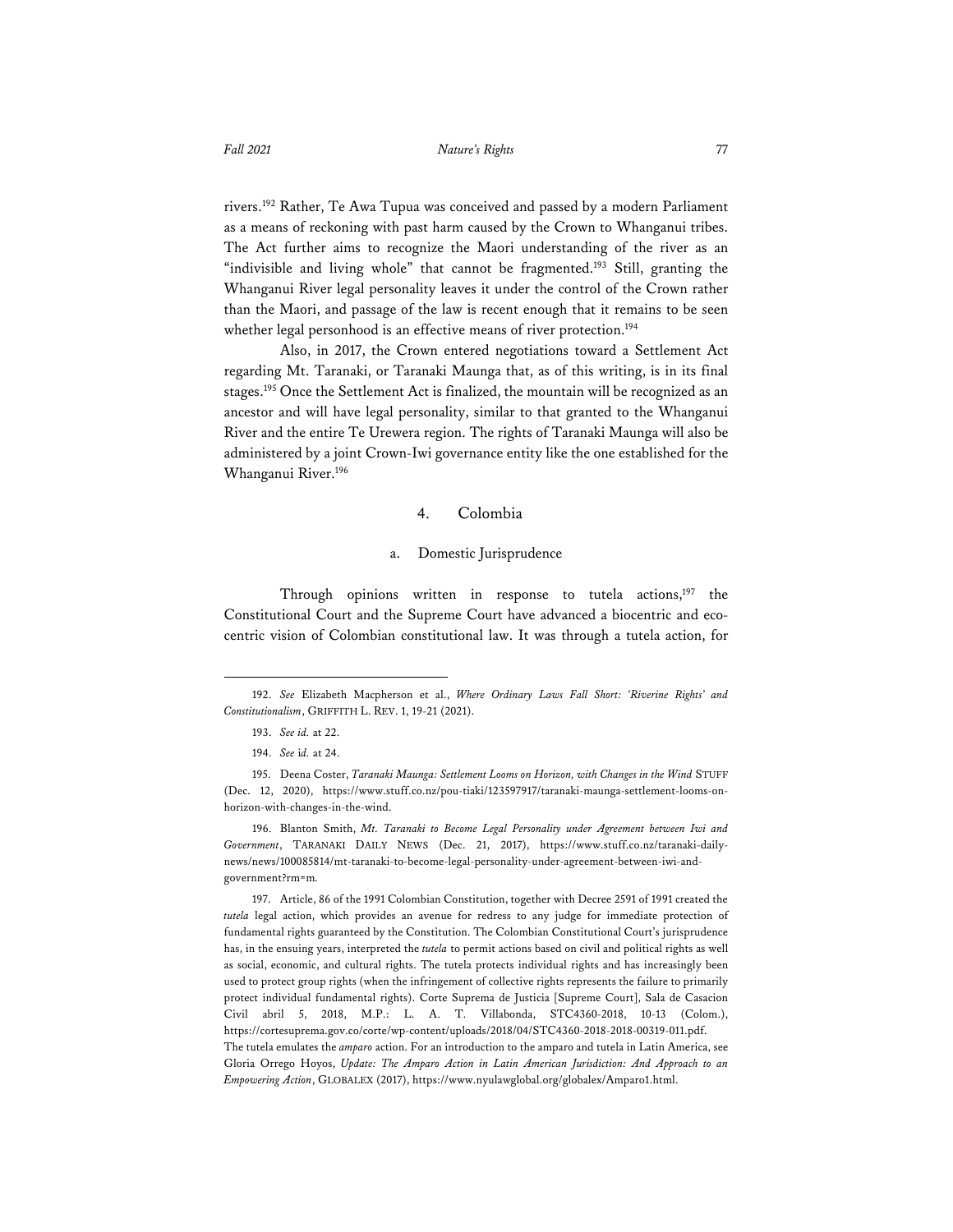example, that the Constitutional Court recognized the public right to a healthy environment over twenty years ago.198 And it was a *tutela* action that resulted in the Constitutional Court's issuing its transformative decision in the Atrato River case.

The Atrato River Basin is home to numerous indigenous and Afro-Colombian communities, including the populations that worked with the Center for Social Justice Studies "Tierra Digna," to use the tutela mechanism to petition for the protection of fundamental human rights connected to the Atrato River: life, a healthy environment, food, water, and health. In response, the Court took the unprecedented step of declaring that the Atrato River is itself a subject of rights in order to effectuate its protection, conservation, maintenance and restoration.<sup>199</sup> In doing so, the Court stated that it is time to move toward a realization of the view that humans are "an integral part and not the simple dominator of nature" so that we can more adequately regulate our effects on the environment.<sup>200</sup> The Court also pointed to the emergence of the rights of nature in foreign and international tribunals as a basis for its decision.201

 The Court further recognized the rights of the Afro-Colombian and indigenous communities in the Atrato River region as primary guardians of the river, with the capacity to protect the river in accordance with their customs, uses and traditions.202 The decision thus includes these communities in the governance of the river far beyond the role they had previously held with respect to the river.<sup>203</sup>

Building on the Atrato River decision, Colombia's Supreme Court later recognized the Colombian Amazon as a subject of rights and further recognized the rights of future generation.<sup>204</sup> The decision, which was premised on the government's duties under the Paris Climate Agreement to eliminate deforestation by 2020, required various ministries to create an action plan, within four months of the decision, to eliminate deforestation in the Amazon.205 It also required the government to work with the petitioners, affected communities, environmental researchers and other interested parties to create, within five months of the decision, an "intergenerational pact for the life of the Colombian Amazon."206

205. *Id.*

<sup>198.</sup> Corte Constitucional [Constitutional Court], noviembre 14, 2000, Sentencia T-1527/00, ¶ 5.3 and Section III (2000), https://www.corteconstitucional.gov.co/relatoria/2000/T-1527-00.htm.

<sup>199.</sup> Corte Constitucional [Constitutional Court], noviembre 10, 2016, Sentencia T-622/16, ¶ 9.32

<sup>200.</sup> *See id.* ¶ 9.30.

<sup>201.</sup> *Id.* ¶ 9.28.

<sup>202.</sup> *Id.* ¶ 9.32.

<sup>203.</sup> *Id.* ¶ 9.30.

<sup>204.</sup> Corte Suprema de Justicia [Supreme Court], abril 5, 2018, Sentencia 4360-2018, ¶ 14 (Colom.). Colombia's Supreme Court is co-equal with the Constitutional Court and holds authority over the interpretation of administrative law.

<sup>206.</sup> *Id.*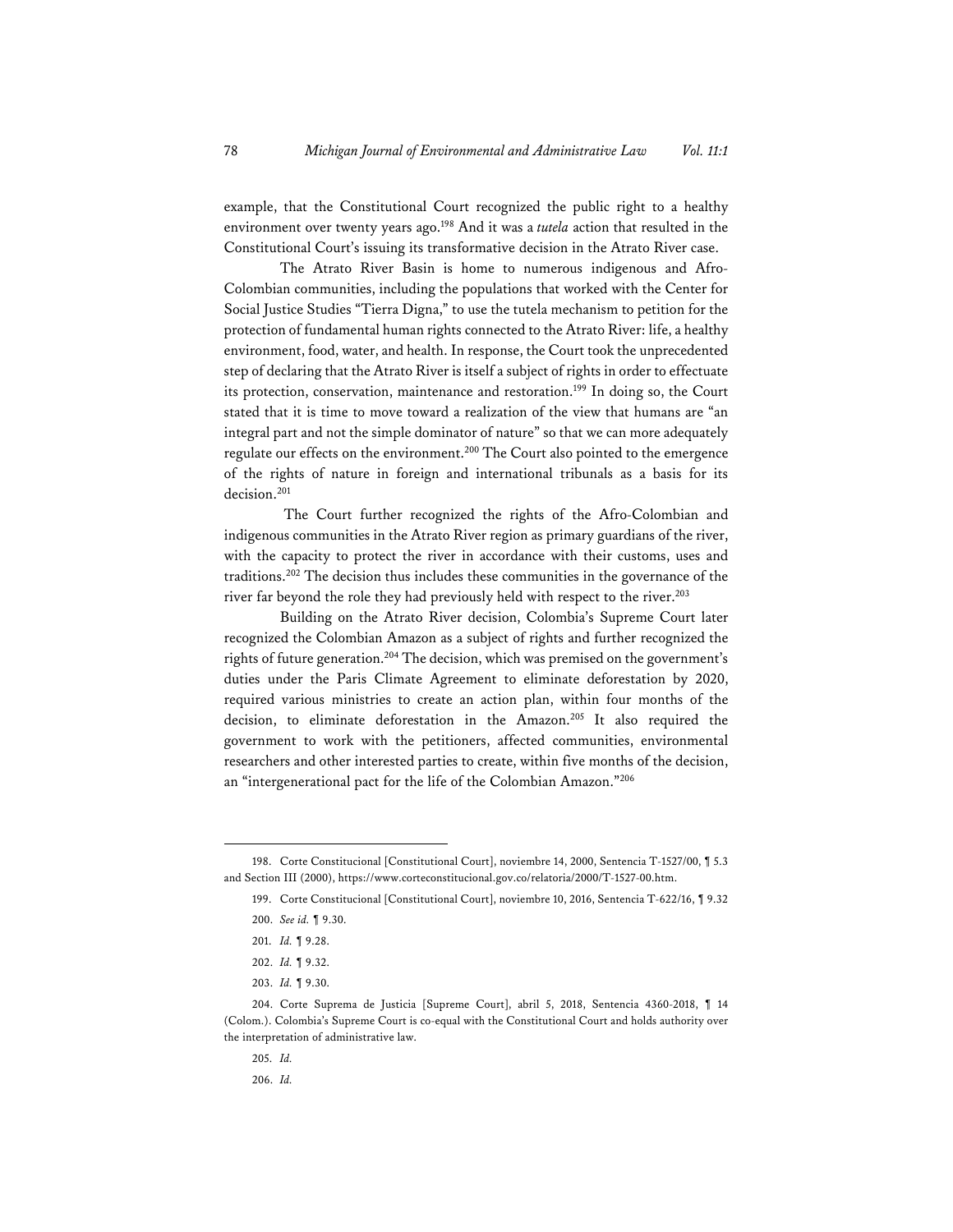Furthermore, in the years since, lower provincial courts have adopted the Atrato River case's "ecological constitution" framework to recognize rights for the Cauca, La Plata, Magdalena, and Otún Rivers.207 In 2018, the Constitutional Court also recognized the rights of the Páramo de Pisba, a high-altitude ecosystem in North-Central Colombia.208

#### 5. The United States

Currently, traction for the establishment and enforcement of nature's rights has failed to materialize at the national level in the United States. However, the development of the rights of nature has advanced in the U.S. tribal system and in local ordinances and referenda.

# a. Tribal Law

At least six Native American nations have implemented the rights of nature.209 Under the theory that Native nations "have the ability and authority to legislate rights of nature under their respective laws, to have those rights adjudicated in Tribal Courts and upheld in federal courts,"210 the shift toward recognizing nature's rights by Native tribes may soon come before federal courts for reconciliation.

The Navajo Nation has embedded the rights of nature into the Navajo Nation Code as of 2003, with Title I § 205 asserting that "all creation" has its own laws, rights, and freedoms.<sup>211</sup> This provision places a responsibility on Navajo Nation's executive agencies: "all persons and entities, including agencies, departments, enterprises and other instrumentalities of the Navajo Nation itself and agencies of other governments, can and do affect the environment, and that it is the policy of the Navajo Nation to use all practicable means to create conditions under which humankind and nature can exists [sic] in productive harmony."212

Similarly, in September 2018, the Ho-Chunk Nation "voted overwhelmingly" in favor of the addition of the Rights of Nature to its tribal

<sup>207.</sup> Elizabeth Macpherson et al., *Constitutional Law, Ecosystems, and Indigenous Peoples in Colombia: Biocultural Rights and Legal Subjects*, 9:3 TRANSNAT'L ENV'T. L. 1, 4 (July 2020).

<sup>208.</sup> Corte Constitucional [Consitutional Court], mayo 30, 2017, Sentencia T-361/17 (Colom.). https://www.corteconstitucional.gov.co/relatoria/2017/t-361-17.htm.

<sup>209.</sup> *See* CYRUS R. VANCE CTR. FOR INT'L JUST. ET AL., *supra* note 161, at 39.

<sup>210.</sup> Geneva E.B. Thompson, *Codifying the Rights of Nature: The Growing Indigenous Movement*, 59 JUDGES J. 12, 13 (Spring 2020).

<sup>211.</sup> Navajo Nation Code Ann., Tit. I § 205(C) (2010), https://www.nnols.org/wpcontent/uploads/2021/02/V0010-1.pdf.

<sup>212.</sup> CYRUS R. VANCE CTR. FOR INT'L JUST. ET AL., *supra* note 161 (citing Navajo Nation Code Ann., Tit. I § 205).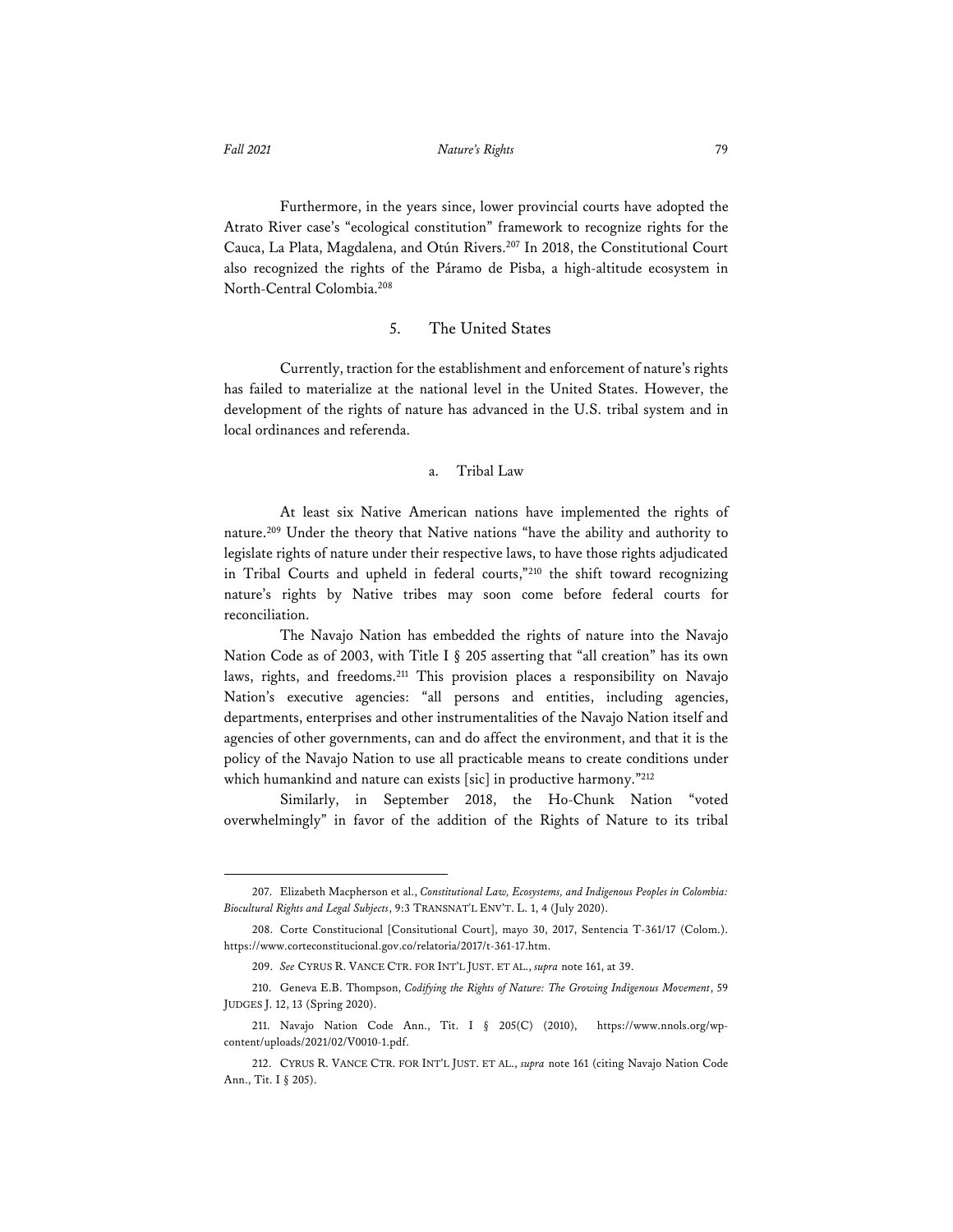constitution.213 In addition to ascribing ecosystems, natural communities, and species within Ho-Chunk Nation territory with inalienable rights to existence and proliferation, the constitutional amendment also prohibits hydraulic fracturing, fossil fuel extraction, and genetic engineering.<sup>214</sup> Furthermore, in 2017, the Ponca Nation of Oklahoma also passed a statute specifically recognizing the rights of nature in response to the environmental harms caused by fracking.215

Other U.S. tribes have taken a more targeted approach, declaring the legal personhood and rights of specific non-human natural actors rather than nature as a whole.216 In 2019, the Yurok tribe granted legal personhood to the Klamath River under tribal law, the first in the United States to do so.<sup>217</sup> According to the Yurok Tribal Council, the river now has the right to "exist, flourish, and naturally evolve; have a clean and healthy environment free from pollutants; [and] to have a stable climate free from human-caused climate impacts."218 The river has been afforded new status in accordance with traditional Yurok understandings of the river as essential to the existence of the tribe, as well as in response to the negative impacts of climate change and pollution on the river's salmon populations.<sup>219</sup>

In a related vein, in 2018, the White Earth Band of Ojibwe in Minnesota enacted a law recognizing the natural rights of manoomin, or wild rice.<sup>220</sup> The law establishes a legal basis for the protection of manoomin and its ability to flourish, deeming its protection essential to the health and welfare of the White Earth Band, as well as to its economic security.221 In addition to the grain itself, the law also

216. *See* CYRUS R. VANCE CTR. FOR INT'L JUST. ET AL., *supra* note 161, at 39.

<sup>213.</sup> Stacey Schmader, *Press Release: Ho-Chunk Nation General Council Approves Rights of Nature Constitutional Amendment*, COMMUNITY ENVIRONMENTAL LEGAL DEFENSE FUND (Sept. 17, 2018), https://celdf.org/2018/09/press-release-ho-chunk-nation-general-council-approves-rights-of-natureconstitutional-amendment/.

<sup>214.</sup> *Id.*

<sup>215.</sup> Alex Brown, *Cities, Tribes Try a New Environmental Approach: Give Nature Rights*, PEW CHARITABLE TRUSTS (Oct. 30, 2019), https://www.pewtrusts.org/en/research-andanalysis/blogs/stateline/2019/10/30/cities-tribes-try-a-new-environmental-approach-give-naturerights#:~:text=In%202017%2C%20the%20Ponca%20Nation,rising%20cancer%20and%20asthma%20rates.

<sup>217.</sup> Thompson, *supra* note 211, at 12 (citing Yurok Tribal Council, *Resolution Establishing the Rights of the Klamath River*, Resolution 19-40 (May 9, 2019)); *see also*, *Tribe Gives Personhood to Klamath River*, NPR (Sep. 29, 2019), https://www.npr.org/2019/09/29/765480451/tribe-gives-personhood-to-klamathriver#:~:text=A%20Native%20American%20tribe%20has,status%20on%20the%20Klamath%20River.

<sup>218.</sup> CYRUS R. VANCE CTR. FOR INT'L JUST. ET AL., *supra* note 161, at 39.

<sup>219.</sup> Anna V. Smith, *The Klamath River Now Has the Legal Rights of a Person*, HIGH COUNTRY NEWS (Sep. 24, 2019), https://www.hcn.org/issues/51.18/tribal-affairs-the-klamath-river-now-has-thelegal-rights-of-a-person

<sup>220.</sup> White Earth Reservation Business Committee Res. No. 001-19-010, (Dec. 31, 2018), https://static1.squarespace.com/static/58a3c10abebafb5c4b3293ac/t/5c3cdbfe352f53368c1449bf/15474923 52265/White+Earth+Rights+of+Manoomin+Resolution+and+Ordinance+combined.pdf.

<sup>221.</sup> *Id.*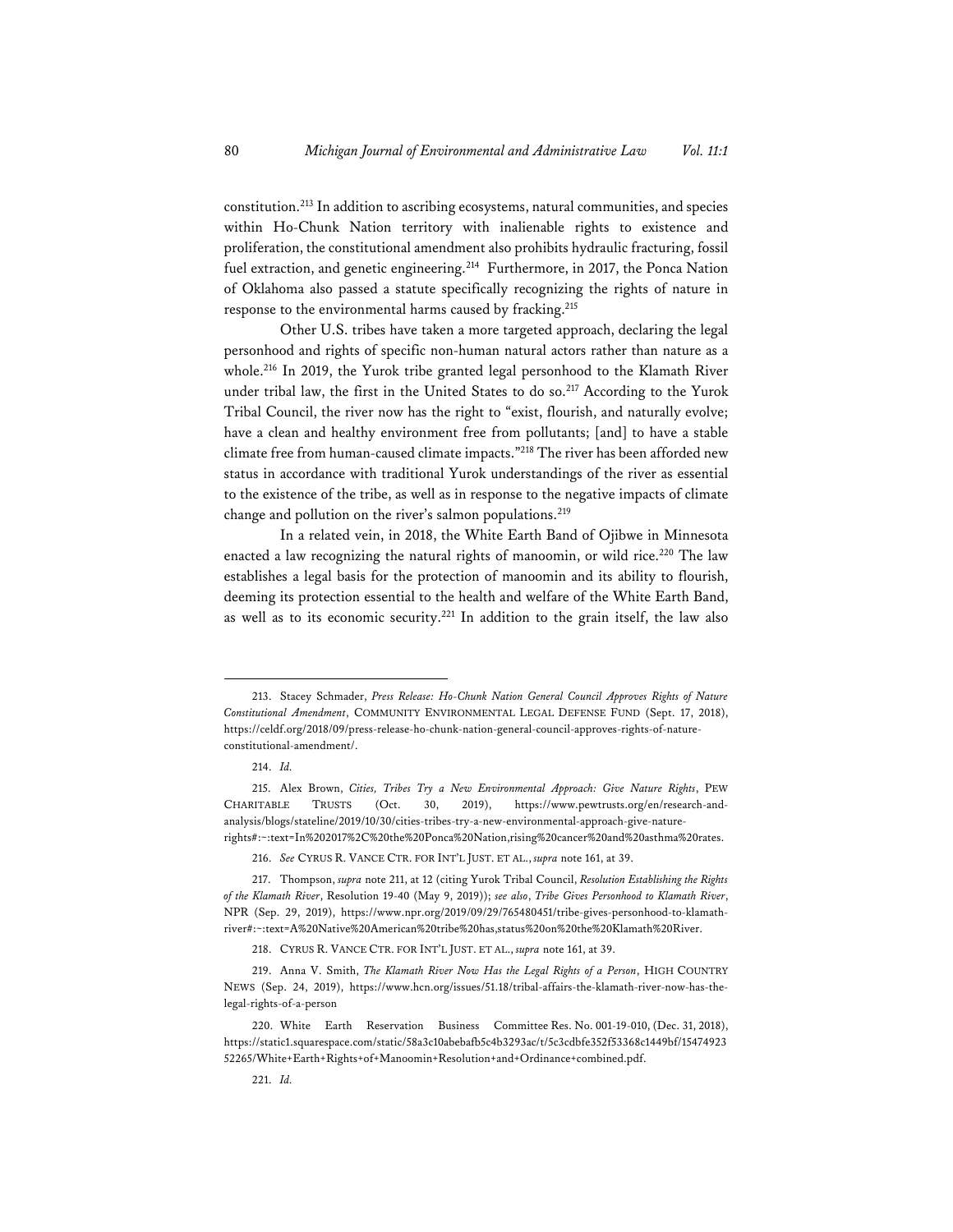protects the fresh water habitats in which it grows and prohibits their endangerment by the State of Minnesota or others.<sup>222</sup>

#### b. Legislation, Referenda, and Ordinances

In 2019, in the face of increasing lake water pollution and incidences of toxic algae bloom,223 61% of citizens of the City of Toledo, Ohio voted to pass a Referenda to Amend the City's Charter which would include a section entitled "Lake Erie Bill of Rights" (LEBOR).224 LEBOR reads, in part: "we, the people of the City of Toledo, declare and enact this Lake Erie Bill of Rights, which establishes irrevocable rights for the Lake Erie Ecosystem to exist, flourish and naturally evolve, a right to a healthy environment for the residents of Toledo, and which elevates the rights of the community and its natural environment over powers claimed by certain corporations."225 In February of 2020, a federal judge found LEBOR to be unconstitutional due in part to vagueness, asserting it was unclear from the document what "conduct infringes the rights of Lake Erie and its watershed to 'exist, flourish, and naturally evolve.'"226 The State legislature has also since passed language in an appropriations bill which purportedly serves to nullify LEBOR.<sup>227</sup>

Other communities have attempted to use local ordinances and municipal legislation to open space for nature's rights in the United States. For example, Tamaqua Borough in Pennsylvania, in 2006 adopted a local ordinance in response to coal mining practices recognizing that: "[b]orough residents, natural communities, and ecosystems shall be considered 'persons' for the purposes of the civil rights of those residents, natural communities, and ecosystems."228 Similar ordinances have been passed in dozens of cities in the United States, recognizing nature's rights in some form.229

<sup>222.</sup> *Id.*

<sup>223.</sup> *See generally NOAA, Great Lakes: Harmful Algal Blooms*, NAT'L OCEAN SERV., https://oceanservice.noaa.gov/hazards/hab/great-lakes.html#:~:text=Cyanobacteria %20blooms%20(blue%2Dgreen%20algae,both%20human%20and%20ecosystem%20health (last visited

Nov. 10, 2021). 224. Timothy Williams, *Legal Rights for Lake Erie? Voters in Ohio City Will Decide*, NEW YORK TIMES

<sup>(</sup>last updated Feb. 27, 2019), https://www.nytimes.com/2019/02/17/us/lake-erie-legal-rights.html.

<sup>225.</sup> Lake Erie Bill of Rights, Charter of the City of Toledo, Ch. XVII, §§ 253-60 (added Feb. 26, 2019), https://codelibrary.amlegal.com/codes/toledo/latest/toledo\_oh/0-0-0-158818 [hereinafter "LEBOR"].

<sup>226.</sup> Drewes Farms Partnership v. City of Toledo, 441 F. Supp. 3d 551(N.D. Ohio 2020).

<sup>227.</sup> Erin West, *Could the Ohio River have rights? A Movement to Grant Rights to the Environment Tests the Power of Local Control*, ENVIRONMENTAL HEALTH NEWS (Feb. 4, 2020), https://www.ehn.org/ohioriver-nature-rights-2645014867.html.

<sup>228.</sup> CYRUS R. VANCE CTR. FOR INT'L JUST. ET AL., *supra* note 161, at 40 (citing Com Tamaqua Borough, Schuylkill County, Pennsylvania, Ordinance No. 612 of 2006, Art. 7.6).

<sup>229.</sup> *Id.* at 40 (citing David R. Boyd, *Recognizing the Rights of Nature: Lofty Rhetoric or Legal Revolution*?, 32 NAT. RESOURCES & ENV'T. 13, 17 (2018)). A partial list of these local regulations can be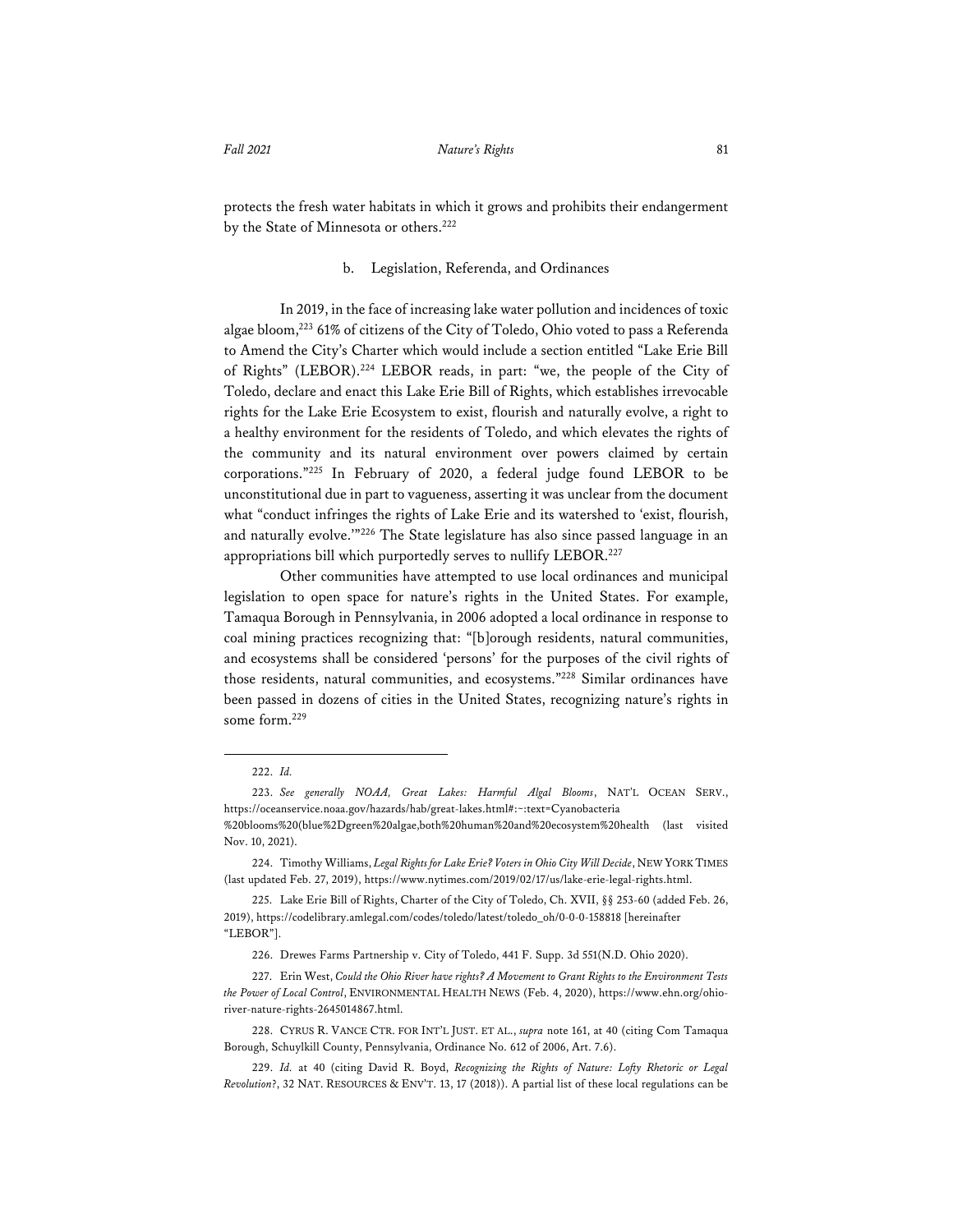#### c. Domestic Jurisprudence

Many cases that have been brought before courts in the United States addressing the conferral of rights of nature are challenges to the above-described local ordinances. However, there have been a few attempts to establish nature's rights through the courts alone.

For example, in 2017, a Colorado district court dismissed a case brought on behalf of the Colorado River Ecosystem requesting legal personhood for the ecosystem and a recognition of the ecosystem's rights to "exist, flourish, regenerate, be restored, and naturally evolve."230 The defendants and, later the plaintiffs (under threat of sanctions), filed motions to dismiss.231 In support of dismissal, the government cited a failure to overcome the protections of Sovereign Immunity, a lack of standing, a failure to claim actual or imminent injury traceable to actions by the state that would be redressable by recognition of rights in the Colorado River. <sup>232</sup>

#### d. Legislative Reactions

In reaction to the developments detailed above, some state legislatures have recently begun introducing legislation preventing the recognition of standing or rights in nature, as well as prohibiting the ability of human persons to take legal action on behalf of or representing nature. Florida<sup>233</sup> and Missouri<sup>234</sup> are among the first states to introduce such legislation.

found at *Rights of Nature, Law Policy and Education*, UN HARMONY WITH NATURE http://files.harmonywithnatureun.org/uploads/upload1055.pdf (last visited, Nov. 9, 2021).

<sup>230.</sup> Am. Compl. at 27, Colorado River Ecosystem v. Colorado, No. 17-cv-02316-NYW, 2017 WL 9472427 (D. Colo. Nov. 6, 2017).

<sup>231.</sup> P.'s Mot. to Dismiss, Colorado River Ecosystem v. Colorado, No. 17-cv-02316-NYW, 2017 WL 4699840 (D. Colo. Dec. 3, 2017); Def.'s Mot. to Dismiss, Colorado River Ecosystem v. Colorado, No. 17-cv-02316-NYW, 2017 WL 4699840 (D. Colo. Dec. 1, 2017); *see also* Lindsay Fendt, *Colorado River 'Personhood' Case Pulled by Proponents*, ASPEN JOURNALISM (Dec. 15, 2017), https://www.aspenjournalism.org/colorado-river-personhood-case-pulled-by-proponents/*.* 

<sup>232.</sup> *See Colorado River Ecosystem v. Colorado*, No. 17-cv-02316-NYW, 2017 WL 4699840.

<sup>233.</sup> Clean Waterways Act, S.B. 712 § 24, 2020 Reg. Sess. (Fla. 2020).

<sup>234.</sup> The Missouri house bill died in committee after 25% progression. H.B. 54, 101st. Gen. Assemb., Reg. Sess. (Mo. 2021), https://legiscan.com/MO/bill/HB54/2021.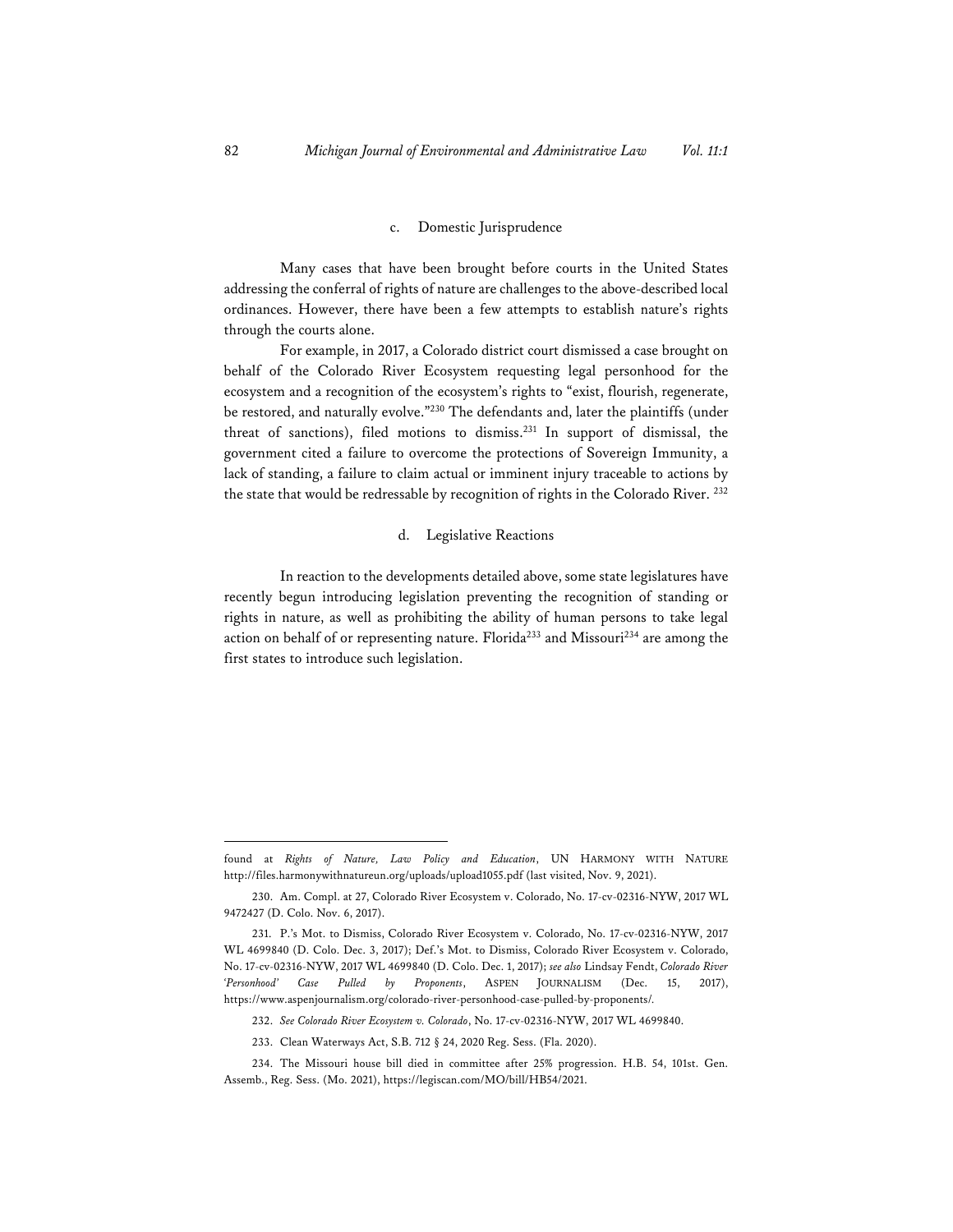#### *Fall 2021 Nature's Rights* 83

### 6. Other Countries

India,<sup>235</sup> Bangladesh,<sup>236</sup> and Peru<sup>237</sup> have all taken substantial steps towards granting rights to nature, although these measures have faced significant challenges. As of this writing, Argentina, Australia, Bangladesh, Brazil, Canada, Guatemala, Mexico, Spain, and Uganda have also moved in the direction of recognizing nature's rights. National-level proposals for legislation or constitutional amendment are under consideration in El Salvador, France, the Netherlands, Nigeria, and Portugal.<sup>238</sup>

#### *B. International Tribunals and Institutions*

In addition to the growing number of countries recognizing nature's rights, international bodies and tribunals are also increasingly moving in this direction. For example, at the global level, the United Nations General Assembly, in connection with its Seventh Interactive Dialogue on Harmony with Nature: stated that "recognition of nature's rights in local, national, and international law" will aid in reaching the 2030 Sustainable Development Goals.239

238. *Id.*

<sup>235.</sup> In March 2017, two days after Te Awa Tupua was passed granting legal personhood to the Whanganui River in New Zealand, the High Court of the state of Uttarakhand declared the Ganges River and its main tributary, the Yamuna, to be accorded the status of living human persons. Mohd. Salim v. State of Uttarakhand, Writ Petition (PIL) No. 126 of 2014, ¶ 19 (India March 20, 2017), http://www.ielrc.org/content/e1704.pdf. The Uttarakhand High Court also bestowed legal personhood to all animals in Haryana. Narayan Dutt Bhatt vs. Union of India and Others Writ Petition (PIL) No. 43 of 2014, ¶ 98 (India July 4, 2018), https://indiankanoon.org/doc/157891019/?\_\_cf\_chl\_tk=meX\_Z7P2fQv nWG0qiLTyrAM\_co2Lv7\_oNxfXEpBEuV8-1637782102-0-gaNycGzNB6U*.*

<sup>236.</sup> In 2019 the High Court of Bangladesh, the country's highest non-appellate court, held that all rivers in the country are "living entities" with legal personhood. *See* U.N. Doc. A/74/236, *Report of the Secretary-General for Harmony with Nature* 4 (2019), https://undocs.org/en/A/74/236. This High Court decision was subsequently upheld by the highest court in the country, the Supreme Appellate Division of Bangladesh, in 2020. This decision followed on a 2009 decision by the Supreme Court of Bangladesh that created Bangladeshi National River Protection Commission (NRPC), which was established in the National River Protection Commission Act of 2013. *See* CYRUS R. VANCE CTR. FOR INT'L JUST. ET AL., *supra* note 161, at 47; *see also Rights for All the Rivers and Watercourses of Bangladesh*, INITIATIVES FOR THE FUTURE OF GREAT RIVERS (Aug. 27, 2019), https://www.initiativesrivers.org/actualites/rights-for-allthe-rivers-and-watercourses-of-bangladesh/#:~:text=In%20Bangladesh%2C%20a%20country%20that,char acter%20to%20better%20protect%20them.

<sup>237.</sup> On January 21, 2021, Bill #6957-2020 CR recognizing the Rights of Mother Nature, Ecosystems and Species was introduced in Congress. If passed, the Bill would provide all citizens the right to bring legal action on nature's behalf. *See Rights of Nature, Law Policy and Education*, *supra* note 230.

<sup>239.</sup> Linda Sheehan (Executive Director, Planet Pledge), *The Role of Nature's Rights in Achieving Sustainable Development Goals*, INTERACTIVE DIALOGUE OF THE GENERAL ASSEMBLY ON HARMONY WITH NATURE (Apr. 21, 2017)*,* https://dx4hlv40u7fad.cloudfront.net/wp-content/uploads/2017/04/The-Role-of-Natures-Rights-in-Achieving-the-SDGs-Sheehan.pdf*.*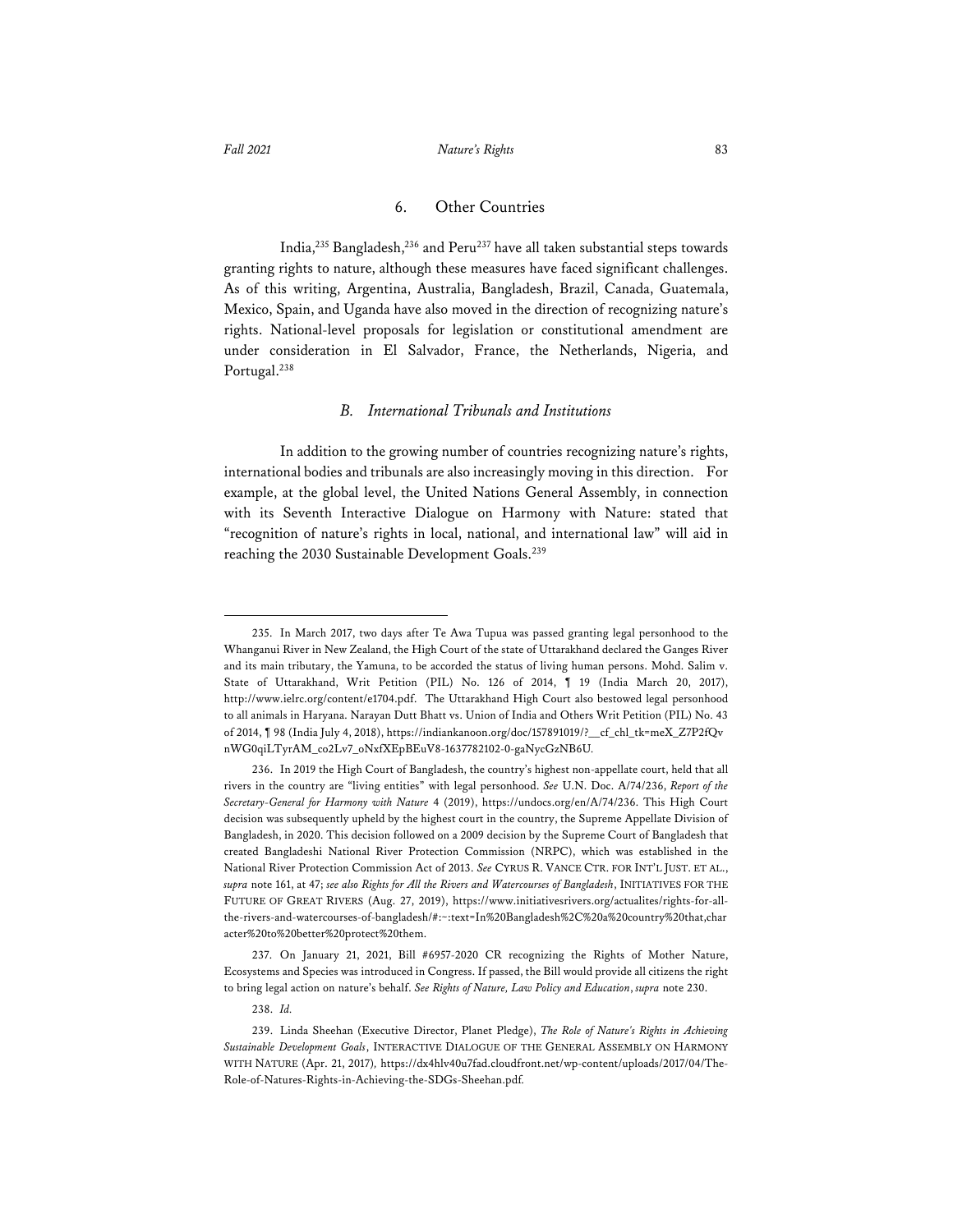At the regional level, recent developments in the Inter-American Court for Human Rights (IACtHR) will bear on the legal systems of each of the states that are party to the Organization of American States, especially those that have submitted to the Court's jurisdiction. The IACtHR first recognized environmental human rights as falling under Article 26 "Progressive Development" of the American Convention in an Advisory Opinion responding to questions from Colombia regarding state responsibility to ensure environmental human rights in the face of transborder pollution.<sup>240</sup> The Court's opinion "reaffirmed that human rights depend on the existence of a healthy environment" and the Court held that "states must take measures to prevent significant environmental harm to individuals inside—and outside—their territory."241

For the first time, the Court also recognized an "autonomous" right to a healthy environment, under Article 26 of American Convention (Progressive Development).<sup>242</sup> The Court stated that this autonomous right protects forests, rivers, seas, and other ecological areas as having juridical interests in themselves, even when the rights of humans are not at issue. $243$  It also recognized the emergence of jurisprudence and constitutions recognizing the juridical personhood of nature.<sup>244</sup> The Advisory Opinion went on to recognize the importance of procedural environmental rights to the protection of human rights. This includes the rights to access to information,<sup>245</sup> to public participation in decisions regarding the environment,<sup>246</sup> and to access to justice with respect to the violation of environmental rights.247 In recognizing these procedural rights, the Court also referenced the progress within Latin America toward the realization of a treaty establishing these procedural environmental rights, as well as specifically implementing state obligations to protect the rights of individuals and groups advocating environmental rights.248

In the landmark contentious case *Indigenous Communities Members of the Lhaka Honhat Association v. Argentina*, the IACtHR applied its previous reasoning to acknowledge environmental human rights as falling under Article 26 of the Charter. Importantly, the Court went a step further to recognize rights of nature, stating that the right to a healthy environment includes a duty to protect "components of the environment, such as forests, seas, rivers, and the other natural features, as interests

<sup>240.</sup> Advisory Opinion OC-23/17, *supra* note 115.

<sup>241.</sup> Maria L. Banda, *Inter-American Court of Human Rights' Advisory Opinion on the Environment and Human Rights*, 22 AM. SOC'Y INT'L L. INSIGHTS (May 2018).

<sup>242.</sup> Advisory Opinion OC-23/17, *supra* note 115, ¶¶ 62-63.

<sup>243.</sup> *Id.* ¶ 62.

<sup>244.</sup> *Id.* ¶ 63.

<sup>245.</sup> *Id.* ¶¶ 213-25.

<sup>246.</sup> *Id.* ¶¶ 226-32.

<sup>247.</sup> *Id.* ¶¶ 233-40.

<sup>248.</sup> *Id.* ¶¶ 217-18.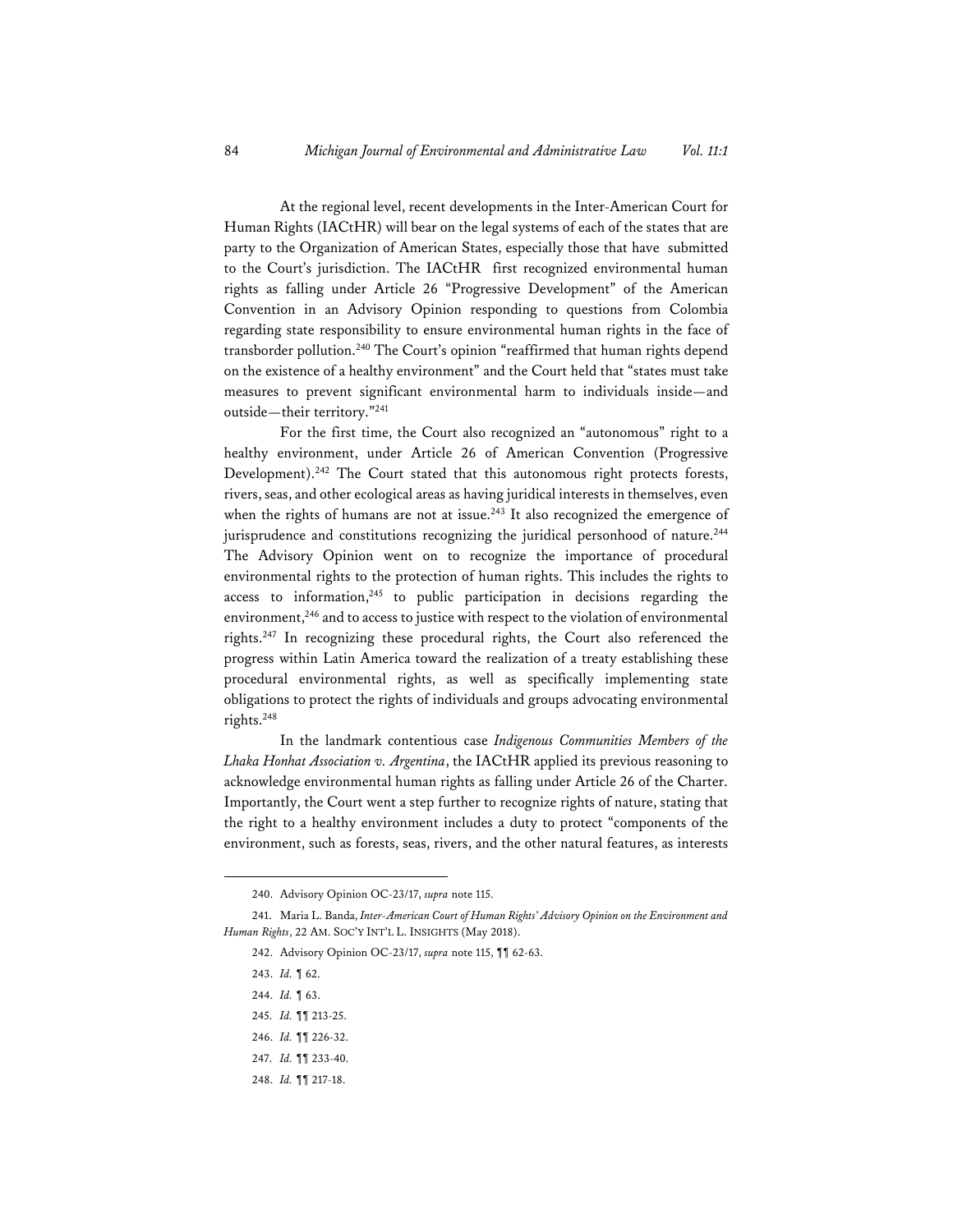in themselves, even in the absence of certainty or evidence about how it affects individual people."249

# **CONCLUSION**

In the fifty years since Professor Stone's article was published, thought on the intrinsic value of nature, on humans' relationship to nature, and the practicality of recognizing nature's rights has expanded. The idea that nature itself possesses rights has been translated into actionable law by various countries, and the pressure to follow suit in the United States is mounting. This Article has aimed to provide the conceptual and practical grounding for courts and legislators considering this possibility.

The legal traditions, historical orientations, and philosophical scaffolding of Western countries lacking vibrant indigenous politics and dialogue have not yet opened a space for seeing how Western legal orders can shed the paradigm in which nature is a thing – property for exploitation – even though it has become clear that the current state of the law has dire consequences. This Article thus connects legal audiences to more robust understandings of nature as developed in the literatures of anthropology, and Western history and philosophy, to illuminate paths toward the recognition of nature's rights. Finally, it has described the confluence of interests that have resulted in this paradigmatic shift, unfathomable just a few years ago.

Ultimately, whether United States courts and legislatures will recognize nature's rights is an open question. If this happens, law will be transformed. It will also further transform social understandings of nature, much as our understandings of the corporation are undeniably changed by the legal cognizability of the corporate form.

The intellectual fuel for this transformation is present and there is also a strong convergence of interests that indicate that nature's rights can be recognized. This is aided by a fundamentally changed orientation and ethics toward the natural world since the time our common law developed. There are ample foreign and international precedents for recognizing nature's rights. Courts within the United States regularly look to the courts of foreign countries for good ideas, and in the case of nature's rights, there are a multitude of examples from which to draw.

Whether the development of nature's rights will fulfill the hopes from which they spring is impossible to say. At this moment, with the natural world in such a precarious position, the question is not so much "*will it save nature?*", as it is "*can it change our imaginations*?" Toward this more modest hope, one can feel more optimistic.

<sup>249.</sup> *Comunidades Indígenas Miembros de la Asociación Lhaka Honhat (Nuestra Tierra) v. Argentina*, Merits, Reparations, and Costs, Judgement, Inter-Am. Ct. H.R. (ser. C) No. 400, ¶ 203 (Feb. 6, 2020), https://www.corteidh.or.cr/docs/casos/articulos /seriec\_400\_esp.pdf. For further discussion of the case, see generally Maria Antonia Tigre, *Inter-American Court of Human Rights Recognizes the Right to a Healthy Environment*, 24 AM. SOC'Y INT'L L. INSIGHTS (June 2020), https://www.asil.org/insights/volume/24/is sue/14/inter-american-court-human-rights-recognizes-right-healthy-environment.